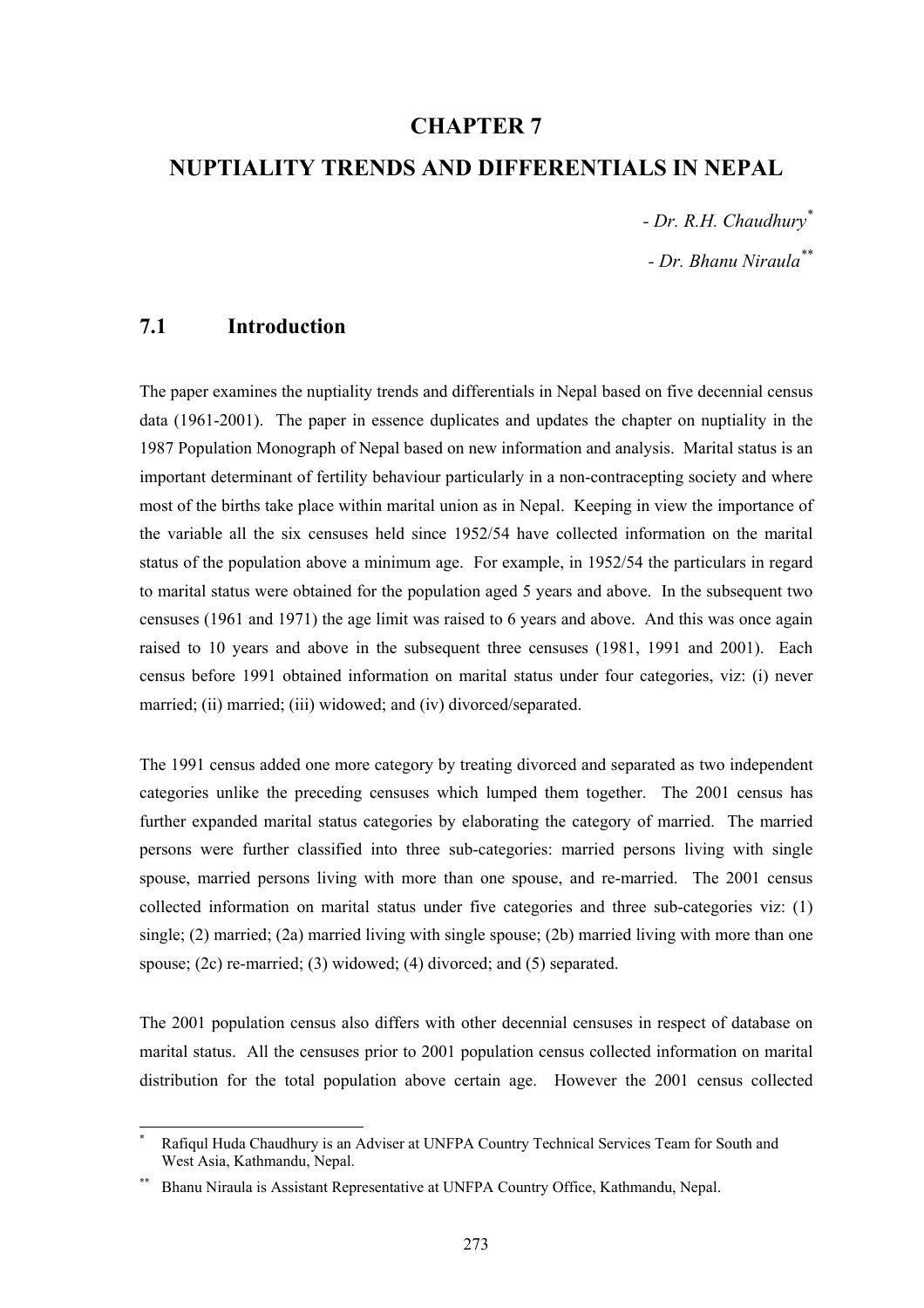information on marital status of the population based on probability sample of 858725 households, which accounted for nearly 21 percent of the enumerated households in the 2001 population census

There is little intercensal variation in operational definitions of marital status categories with the exception of the further clarification and elaboration that have been introduced since 1981. The operational definitions of marital status categories adopted by the censuses of 1952/54 and 1971 were as follows:

**Never Married:** A person who has not lived as husband and wife even once is known as a person who has never married.

**Married:** A person who has lived as husband and wife after being married religiously or socially is defined as married.

**Widower/Widow:** A man who has lost his wife due to death and has not remarried is defined as a widower. On the other hand if a woman has lost her husband on account of death and has not remarried she is known as a widow.

**Divorced/Separated:** A married person who has broken up the marital relationship is classified as divorced. Even if, the wife has chosen another husband but the husband has not yet remarried, he is considered to be divorced.

A person who has not broken the marital union but living separately from his/her husband or wife without any relationship to each other is classified as separated.

The definitions adopted by the 1981 census were as follows:

**Never Married:** A person who is not married in any way (legally, religiously or socially), or who has not lived as husband or wife even once at the time of the census is known as a person who has never married.

**Married:** No matter how one is married, one who has lived once as a husband or wife in the community at the time of census enumeration and has continued to do so is known as a married person, even though, living in separate place. This includes polygamy and re-marriage cases.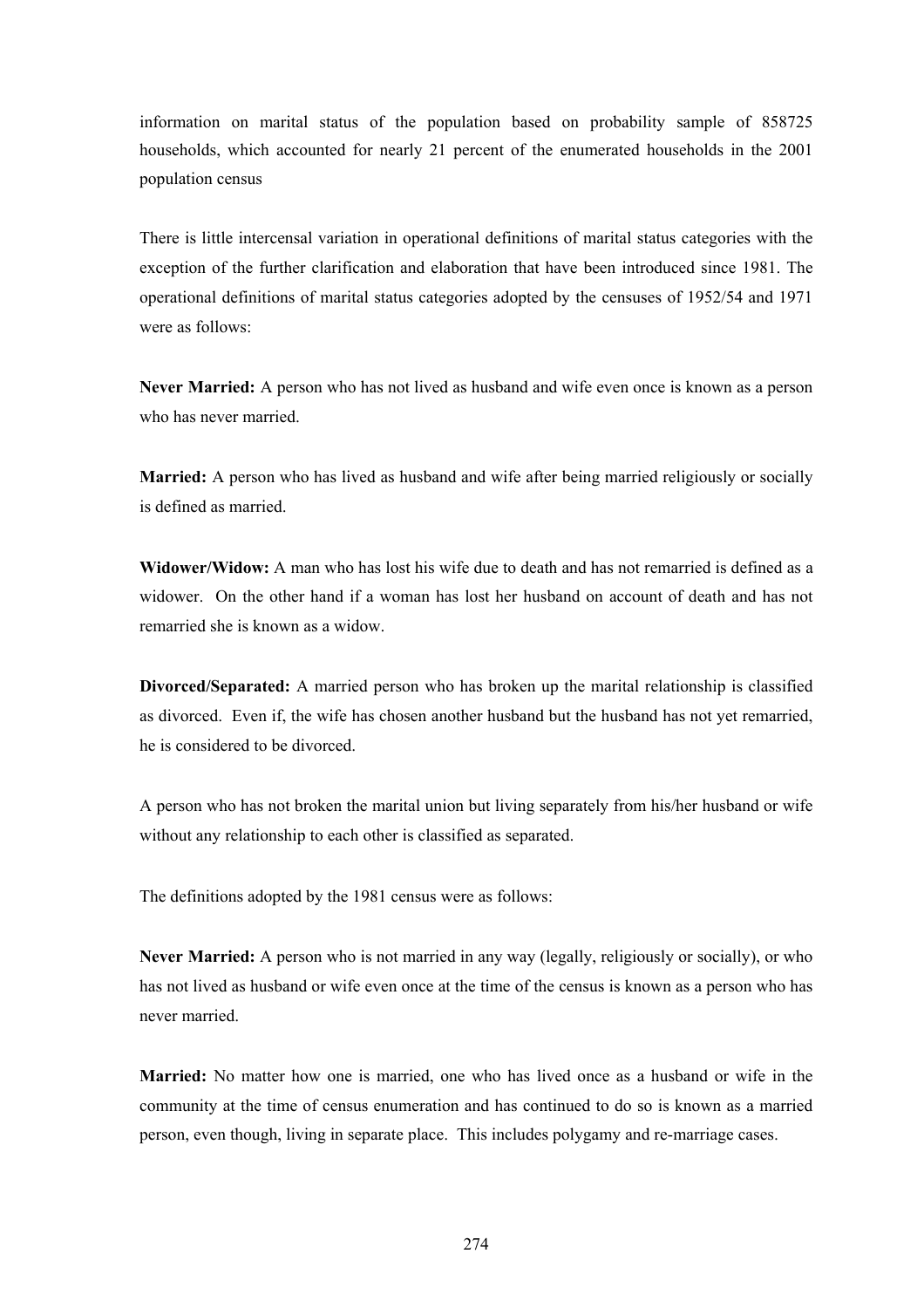**Widowed:** If the wife is dead at the time of the census, the person is known as a widower. If the wife loses her husband on account of his death she is known as a widow. In the case of such persons, if they have not remarried at the time of census they are known as widower or widow. But if they are remarried they are considered to be married again.

**Divorced/Separated:** The married person who has broken the marital status legally or by any means is known as divorced. If the husband and wife continue to live separately for ever they are considered to be divorced. If the wife has chosen another husband but if the husband has not yet remarried at the time of the census, the husband is considered divorced. But once the husband and wife have divorced and lived separately and after sometime both remarry other people, they are considered to be married.

A person who has not broken the marital union legally or by any means but living separately from his/her husband or wife without any relationship to each other is considered separated.

An important difference, one finds, between the definitions employed by the censuses of 1952/54, 1961 and 1971 on the one hand and the definition employed by the 1981 census on the other, is that the latter lays more emphasis on the legal aspect of marriage while the former place more emphasis on religious and social aspects. The definitions employed by the 1981 census were also followed by the subsequent censuses with the exception of the following elaboration of married persons in the 2001 census:

**Living with One Spouse:** Those persons that are living with only single spouse at the time of census enumeration are kept in this category. Even though wife and husband are living separately with consensus and have only single spouse, they are categorized as "living with one spouse". Even if a person is used to have more than single spouses in the past, but she/he is currently living with only single spouse due to divorce or separation or death of other spouses, then the person is included in this category of marital status. However, a person married again after divorce or separation or death of previous spouse/s is not included in this category though s/he is currently living with single spouse at the time of enumeration. Such person is to be included in remarriage category. For example, a widowed person marries with a never married person and is living with single spouse at the time of enumeration, they will not be kept in the same category. The married widowed person is categorized as "remarriage" and the other in "living with one spouse" categories.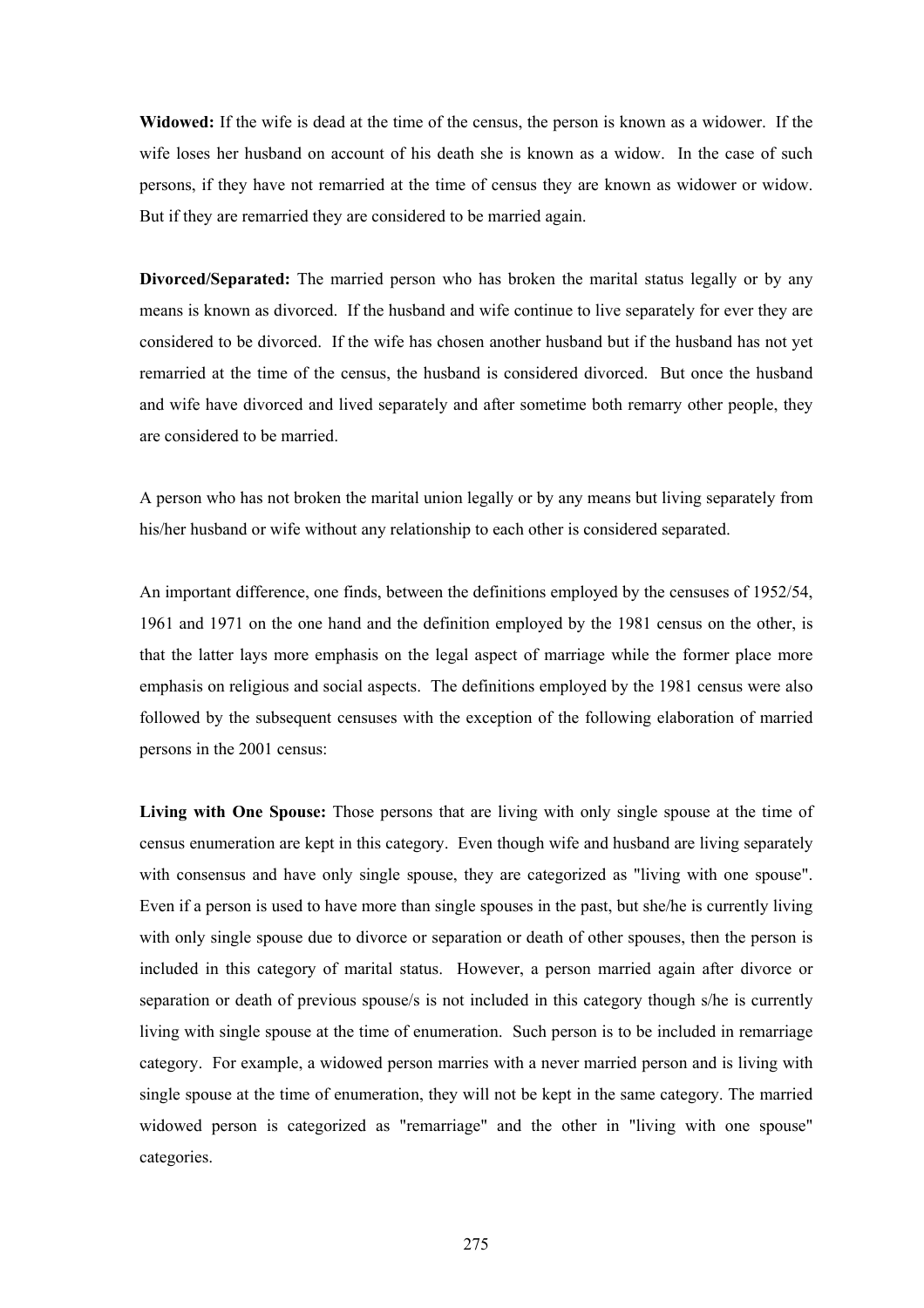**Living with more than One Spouse:** Any person living with more than one spouse at the time of census enumeration is categorized in this group of marital status. Those spouses may live in different places with consensus and all spouses are not bound to live in the same place and eating in the same kitchen. In this way, this category includes all polyandry (a woman has currently more than one husband) and polygamy (a man has currently several wives) cases at the time of census enumeration.

**Remarried:** It refers to currently married person who is married more than once and currently living with only single spouse. If divorced or separated or widowed person marries again with other person of any marital status, then the person is included in this "remarried" category.

The other intercensal changes, one comes across, is the practice of coding information on the marital status. In the censuses of 1952/54 and 1961 eligible people from whom information on their marital status could not be obtained, were classified as "unstated". But in 1971 and 1981 censuses there was no "unstated" category, even though there were eligible people from whom information on marital status could not be obtained. When coding the data of 1971 and 1981 censuses, if the information on marital status of an eligible person was missing, he/she was assigned to any of the four categories (never married, married, widowed and divorced) on the basis of some *a priori* internally consistent assumption. The "unstated category" is restored in the subsequent two censuses (1991 and 2001).

The quality of data on "marital status" obtained by the census is considered to be fairly reliable. The marital status picture one obtains employing the census data closely corresponds to the picture one gets by employing nationally representative data

|  |      | Table 7.1: Percentage distribution of ever married and never married |  |  |  |
|--|------|----------------------------------------------------------------------|--|--|--|
|  |      | women in the reproductive age (15-49 years), Nepal census            |  |  |  |
|  |      | vear 2001 and Nepal Demographic and Health Survey (NDHS)             |  |  |  |
|  | 2001 |                                                                      |  |  |  |

|                                                                                                                          | <b>2001 NDHS*</b>              |                        | 2001 Census                    |                        |  |  |  |  |  |
|--------------------------------------------------------------------------------------------------------------------------|--------------------------------|------------------------|--------------------------------|------------------------|--|--|--|--|--|
| Age of<br>Women                                                                                                          | <b>Never</b><br><b>Married</b> | Ever<br><b>Married</b> | <b>Never</b><br><b>Married</b> | Ever<br><b>Married</b> |  |  |  |  |  |
| 15-19                                                                                                                    | 59.7                           | 40.3                   | 66.1                           | 33.9                   |  |  |  |  |  |
| $20 - 24$                                                                                                                | 17.1                           | 82.9                   | 21.0                           | 79.0                   |  |  |  |  |  |
| $25 - 29$                                                                                                                | 4.5                            | 95.5                   | 5.6                            | 94.4                   |  |  |  |  |  |
| 30-34                                                                                                                    | 2.5                            | 97.5                   | 2.6                            | 97.4                   |  |  |  |  |  |
| 35-39                                                                                                                    | 1.9                            | 98.1                   | 1.8                            | 98.2                   |  |  |  |  |  |
| $40 - 44$                                                                                                                | 1.1                            | 98.9                   | 1.5                            | 98.5                   |  |  |  |  |  |
| 45-49<br>98.6<br>1.2<br>98.8<br>1.4                                                                                      |                                |                        |                                |                        |  |  |  |  |  |
| * His Majesty's Government of Nepal, Ministry of Health, New Era and ORC<br>Macro, Nepal Demographic Health Survey 2001. |                                |                        |                                |                        |  |  |  |  |  |

collected independently by Nepal Demographic and Health Survey (NDHS) 2001 (see Table 7.1), except for younger ages below 25. At these ages, 2001 census reported relatively a higher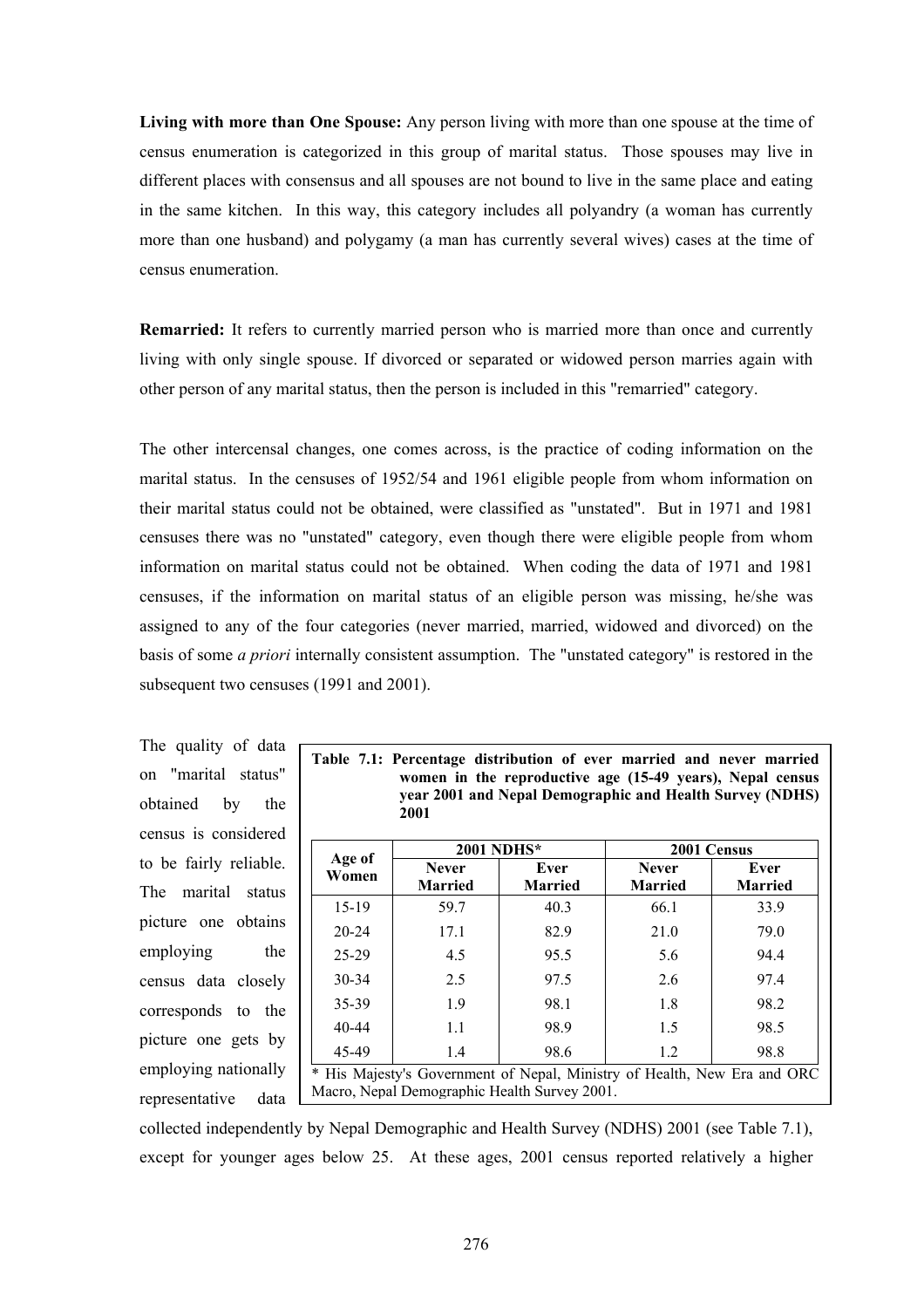proportion of single women compared to DHS. Conversely, DHS has reported relatively a higher proportion of married women at younger ages below 25 compared to the 2001 census. This could be due to sampling errors resulting from differential sample size used by NDHS and 2001 census. DHS sample consisted of 8,602 households compared to 858,725 sampled households in the 2001 census. Therefore data collected by the 2001 census may be considered more robust and reliable compared to NDHS data.

# **7.2 Some Special Features**

## **7.2.1 Sex Ratio**

*Predominance of females among currently married persons continues and also shows an increase over the years.*

One interesting feature of marital pattern in Nepal is that among currently married persons the number of female exceeds that of males in every census since 1952/54 (see Table 7.2). The 1952/54 census enumerates 1091 females currently married for every 1000 currently married males. And this pattern not only continues

through 2001 but also shows a marked increase in number of currently married females per 1000

currently married males over the years, particularly in the last decade. An explanation for this excess of females over males among the *currently married* persons may be found in husbands working abroad leaving behind their spouses and/or limited practice of polygamy<sup>1</sup>. The rise in ratio of females over males among

l

| <b>Census</b><br><b>Years</b> | <b>Currently</b><br><b>Married</b><br><b>Males</b> | <b>Currently</b><br><b>Married</b><br><b>Females</b> | <b>Sex Ratio</b><br>(per 1,000)<br><b>Males</b> ) |  |  |
|-------------------------------|----------------------------------------------------|------------------------------------------------------|---------------------------------------------------|--|--|
| 1952/54                       | 1,905,571                                          | 2,078,957                                            | 1,091                                             |  |  |
| 1961                          | 2,149,756                                          | 2,373,199                                            | 1,104                                             |  |  |
| 1971                          | 2,655,329                                          | 2,837,798                                            | 1,069                                             |  |  |
| 1981                          | 3,347,744                                          | 3,634,205                                            | 1,086                                             |  |  |
| 1991                          | 3,887,062                                          | 4,309,626                                            | 1,109                                             |  |  |
| 2001                          | 4,386,881                                          | 5,363,431                                            | 1,223                                             |  |  |

currently married persons during the last decade may also be attributed to recent boost in emigration of young adult males to East Asia, particularly Malaysia and the Middle Eastern countries. A good proportion of the emigrants, who are predominantly males, are likely to be married and leave behind their spouses as they are not permitted to bring along their spouses.

 $1$  Over three percent of men reported to have had more than one wife in 2001 population census.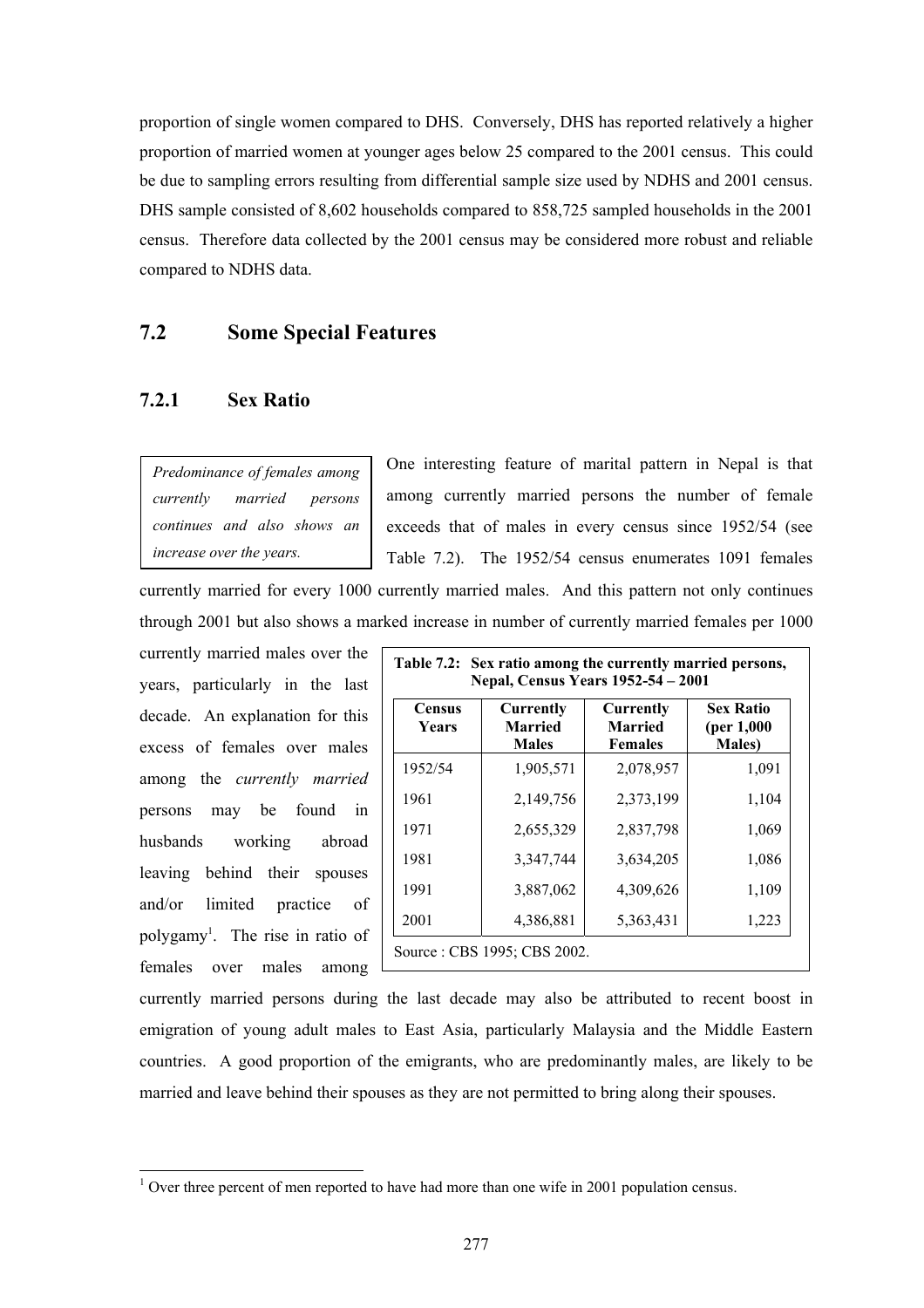#### **7.2.2 Polygamy**

The 2001 population census for the first time has collected data on polygamy and remarriage and these are presented in Table 7.3. An examination of the table confirms

*A large section of males practice polygamy. This is higher in rural than in urban areas and rises with age.*

*monogamy* as the most dominant marital system in Nepal. However, polygamy is also practiced by a large section of the population, particularly males. About 6 percent of ever married males reported to have had more than one spouse at a time. The incidence of polygamy is very uncommon among women. Only a handful of ever married women reported to have had more than one spouse. And this conclusion holds good for all ecological zones, development regions, urban and rural areas and all age-groups. This is mostly practiced among some ethnic groups in the Mountain zone. The incidence of polygamy among ever married males varies by rural/urban residence, ecological zone, development region and age.

**Rural/Urban Differences in Polygamy:** The incidence of polygamy is higher in rural than in urban areas. The proportion of ever married males who have had more than one spouse at a time in urban areas (4 percent) is only about 67 percent of rural areas (6 percent).

**Regional Differences (Ecological Zones) in Polygamy:** Among the ecological zones, the proportion of ever married males who were living with more than one spouse is lowest in the Terai (4 percent) compared to the Mountain (6.6) and Hill (6.8). The Mountain and Hill occupy the intermediary position.

**Regional Differences (Development Regions) in Polygamy:** The incidence of polygamy (i.e., proportion of ever married males who were living with more than one spouse) ranges from highest 7 percent in the Western development region to lowest 5 percent in the Central and Far Western Development regions. The Eastern Development region occupies the second highest position in terms of the proportion of ever married males who had married more than one spouse. The Mid Western Development region occupies the intermediary position.

**Age Differences in Polygamy:** Data show a positive relationship between age and the incidence of polygamy in which the proportion of ever married males who were living with more than one spouse increases with age, reaching its highest 11 percent at age 65 and above.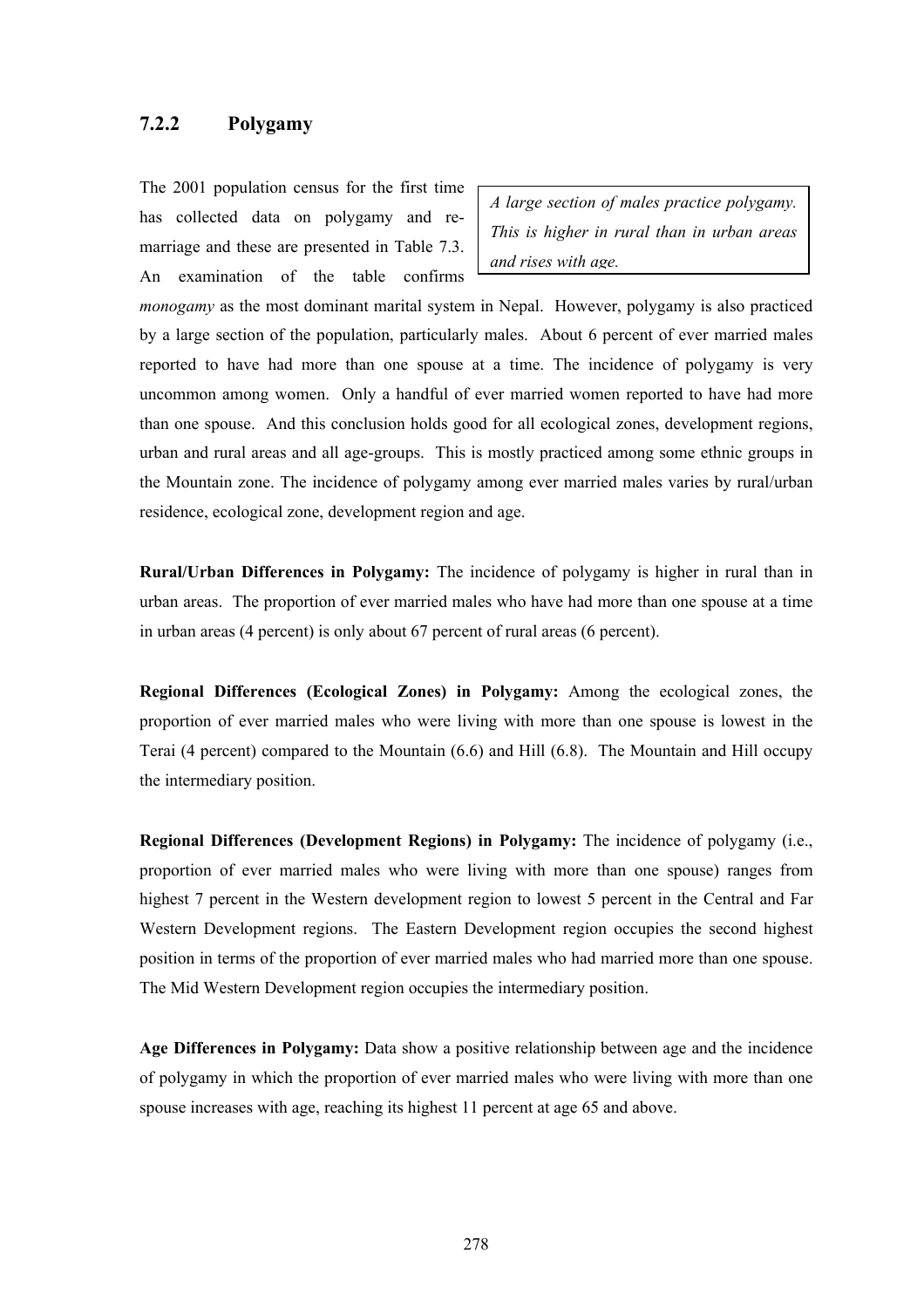| <b>Variables</b>           |       | <b>Married more than One Spouse</b> |      | Re-marriage |
|----------------------------|-------|-------------------------------------|------|-------------|
|                            | Male  | Female                              | Male | Female      |
| <b>Total</b>               | 5.54  | 0.04                                | 4.20 | 2.69        |
| Rural                      | 5.74  | 0.04                                | 4.52 | 2.98        |
| Urban                      | 4.40  | $0.01\,$                            | 2.36 | 1.10        |
| Zone                       |       |                                     |      |             |
| Mountain                   | 6.59  | 0.37                                | 5.85 | 4.29        |
| Hill                       | 6.79  | 0.03                                | 5.38 | 3.70        |
| Terai                      | 4.37  | 0.00                                | 2.99 | 1.57        |
| <b>Development Regions</b> |       |                                     |      |             |
| Eastern                    | 5.97  | 0.05                                | 3.95 | 2.31        |
| Central                    | 4.73  | $0.01\,$                            | 3.01 | 1.57        |
| Western                    | 7.05  | 0.06                                | 4.80 | 3.14        |
| Mid-Western                | 5.45  | 0.04                                | 7.30 | 5.84        |
| Far-Western                | 4.79  | 0.03                                | 4.42 | 2.95        |
| Age                        |       |                                     |      |             |
| $10 - 14$                  | 2.29  | $0.02\,$                            | 1.74 | 0.71        |
| 15-19                      | 1.52  | $0.00\,$                            | 0.96 | 0.85        |
| 20-24                      | 1.06  | 0.01                                | 1.12 | 1.17        |
| 25-29                      | 1.90  | 0.03                                | 1.85 | 1.78        |
| 30-34                      | 3.15  | 0.06                                | 2.57 | 2.49        |
| 35-39                      | 4.45  | $0.06\,$                            | 3.51 | 3.20        |
| 40-44                      | 6.06  | 0.09                                | 4.84 | 3.80        |
| 45-49                      | 7.26  | $0.11\,$                            | 5.61 | 4.24        |
| 50-54                      | 8.66  | $0.00\,$                            | 6.34 | 4.32        |
| 55-59                      | 9.79  | $0.00\,$                            | 7.11 | 4.01        |
| 60-64                      | 10.32 | $0.00\,$                            | 7.20 | 3.86        |
| $65+$                      | 11.12 | $0.00\,$                            | 7.40 | 2.98        |

**Table 7.3 : Percentage of ever married population aged 10 years and above who married more than one spouse and those who re-married by gender, rural/urban residence, ecological zones, development region and age, Nepal 2001.** 

Source: CBS, 2002 National Report. Vol. II.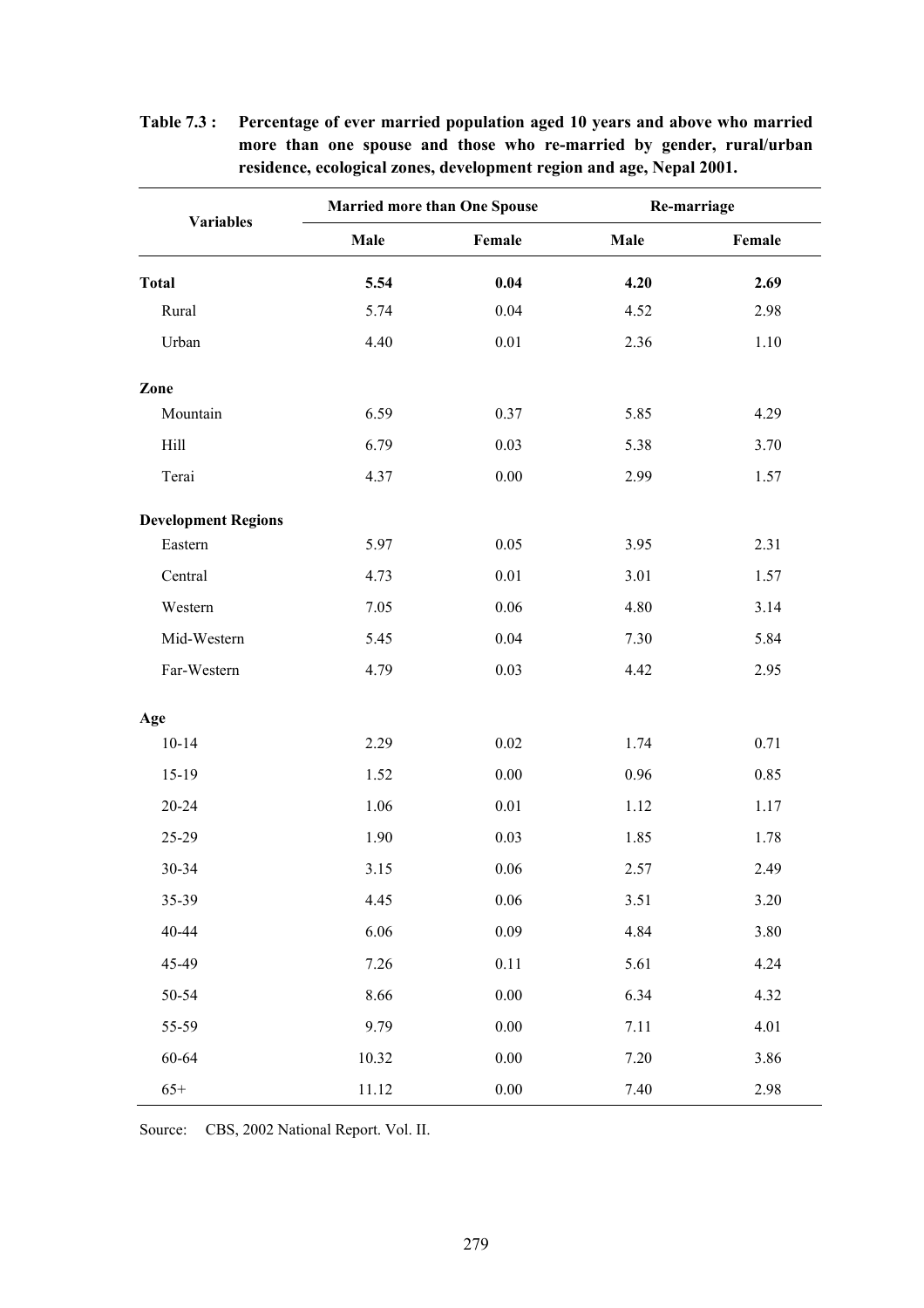## **7.3 Re-marriage**

The data on re-marriage were also collected in the 2001 census. Four percent of ever married males compared to about 3 percent of ever married females reported to have

*A small proportion of both ever married males and females re-marry. Ever married males are more likely to re-marry than are ever married females.* 

remarried. Ever married males are more likely to be re-married than are ever married females. And this overall conclusion holds good for rural and urban areas, ecological zones, development regions and almost at every age-group. The incidence of re-marriage varies by gender, rural-urban residence, ecological zones, development regions and age-groups (see Table 7.3).

#### **Rural-Urban Differences in Re-marriage:**

Both ever married males and females in rural areas are more likely to be re-married than are their counterparts in urban areas. These rates in 2001 for males were 4.5 and 2.4 for the rural and urban areas respectively. The

*The chances of re-marriage among both ever married males and females is highest in the rural areas, Mountain, Mid-Western Development region and at age group 65 and above for males and 50-54 for females.* 

corresponding figures for females were 2.9 and 1.1 respectively.

**Regional (Ecological Zones) Differences in Re-marriage:** Among the ecological zones, the propensity to re-marry among both ever-married males and females is highest in the Mountain and lowest in the Terai. Hill occupies the intermediary position. These rates in 2001 for males were 5.9, 5.4 and 3.0 for the Mountain, Hill and Terai respectively. The corresponding rates for females were 4.3, 3.7 and 1.6 respectively.

**Regional (Development) Differences in Re-marriage:** Re-marriage for both ever married males and females is found to be the highest in the Mid-Western Development region followed by the Western Development region, while this is found to be the lowest in the Central Development region followed by the Eastern Development region. The Far-Western Development region occupies the intermediary position. These rates in 2001 for males were 4.0, 3.0, 4.8, 7.3 and 4.4 for the Eastern, Central, Western, Mid-Western and Far-Western Development regions respectively. The corresponding figures for females were 2.3, 1.6, 3.1, 5.8 and 3.0 respectively.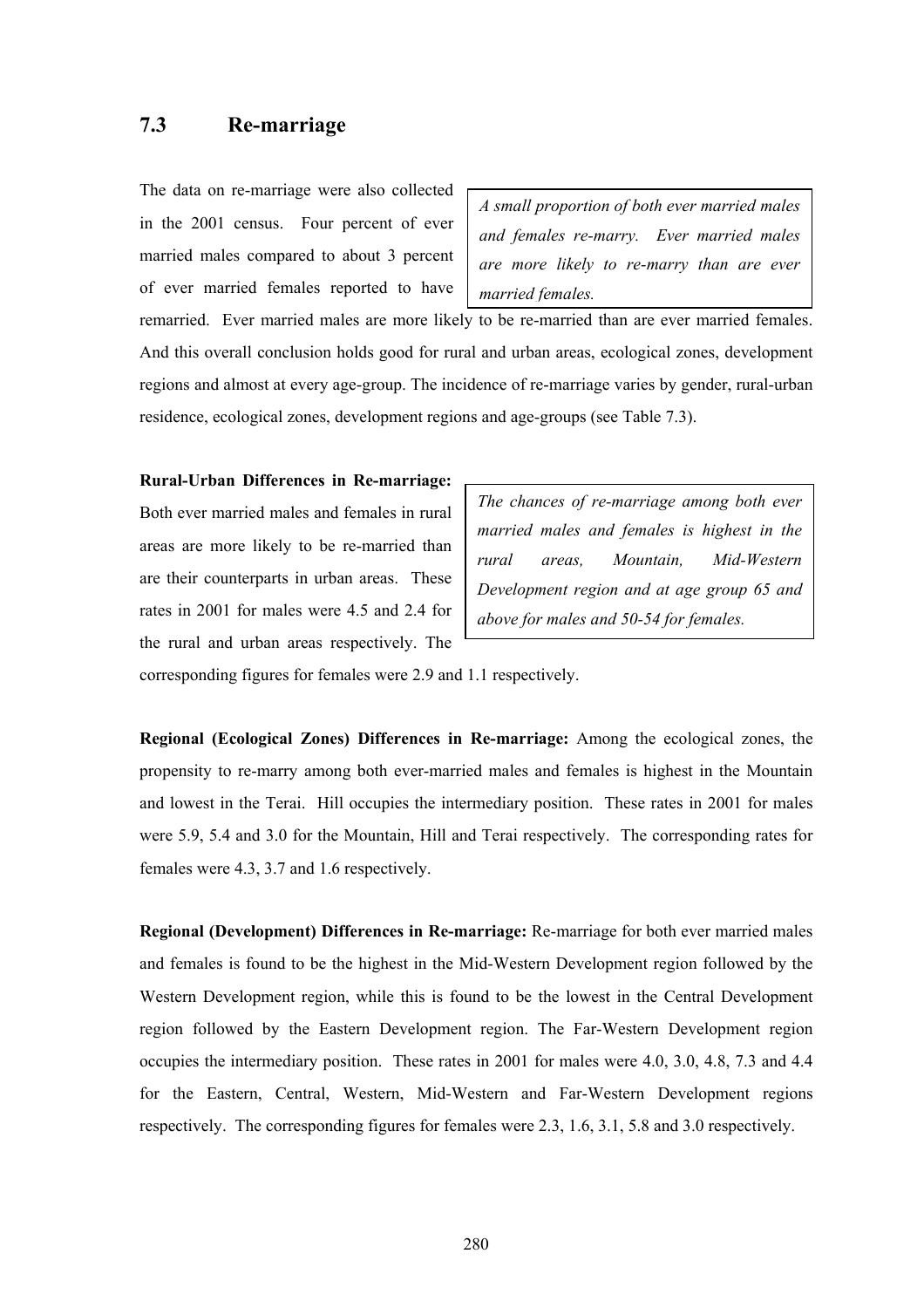**Age Differences in Re-marriage:** The propensity to re-marriage increases with each successive age for ever married males, reaching its highest (7 percent) at age-group 65 and above. A similar pattern of increasing rate of re-marriage with each successive age is also noted among ever married females upto age 54 and thereafter it decreases with age, indicating diminishing chance of re-marriage among ever married older women.

The chances of re-marriage among both ever-married males and females is highest in the Mid-Western Development region and at age-group 65 and above for males and 50-54 for females*.* Seven percent ever married males re-married in the Mid-Western Development region and at agegroup 65 and above. The corresponding figures for females were 6 percent and 4.3 percent for Mid Western Development region and age-group 50-54 respectively.

## **7.4 Intercensal Changes**

Table 7.4 presents data on the marital distribution of the population aged 10 years and above for the four censuses since 1961. An examination of the table shows some modest changes in the composition of population by marital status during the last four decades, particularly between 1961-71,

*Data show a modest change in the composition of the population by marital status in which proportion of singles increased and widowed decreased. However, increase in the proportion singles was not accompanied by the expected decline in the proportion married*. *This is due to decline in proportion widowed.* 

1971-81 and 1991-2001. A very little change was recorded between 1981 and 1991. For example, one finds a modest but steady increase in the proportion of singles during the census periods 1961 and 1981, and 1991 and 2001, from 29 percent in 1961 to 35 percent in 1981 and 39 percent in 2001 for males and 15 percent to 23 percent and 30 percent for females respectively. A very little change in the composition of population by marital status was noticed between 1981 and 1991. The proportion single increased by 0.30 percent per annum for males and  $0.40 - 0.46$ percent per annum for females during the decades of 1961-1971, 1971-1981 and 1991-2001. The corresponding change was only 0.10 percent and 0.24 percent for males and females respectively during the decade of 1981-1991. The slow change reported during 1981 and 1991 could be considered an exception rather than the rule.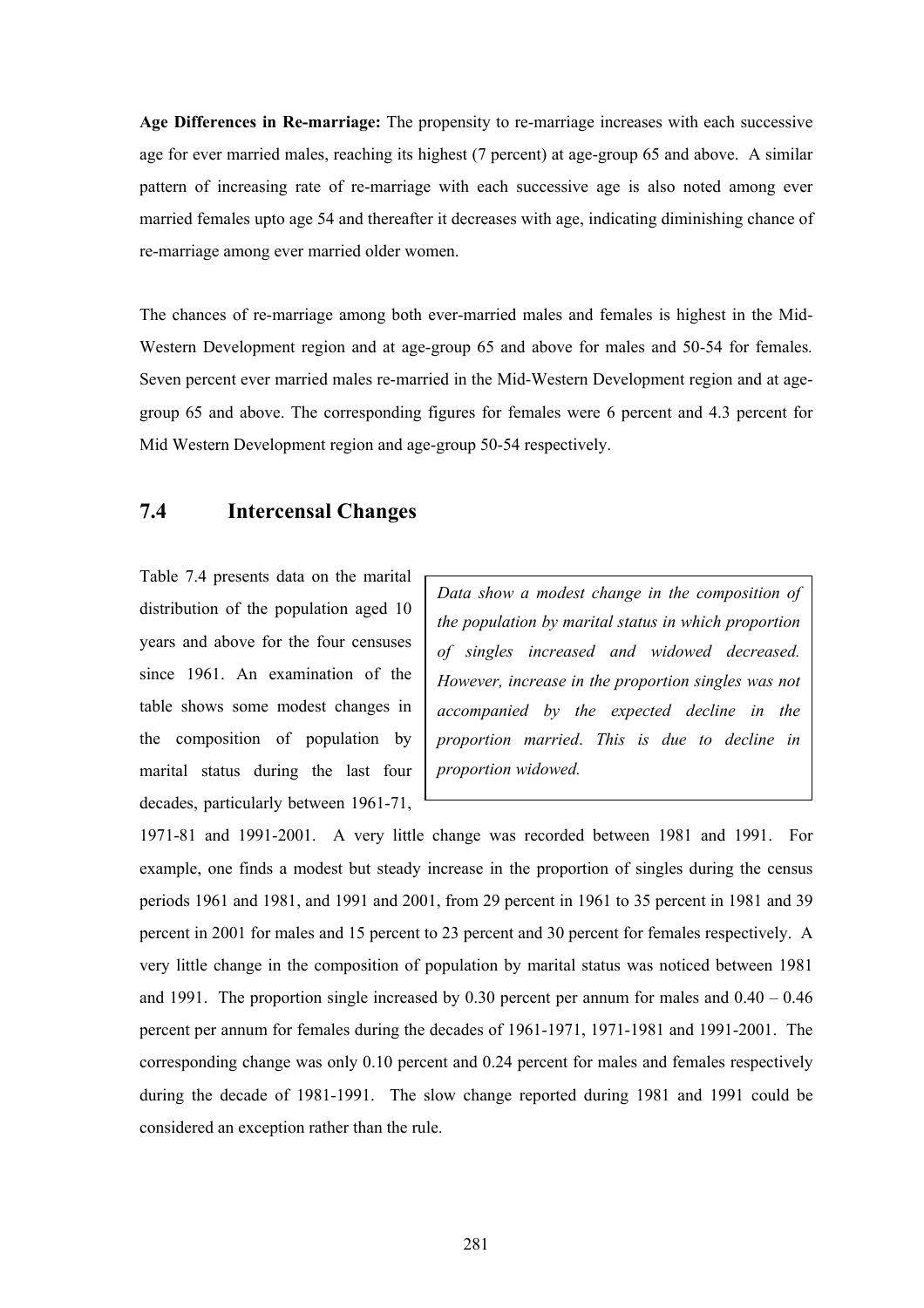| <b>Marital Status and</b> |               | 1961 Census        |               | 1971 Census        |               | 1981 Census        |               | 1991 Census        |               | 2001 Census        |
|---------------------------|---------------|--------------------|---------------|--------------------|---------------|--------------------|---------------|--------------------|---------------|--------------------|
| <b>Sex</b>                | $\frac{0}{0}$ | Standar-<br>dized* | $\frac{0}{0}$ | Standar-<br>dized* | $\frac{0}{0}$ | Standar-<br>dized* | $\frac{0}{0}$ | Standar-<br>dized* | $\frac{0}{0}$ | Standar-<br>dized* |
| <b>Males</b>              | 3288362       |                    | 4140804       |                    | 5387614       |                    | 6418531       |                    | 8330576       |                    |
| All statuses              | 100           |                    | 100           |                    | 100           |                    | 100           |                    | 100           | 100                |
| Never married             | 28.47         | 30.51              | 31.93         | 33.82              | 35.12         | 36.79              | 35.65         | 35.65              | 39.23         | 39.23              |
| Married                   | 65.37         | 63.24              | 64.13         | 62.05              | 62.14         | 60.45              | 60.56         | 60.43              | 58.57         | 58.57              |
| Widowed                   | 4.36          | 5.01               | 3.66          | 3.86               | 2.36          | 2.38               | 2.95          | 3.01               | 1.34          | 1.58               |
| Divorced/Separated        | 0.4           | 0.38               | 0.028         | 0.28               | 0.38          | 0.38               | 0.45          | 0.46               | 0.79          | 0.24               |
| <b>Females</b>            | 3431695       |                    | 4037816       |                    | 5130274       |                    | 6556558       |                    | 8439703       |                    |
| All statuses              | 100           |                    | 100           |                    | 100           |                    | 100           |                    | 100           | 100                |
| Never married             | 15.12         | 17.74              | 19.35         | 22.15              | 23.3          | 25.59              | 25.71         | 25.92              | 30.26         | 30.26              |
| Married                   | 69.16         | 67.02              | 70.27         | 67.6               | 70.84         | 68.42              | 65.73         | 65.24              | 65.45         | 65.45              |
| Widowed                   | 14.26         | 14.05              | 10.1          | 9.98               | 5.45          | 5.58               | 7.18          | 7.47               | 3.65          | 3.65               |
| Divorced/Separated        | 0.34          | 0.33               | 0.28          | 0.26               | 0.42          | 0.41               | 0.69          | 0.69               | 0.31          | 0.31               |

**Table 7.4: Marital status of population aged 10 years and over by sex, Nepal, census years 1961-2001.** 

\* In respect of population aged 10 years and above.

\*\* Standardized on the basis of 2001 age distribution for the population of Nepal aged 10 years and above.

Source : CBS, 1968 Vol. III, Part VI, Table 7

CBS, 1968 Vol. III, Part VI, Table 7

CBS, 1975 Vol. II, Part II, Table 15

CBS, 1984 Vol. II, Part Table 15

CBS, 1993 Vol. I, Part XI, Table 34

CBS, 2002 National Report Vol. II, Table 17

It is to be also noted that the increase in the proportion singles was not accompanied by the expected decline in the proportion married. At least 65 percent of female and 60 percent of male remain married in all the census year, the proportion being higher among females than among males. During the period 1961 and 2001, the proportion of married males declined very modestly from 65 to 59 percent at the rate of 0.15 percent per annum during last four decades but for females this increased from 69 to 71 percent during the period 1961 and 1981 and thereafter declined from 71 percent in 1981 to 65 percent in 2001.

The failure to find the proportion who were married declining in comparison with the increasing proportion remaining single may be attributed to the considerable decline in widowhood. During the intercensal period 1961 to 2001, the proportion widowed declined by 74 percent, from 14.3 to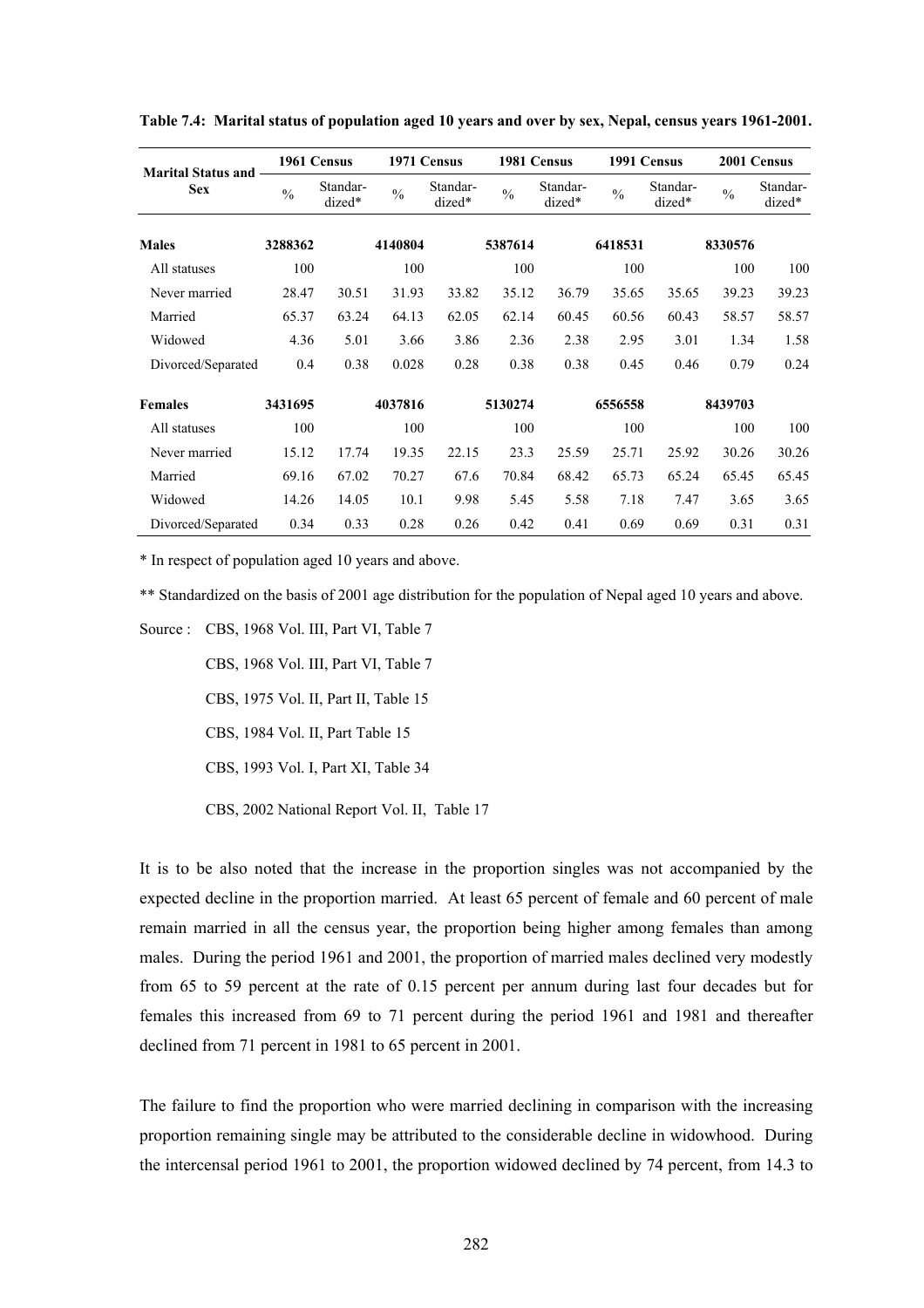3.7 percent for females and 70 percent, from 4.4 to 1.3 percent for males. Consequently, more and more persons are remaining within the marital union. The proportion of males who were divorced or separated fluctuated between 0.3 to 0.5 during 1961 and 1991 and thereafter declined to 0.2 percent in 2001. The corresponding figure for females remained unchanged at 0.3 percent between 1961 and 1971 and thereafter increased to 0.4 and 0.7 in 1981 and 1991 respectively, and thereafter declined to 0.3 percent in 2001. The intercensal marriage pattern as noted above remains unchanged even when allowance is made for the effect of variation in age distribution over the years (see the standardized rates in Table 7.4).

We have so far presented the overall picture of marital composition of the population. This, however, conceals the changes in marital status particularly those which took place in recent years. To get an idea of this change, we need to look at marital distribution by age groups.

#### **7.4.1 Proportion Married by Age and Sex**

Table 7.5 provides data on the percentage distribution of the married population aged 10 years and above by age and sex.

|                             |       |       | % Currently Married |       |       |         |                         | <b>Percentage Change</b> |               |               |
|-----------------------------|-------|-------|---------------------|-------|-------|---------|-------------------------|--------------------------|---------------|---------------|
| <b>Age Group</b><br>and Sex | 1961  | 1971  | 1981                | 1991  | 2001  |         | 1961-71 1971-81 1981-91 |                          | 1991-<br>2001 | 1961-<br>2001 |
| <b>Males</b>                |       |       |                     |       |       |         |                         |                          |               |               |
| All ages*                   | 65.37 | 64.13 | 62.14               | 60.56 | 58.52 | $-1.9$  | $-3.1$                  | $-2.5$                   | $-3.4$        | $-10.5$       |
| $6-9$                       | 2.97  | 1.2   |                     |       |       | $-59.6$ |                         |                          |               |               |
| $10 - 14$                   | 10.59 | 6.23  | 14.03               | 4.06  | 0.76  | $-41.2$ | 125.2                   | $-71.1$                  | $-81.3$       | $-92.8$       |
| 15-19                       | 35.86 | 26.62 | 25.09               | 19.13 | 11.70 | $-25.8$ | $-5.7$                  | $-23.8$                  | $-38.8$       | $-67.4$       |
| 20-24                       | 69.63 | 65.59 | 57.82               | 60.29 | 47.82 | $-5.8$  | $-11.8$                 | 4.3                      | $-20.7$       | $-31.3$       |
| 25-29                       | 85.27 | 85.65 | 78.8                | 85.51 | 81.05 | 0.4     | $-8.0$                  | 8.5                      | $-5.2$        | $-5.0$        |
| 30-34                       | 90.42 | 91.5  | 85.76               | 92.8  | 93.36 | 1.2     | $-6.3$                  | 8.2                      | 0.6           | 3.2           |
| 35-39                       | 91.83 | 93.31 | 88.98               | 94.75 | 96.02 | 1.6     | $-4.6$                  | 6.5                      | 1.3           | 4.6           |
| 40-44                       | 91.05 | 92.94 | 89.07               | 94.35 | 96.22 | 2.1     | $-4.2$                  | 5.9                      | 2.0           | 5.7           |
| 45-49                       | 89.5  | 92.44 | 89.16               | 93.49 | 96.20 | 3.3     | $-3.5$                  | 4.9                      | 2.9           | 7.5           |
| 50-54                       | 86.96 | 90.51 | 88.36               | 91.15 | 95.22 | 4.1     | $-2.4$                  | 3.2                      | 4.5           | 9.5           |
| 55-59                       | 84.13 | 88.54 | 87.18               | 89.18 | 94.12 | 5.2     | $-1.5$                  | 2.3                      | 5.5           | 11.9          |
| $60+$                       | 73.17 | 78.95 | 80.82               | 79.32 | 88.33 | 7.9     | 2.4                     | $-1.9$                   | 11.4          | 20.7          |

**Table 7.5 : Age-sex specific proportions of currently married by age and sex, Nepal, census years 1961-2001 and percentage change in proportions married between 1961-71, 1971-81, 1981-91, 1991-2001 and 1961-2001.**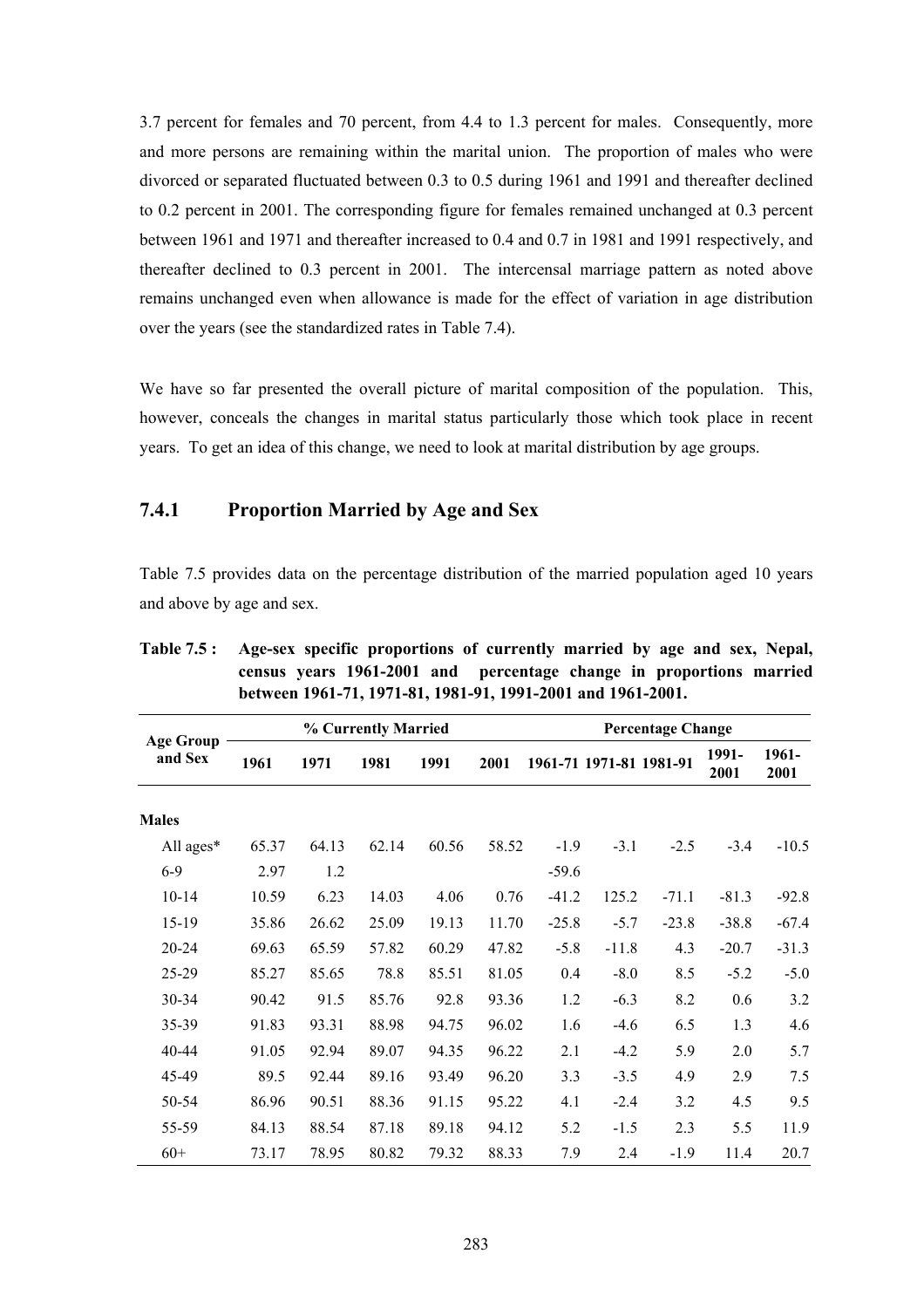|                             |       |       | % Currently Married |       |       |         |                         | <b>Percentage Change</b> |               |               |
|-----------------------------|-------|-------|---------------------|-------|-------|---------|-------------------------|--------------------------|---------------|---------------|
| <b>Age Group</b><br>and Sex | 1961  | 1971  | 1981                | 1991  | 2001  |         | 1961-71 1971-81 1981-91 |                          | 1991-<br>2001 | 1961-<br>2001 |
| <b>Females</b>              |       |       |                     |       |       |         |                         |                          |               |               |
| All ages*                   | 69.16 | 70.27 | 70.8                | 65.73 | 65.45 | 1.6     | 0.8                     | $-7.2$                   | $-0.4$        | $-5.4$        |
| $6-9$                       | 5.29  | 2.33  |                     |       |       | $-56.0$ |                         |                          |               |               |
| $10 - 14$                   | 24.64 | 13.36 | 13.36               | 7.21  | 1.73  | $-45.8$ | $0.0\,$                 | $-46.0$                  | $-76.0$       | $-93.0$       |
| 15-19                       | 71.42 | 60.19 | 50.05               | 45.5  | 33.26 | $-15.7$ | $-16.8$                 | $-9.1$                   | $-26.9$       | $-53.4$       |
| 20-24                       | 91.57 | 91.07 | 85.93               | 85.09 | 78.17 | $-0.5$  | $-5.6$                  | $-1.0$                   | $-8.1$        | $-14.6$       |
| 25-29                       | 93.71 | 95.42 | 93.21               | 94.13 | 93.64 | 1.8     | $-2.3$                  | 1.0                      | $-0.5$        | $-0.1$        |
| 30-34                       | 91.83 | 94.99 | 94.78               | 95.13 | 96.10 | 3.4     | $-0.2$                  | 0.4                      | 1.0           | 4.7           |
| 35-39                       | 86.65 | 91.95 | 93.81               | 93.89 | 96.07 | 6.1     | 2.0                     | 0.1                      | 2.3           | 10.9          |
| $40 - 44$                   | 78.32 | 86.64 | 91.12               | 90.85 | 95.00 | 10.6    | 5.2                     | $-0.3$                   | 4.6           | 21.3          |
| 45-49                       | 68.59 | 80.57 | 87.8                | 86.33 | 93.23 | 17.5    | 9.0                     | $-1.7$                   | 8.0           | 35.9          |
| 50-54                       | 59.15 | 70.82 | 81.74               | 78.23 | 89.46 | 19.7    | 15.4                    | $-4.3$                   | 14.4          | 51.3          |
| 55-59                       | 50.78 | 66.62 | 79.06               | 72.26 | 86.35 | 31.2    | 18.7                    | $-8.6$                   | 19.5          | 70.0          |
| $60+$                       | 32.13 | 44.38 | 61.04               | 49.17 | 71.75 | 38.1    | 37.5                    | $-19.4$                  | 45.9          | 123.3         |

Source : Same as in Table 7.4.

\* In respect of population aged 10 years and above

*The propensity to marry tends to rise with age up to a peak at middle age and tapers off thereafter. Women tend to marry earlier than men and the absolute majority of men and women are married in the age-groups 30-39 and 20-29 respectively.* E*arly years marriage is found to be almost universal in Nepal*. However, there has been a significant decline in the proportion of population currently married in the age-groups 10-14, 15-19 and 20-24.

Examination of the table shows the following major features of marital patterns and the changes during the intercensal period: (i) there shows a curvilinear relationship

between age and proportion married. The propensity to marry tends to rise with age up to a peak at middle age and tapers off thereafter (see Figure 7.1); (ii) women tend to marry earlier than men; (iii) the absolute majority of men and women are married in the age-groups 30-39 and 20-29 respectively; (iv) there has been a marked shift in age at which the highest proportion of women are married since 1981. In 1961 and 1971, the proportion of women married reached its peak in the age-group 25-29. This has been shifted to immediate later age-group 30-34 since 1981, indicating a shift towards later age at marriage. No similar shift is clearly noticed among males.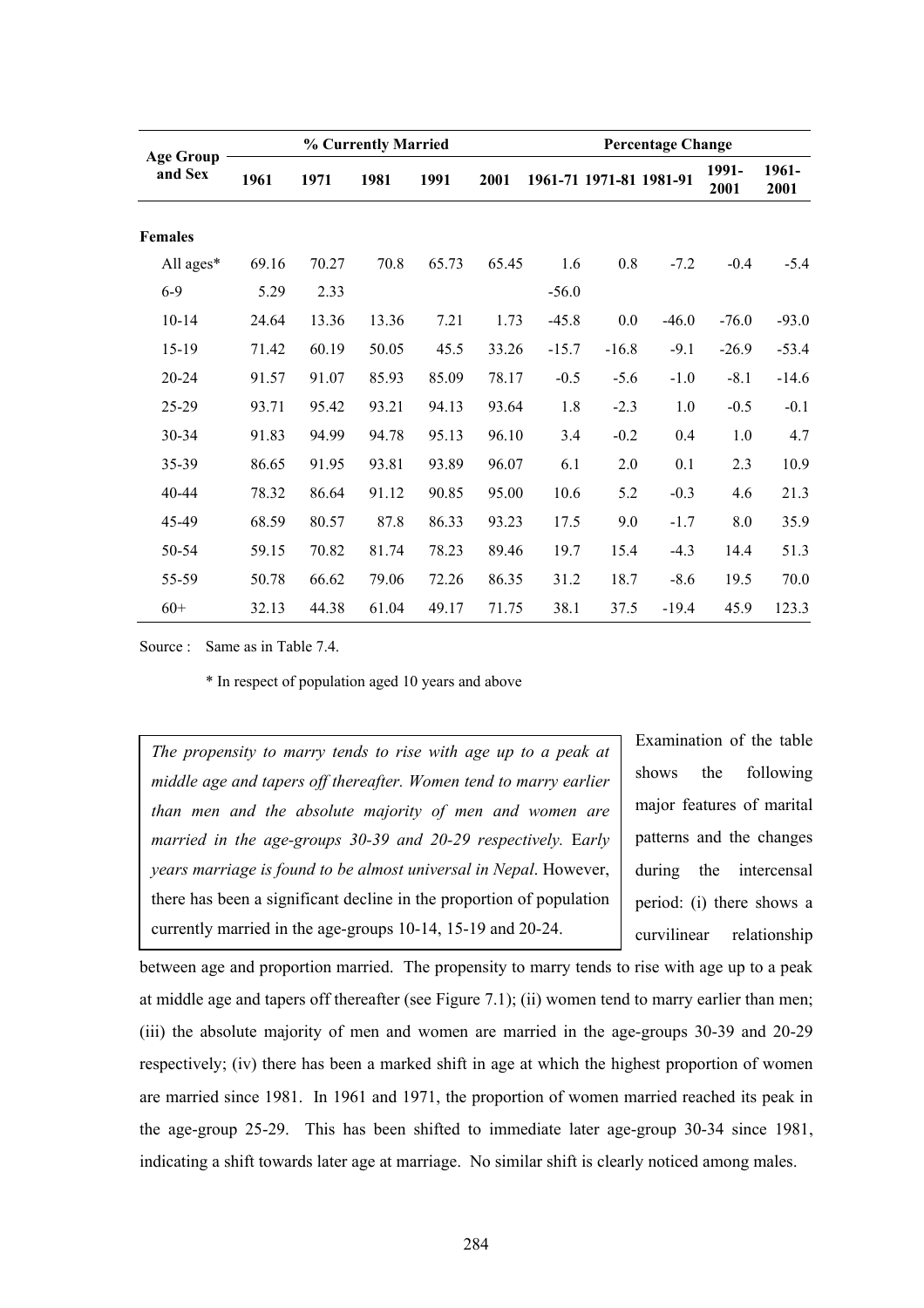The proportion of men married reaching its highest remained almost unchanged at age-group 35-39; (v) early years marriage was considered to be almost universal in Nepal, although there has been some change from this tradition. In 2001, 2 percent of females in the age group 10-14 were reported to be currently married but by the age of



25-29, 94 percent of females were married and this increases to 96 percent by the age of 30-34. However, there has been a significant decline in the proportion of population currently married in the age-groups 10-14, 15-19 and 20-24.

The proportion of currently married females in the age-groups 10-14, 15-19 and 20-24 was reported to be 24.6, 71.4 and 91.6 percent respectively in 1961. The corresponding figures in 2001 were 1.7, 33.3 and 78.2 respectively experiencing about 93, 53 and 15 percent decline between 1961-2001. The pace

*A sharp reduction in the proportion of married persons in the younger age-groups during the last four decades may be interpreted as a deliberate attempt on the part of young men and women to postpone marriage*.

of decline is almost the same among males. For example, in the 1961 census the proportion of currently married males in age-groups 10-14, 15-19 and 20-24 was reported to be 11, 36 and 70 percent respectively. The corresponding figures in the 2001 census were less than 1, 12 and 48 percent, giving 93 percent, 53 percent and 15 percent decline. A sharp reduction in the proportion married in the younger age-groups during the last four decades may be interpreted as a deliberate attempt on the part of young men and women to postpone marriage. This may be attributed to increasing opportunities for education and desire to continue schooling to meet the needs of the modern globalized economy, increasing poverty and unemployment, lack of family support, among other factors.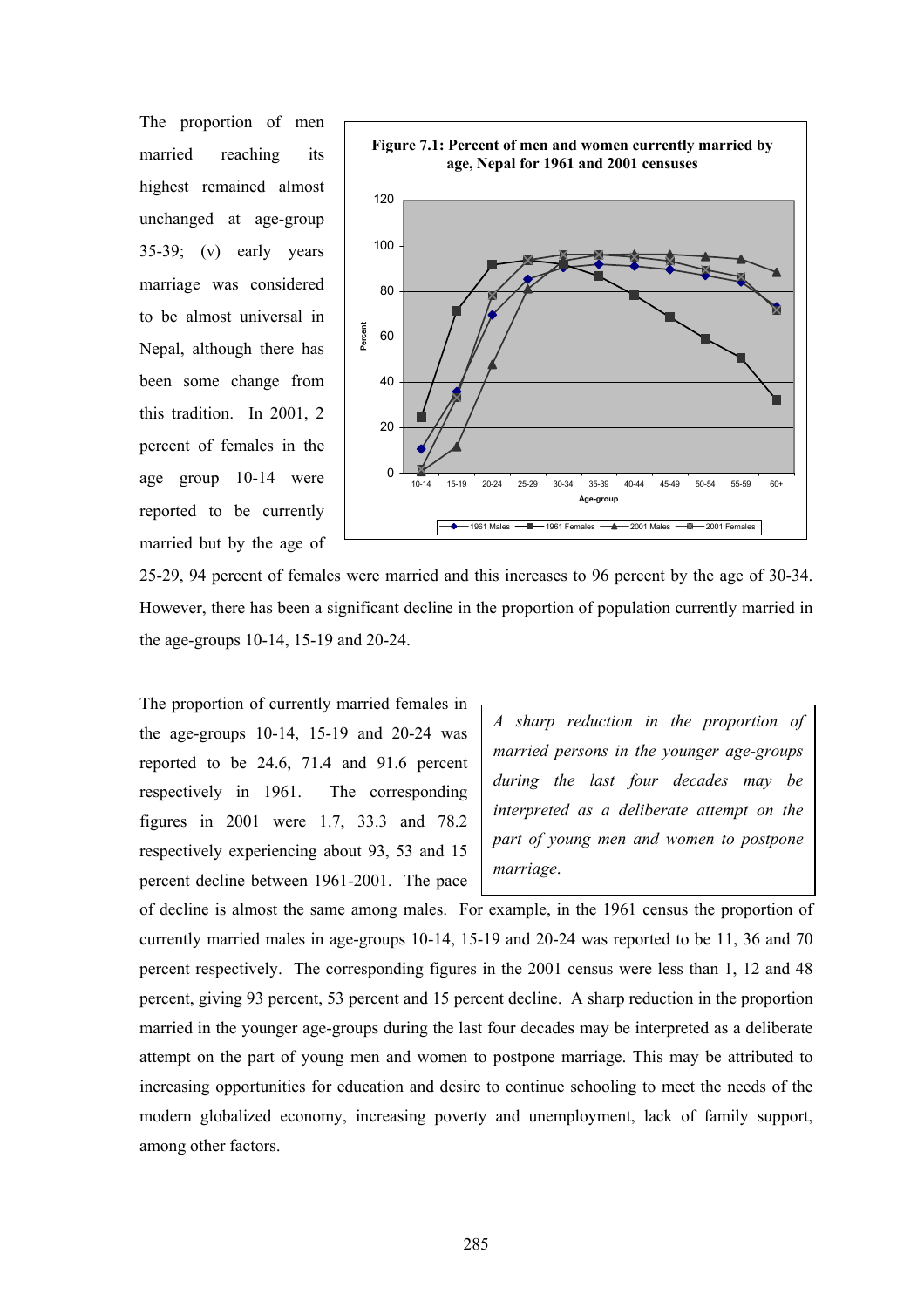*Data show a steady increase in the proportion of single women in all age-groups over the period 1961 and 2001*.

A combined effect of all these factors is also reflected in the increasing proportion of single people at younger ages, 10-14, 15-19 and 20-24 years.

For instance, in the 1961 census the proportion of women who were never married in age-groups 10-14, 15-19 and 20-24 were reported to be 75, 26 and 5 percent respectively. In 2001, the corresponding figures were 98, 66 and 21 percent respectively. A similar trend in increase in the

proportion of single is also noticed among younger males. In 1961 census, the proportions of men who had never married in agegroups 10-14, 15-19 and 20-24 were reported to be 89, 63 and 26 percent respectively. In the 2001 census the



corresponding figures were 99, 87 and 49 percent respectively. Data show a steady increase in the proportion of single women in all age-groups over the period 1961 and 2001 (see Figure 7.2). A similar trend in increase in the proportion of single is also noticed among men in the majority of age-groups, particularly younger age-groups (10-29) (see Annex 7.1).

Permanent "celibacy", measured in terms of population who remained single in the age-group 45-49 may be considered virtually absent in Nepal. The proportion of single men and women in the age-group 45-49 were less than two and one

*Permanent "celibacy", measured in terms of population who remained single in the age-group 45-49 may be considered virtually absent in Nepal*.

percent respectively in 1961, 1971, 1991 and 2001. Only in 1981, these figures increased to 7 and 3 percent for males and females respectively. This may be considered an exception rather than the rule.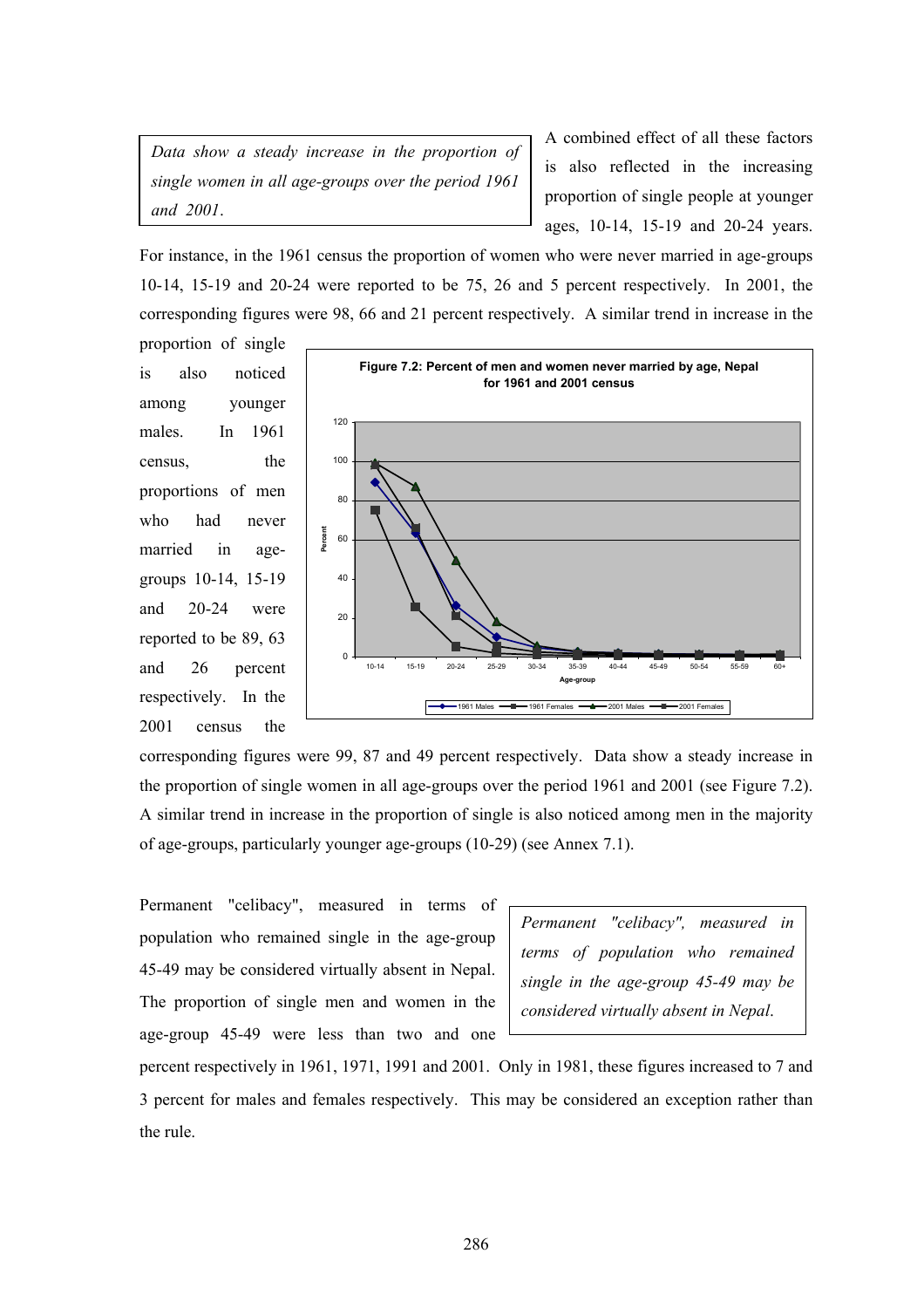#### **7.4.2 Singulate Mean Age at Marriage**

The reduction in the proportion of married people on the one hand and rise in the proportion of single people on the other, particularly in the younger age-groups, resulted in increasing the mean age at marriage. In the absence of a direct question on the age at marriage in the censuses, except for the

*Data show a steady increase in singulate mean age at marriage over the last four decades and this conclusion holds for males and females, ecological zones and most of the development regions. The singulate mean age at marriage has been and continues to remain higher for males than females although the difference is somewhat attenuated over the 40 years period (1961-2001).* 

last decennial census in 2001, we have made an indirect estimate of mean age at marriage by the Hajnal Technique known as Singulate Mean Age at Marriage (SMAM). This is computed from the proportion who are single, that is never married, in each age-group. The data are presented in Table 7.6.

|                                | Singulate Mean Age at Marriage |      |      |      |      |                                        |  |  |  |  |
|--------------------------------|--------------------------------|------|------|------|------|----------------------------------------|--|--|--|--|
| <b>Sex</b>                     | 1961                           | 1971 | 1981 | 1991 | 2001 | 2001-1961<br><b>Difference in SMAM</b> |  |  |  |  |
| Males                          | 19.5                           | 20.8 | 20.7 | 21.4 | 22.9 | 3.4                                    |  |  |  |  |
| Females                        | 15.4                           | 16.8 | 17.2 | 18.1 | 19.5 | 4.1                                    |  |  |  |  |
| Male-Female Difference in SMAM | 4.1                            | 4    | 3.5  | 33   | 3.4  | $-0.7$                                 |  |  |  |  |

**Table 7.6 : Singulate mean age at marriage (in years) by sex, Nepal, census years 1961- 2001.** 

Source: Same as in Table 7.4.

There shows a steady increase in the singulate mean age at marriage from 1961 to 2001. The values of SMAM have increased by 3 years for males and 4 years for females since 1961 and these are in 2001 about 23 years for males and 20 years for females. Data show a definite decline in male-female differences in SMAM from 4 years during the early three decades (1961-1991) to 3 years during the immediate last two decades (1991-2001).

The Singulate Mean Age at Marriage (SMAM) varies by rural/urban residence, ecological zone and development region (see Table 7.7).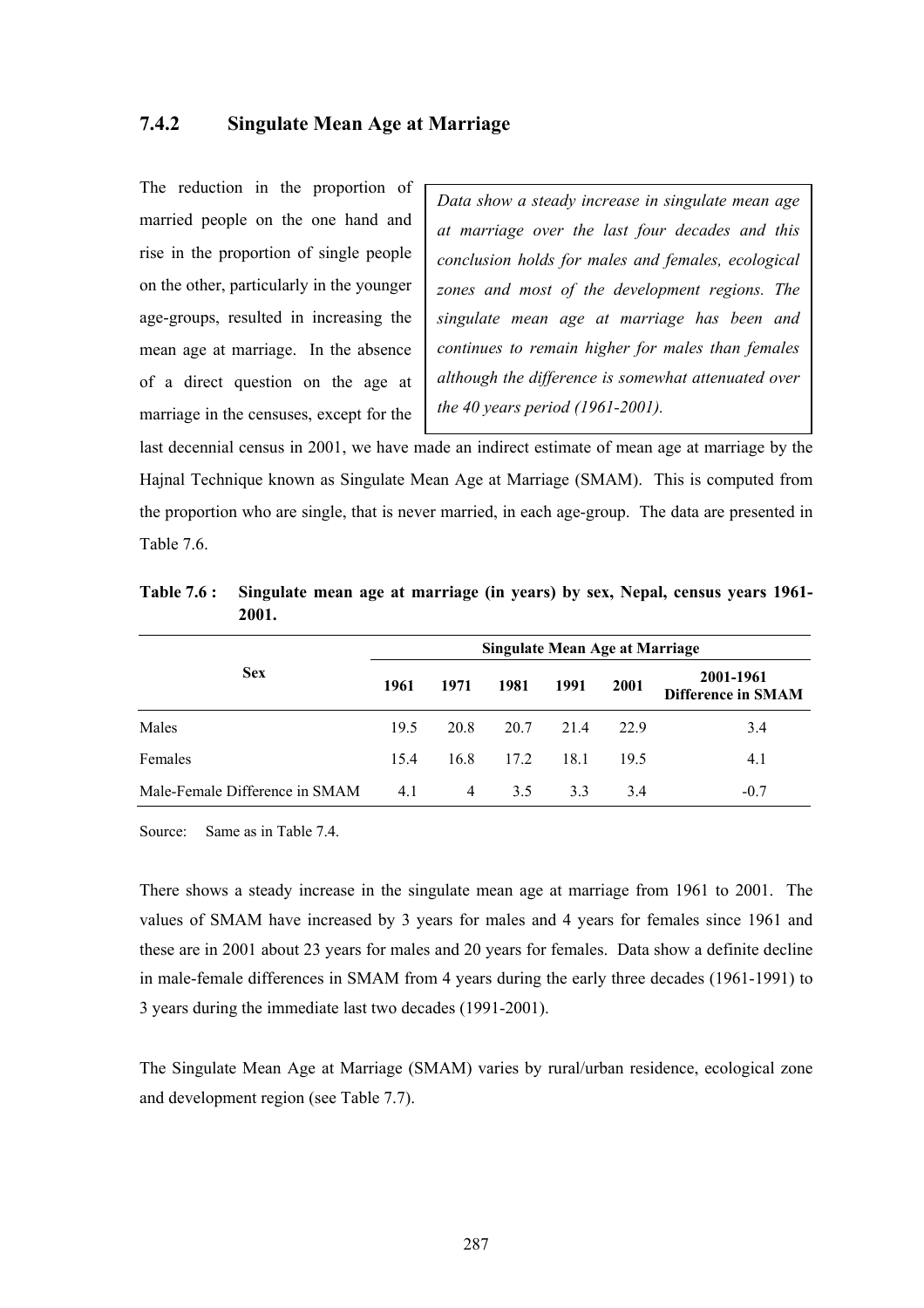|                                   |      |        | <b>Singulate Mean Age at Marriage</b>   |                |        |                                         |           |             |  |
|-----------------------------------|------|--------|-----------------------------------------|----------------|--------|-----------------------------------------|-----------|-------------|--|
|                                   |      |        |                                         |                |        |                                         | 2001-1991 |             |  |
| <b>Residence</b>                  |      | 1991   |                                         |                | 2001   | <b>Difference in SMAM</b>               |           |             |  |
|                                   | Male | Female | <b>Male-Female</b><br><b>Difference</b> | <b>Male</b>    | Female | <b>Male-Female</b><br><b>Difference</b> |           | Male Female |  |
| Urban                             | 23.5 | 19.6   | 3.9                                     | 24.5           | 20.7   | 3.8                                     | 1.0       | 1.1         |  |
| Rural                             | 21.1 | 17.9   | 3.2                                     | 22.5           | 19.3   | 3.2                                     | 1.4       | 1.4         |  |
| Urban-Rural<br>difference in SMAM | 2.4  | 1.7    |                                         | $\overline{c}$ | 1.4    |                                         |           |             |  |
| <b>Ecological Zones</b>           |      |        |                                         |                |        |                                         |           |             |  |
| Mountain                          | 21.9 | 18.6   | 3.3                                     | 22.1           | 19.6   | 2.5                                     | 0.2       | 1           |  |
| Hill                              | 22.2 | 18.9   | 3.3                                     | 23.4           | 20.2   | 3.2                                     | 1.2       | 1.3         |  |
| Terai                             | 20.6 | 17.0   | 3.6                                     | 22.5           | 18.9   | 3.6                                     | 1.9       | 1.9         |  |
| <b>Development Regions</b>        |      |        |                                         |                |        |                                         |           |             |  |
| Eastern                           | 22.5 | 19.2   | 3.3                                     | 23.7           | 20.3   | 3.4                                     | 1.2       | 1.1         |  |
| Central                           | 21.3 | 17.7   | 3.6                                     | 23.1           | 19.5   | 3.6                                     | 1.8       | 1.8         |  |
| Western                           | 21.2 | 18.0   | 3.2                                     | 22.7           | 19.5   | 3.2                                     | 1.5       | 1.5         |  |
| Mid-Western                       | 20.7 | 17.6   | 3.1                                     | 21.8           | 18.9   | 2.9                                     | 1.1       | 1.3         |  |
| Far-Western                       | 20.4 | 16.9   | 3.5                                     | 21.8           | 18.5   | 3.3                                     | 1.4       | 1.6         |  |

#### **Table 7.7: Singulate mean age at marriage (in years) by rural/urban residence and regions for Nepal, 1991 and 2001**

Source : CBS 1995, CBS 2002 National Report.

#### **7.4.3 Rural/Urban Differences in Singulate Mean Age at Marriage**

The Singulate Mean Age at Marriage is higher in urban than in rural areas and remains unchanged during the last two decades. However, both rural and urban areas registered an increase in singulate mean age at marriage by at least one year during the last two decades (1991-2001) and this holds good for both males and females. Mean age at marriage has been and continues to remain higher for males than females by 3 years in rural and 4 years in urban areas during the last two decades (1991-2001). Male-female differences in mean age at marriage continues to remain higher in urban than in rural areas during the last two decades (see Table 7.7).

# **7.4.4 Variation in Singulate Mean Age at Marriage: Ecological and Development Region**

The singulate mean age at marriage (SMAM) has been and continues to remain higher for males than females by 3-4 years in all ecological zones and development regions during the last two decades. Data however show an increase in SMAM in all ecological zones and development regions by at least one year for both males and females, except for males in the Mountain during the last intercensal period. SMAM for males in the Mountain increased marginally by 0.2 years during the last intercensal period. Among the ecological zones, the Terai has experienced the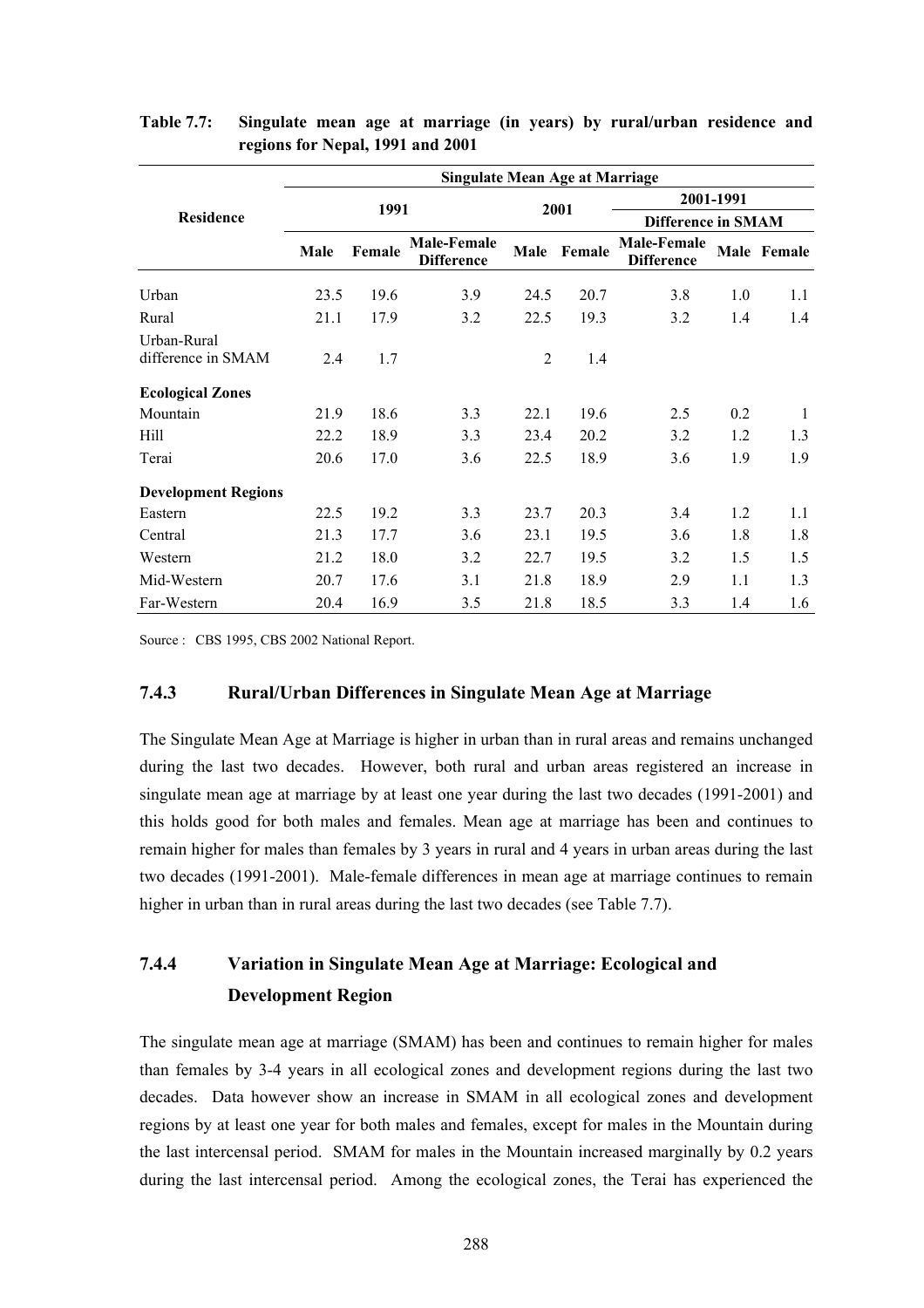highest increase in SMAM by 2.0 years for both males and females while the Mountain experienced the lowest increase.

The rank-order of the ecological zones with regard to singulate mean age at marriage by sex remained almost unchanged during last intercensal period (1991 to 2001), excepting that the Terai moved to second position and the Mountain moved to third position with regard to male singulate mean age marriage.

Among the development regions, the highest increase in SMAM was observed in the Central Development region by about two years, while the Eastern and Far-Western Development region experienced the lowest increase and this holds true for both males and females. The rank-order of the development regions in respect of singulate mean age at marriage remained unchanged during the last intercensal period.

# **7.5 Intercensal Changes: Widowhood**

*There has been a considerable decline in the proportion of widowed persons over the last four decades, indicating declining mortality. The proportion of widows exceed that of widowers at every age group.* 

The percentage distribution of widowers and widows by five year agegroup for the census years (1961-2001) is presented in Annex 7.2. Examination

of the table shows the following pattern of widowhood and its change over time: (i) the proportion

of the widowed tends to increase with age reaching its peak in the highest age 60 and above (see Figure 7.3). This is expected in view of greater risk of mortality at higher ages and its variation by sex; (ii) there is a sharp reduction in the proportion widowed at every age-group during the period 1961 to 2001. For instance, the proportion widowed declined by lowest 62 percent at age 60

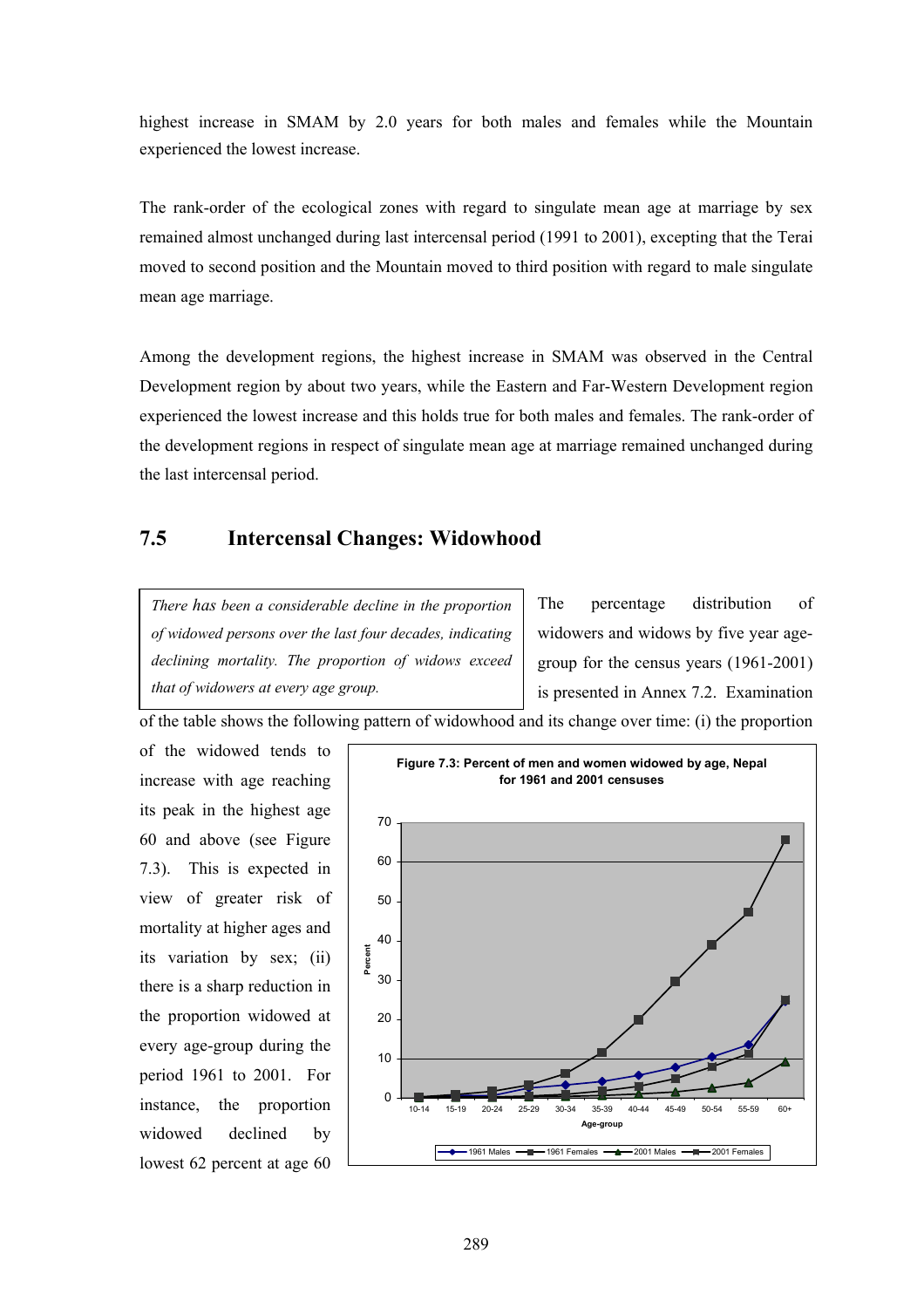years and above to highest 86 percent at age-group 20-24. The corresponding decline among widowers ranges between lowest 63 percent at age 60 years and above and highest 91 percent at age-group 25-29. The average decline reflecting to a large extent the declining mortality; (iii) proportion of widows exceeds that of widowers at every age-group. For instance, 25 percent of women aged 60 years and above were widowed in 2001. The corresponding figure for males was only 9 percent. The glaring disparity in widowhood between men and women may be attributed to higher chances of re-marriage among the former than among the latter. About 8 percent of older men compared to only 4-5 percent of older women aged 60 years and above were reported to be re-married in 2001. Also spouses of the former are younger by 3-4 years on average and hence wives have a higher chance of survival than their husband.



#### **7.6 Intercensal Changes : Proportion Divorced/Separated**

decline during the last intercensal period (1991-2001) for all age-groups and for both males and females. However, compared to 1961, the proportion of divorced and/or separated increased among females, particularly for those aged 40 and above, while this has declined among men across all age-groups (see Figure 7.4).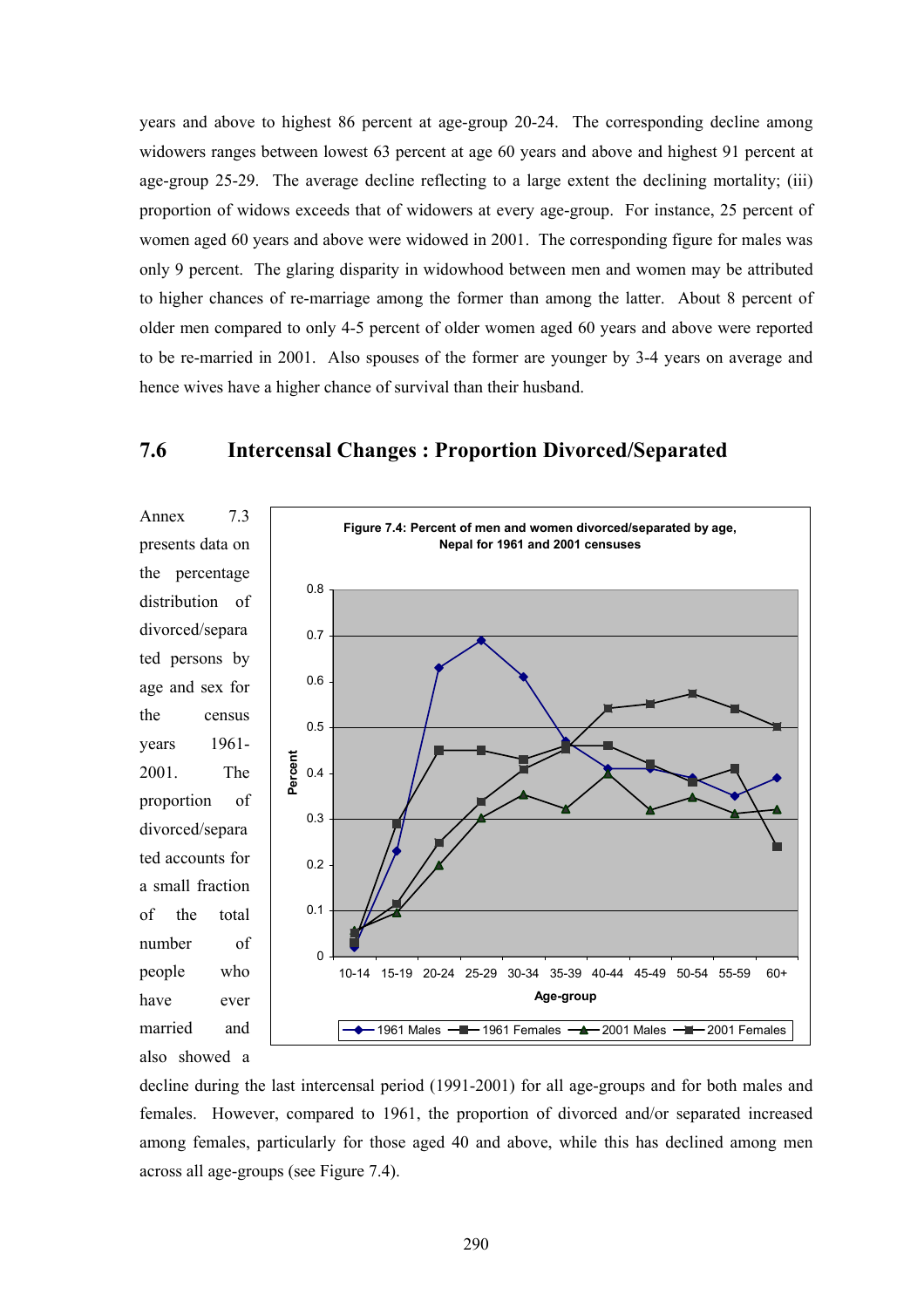## **7.7 Variation in Marital Pattern**

#### **7.7.1 Rural/Urban Differences in Marital Pattern**

Table 7.8 presents data on the distribution of ever and never married persons by rural and urban areas. An examination of the table shows that the proportion married for both males and females is higher in rural areas than in urban areas. Conversely, a

*The proportion of ever married persons, both males and females, are higher in urban than in rural areas and this remains almost unchanged during the last intercensal period. Mean age at marriage is higher in urban than in rural areas.* 

higher proportion of single in urban than in rural areas for both males and females. And these findings hold good even when allowance is made for the effect of the variation in age distribution over time and between rural and urban areas (see standardized rates in Table 7.8). The ruralurban differences in the proportion married remains almost unchanged over the last intercensal period. This is also reflected in rural-urban differences in mean age at marriage. The estimated singulate mean age at marriage (SMAM) is found to be higher in urban than in rural areas and this holds for the both males and females and for each census year under the study. These values in 2001 were 24.5 and 20.7 for males and females respectively in urban areas. The corresponding figures for males and females were 22.5 and 19.3 respectively in rural areas.

|                       |          |                   |         | 1991               |         |             |         |                   |         | 2001               |         |             |
|-----------------------|----------|-------------------|---------|--------------------|---------|-------------|---------|-------------------|---------|--------------------|---------|-------------|
| <b>Marital Status</b> |          | <b>Both Areas</b> |         | <b>Rural Areas</b> |         | Urban Areas |         | <b>Both Areas</b> |         | <b>Rural Areas</b> |         | Urban Areas |
| by Sex                |          | Standar-          |         | Standar-           |         | Standar-    |         | Standar-          |         | Standar-           |         | Standar-    |
|                       | Percentl | dized             | Percent | dized              | Percent | dized       | Percent | dized             | Percent | dized              | Percent | dized       |
|                       |          | Percent*          |         | Percent*           |         | Percent*    |         | Percent*          |         | Percent*           |         | Percent*    |
| <b>Male</b>           | 100.0    | 100.0             | 100.0   | 100.0              | 100.0   | 100.0       | 100.0   | 100.0             | 100.0   | 100.0              | 100.0   | 100.0       |
| Never Married         | 35.7     | 35.7              | 34.9    | 34.9               | 41.9    | 41.0        | 39.2    | 39.2              | 38.6    | 38.3               | 42.7    | 43.3        |
| Married               | 60.6     | 60.4              | 61.1    | 61.1               | 55.6    | 56.1        | 58.5    | 58.5              | 59.1    | 59.4               | 55.5    | 54.8        |
| Widowed               | 3.0      | 3.0               | 3.1     | 3.1                | 1.6     | 2.0         | 1.3     | 1.3               | 1.4     | 1.4                | 0.8     | 1.0         |
| Divorced/             |          |                   |         |                    |         |             |         |                   |         |                    |         |             |
| Separated             | 0.5      | 0.5               | 0.5     | 0.5                | 0.3     | 0.3         | 0.2     | 0.2               | 0.2     | 0.2                | 0.2     | 0.2         |
| Unknown               | 0.4      | 0.4               | 0.4     | 0.4                | 0.6     | 0.6         | 0.7     | 0.7               | 0.7     | 0.7                | 0.8     | 0.8         |
| Female                | 100.0    | 100.0             | 100.0   | 100.0              | 100.0   | 100.0       | 100.0   | 100.0             | 100.0   | 100.0              | 100.0   | 100.0       |
| ever Married          | 25.7     | 25.9              | 25.2    | 25.4               | 31.0    | 30.8        | 30.3    | 30.3              | 29.9    | 29.6               | 32.6    | 33.8        |
| Married               | 65.7     | 65.2              | 66.2    | 65.8               | 61.3    | 60.4        | 65.5    | 65.5              | 65.8    | 66.1               | 63.2    | 61.6        |
| Widowed               | 7.2      | 7.5               | 7.3     | 7.5                | 6.2     | 7.2         | 3.7     | 3.7               | 3.7     | 3.6                | 3.5     | 3.8         |
| Divorced/             |          |                   |         |                    |         |             |         |                   |         |                    |         |             |
| Separated             | 0.7      | 0.7               | 0.7     | 0.7                | 0.7     | 0.6         | 0.3     | 0.3               | 0.3     | 0.3                | 0.4     | 0.4         |
| Unknown               | 0.7      | 0.7               | 0.6     | 0.6                | 0.8     | 1.0         | 0.3     | 0.3               | 0.3     | 0.3                | 0.4     | 0.4         |

**Table 7.8 : Percentage distribution of population aged 10 years and above by marital status and sex, Nepal by rural and urban areas 1991-2001.** 

\* Standardized on the basis of 2001 age-distribution for the population of Nepal aged 10 years and above. Source : CBS, 1995; CBS 2002 National Report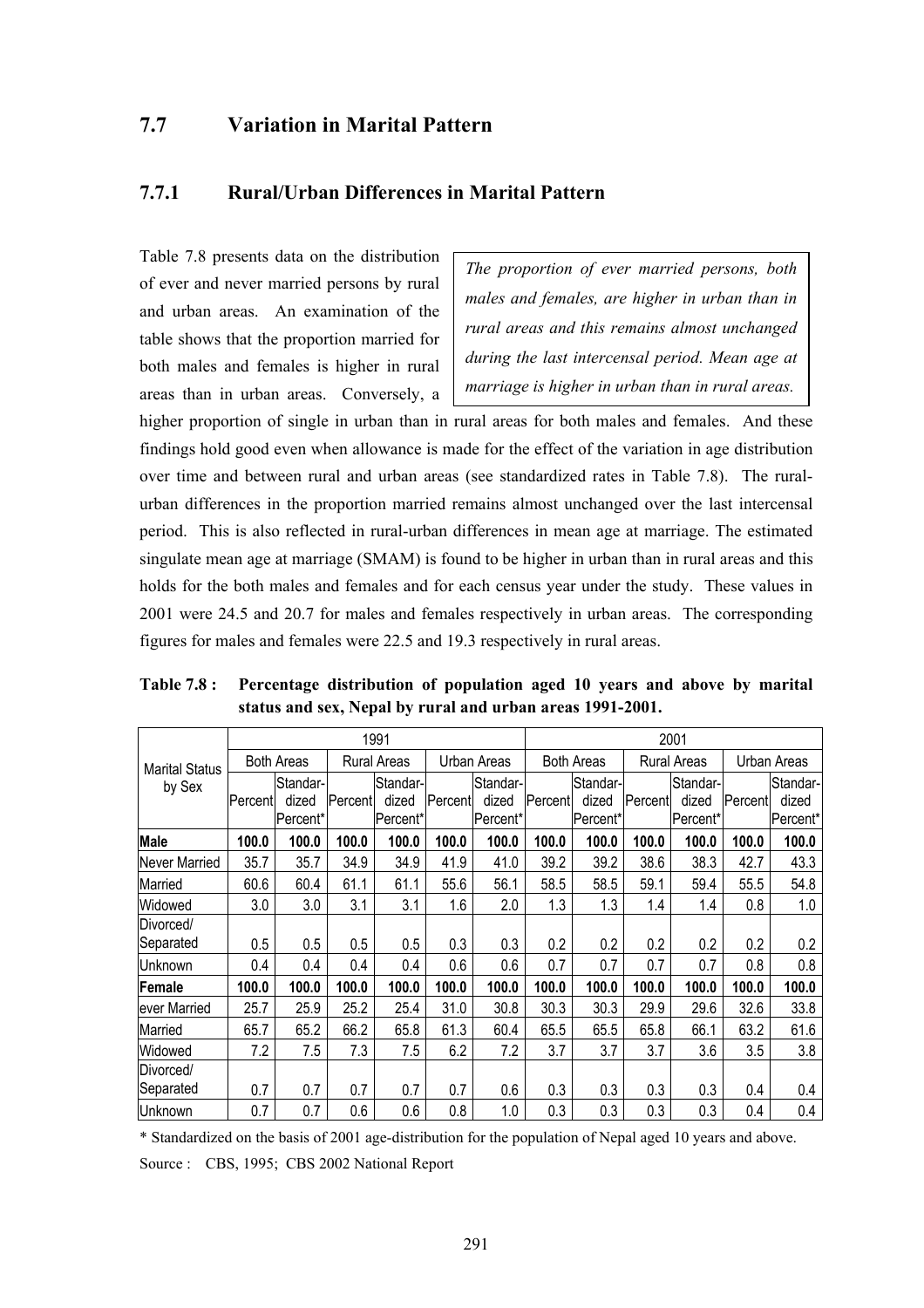#### **7.7.2 Regional Differences in Marital Pattern: Ecological Zones**

Tables 7.9 and 7.10 presents data on the distribution of ever married persons by ecological zones of the country. Confining the analysis to the standardized rates it may be observed that the proportion of ever married is lowest in the Hill for both males and females and highest in the Terai,

*Among the ecological zones Terai occupies the lowest position in regard to the proportion single and highest in regard to the proportion married. Conversely, the Hill occupies the highest position in regard to the proportion single and lowest in regard to the proportion married.* 

particularly for females (see Table 7.9). The Mountain and Hill hold the intermediary position with regard to the proportion of ever married males. Conversely, the proportion of single people is highest in the Hill, for both males and females and lowest in the Terai, particularly for females (see Table 7.10).

The estimated singulate mean age at marriage in 2001 for females was 20.2, 19.6 and 18.9 for the Hill, Mountain and Terai respectively. The corresponding figures for males were 23.4, 22.1 and 22.5 respectively (see Table 7.7).

| Age Group         |       | Nepal   |       | Mountain |       | Hill    | Terai |         |
|-------------------|-------|---------|-------|----------|-------|---------|-------|---------|
|                   | Males | Females | Males | Females  | Males | Females | Males | Females |
| $10-14$ Years     | 0.8   | 1.8     | 0.7   | 1.2      | 0.5   | 0.8     | 1.1   | 2.9     |
| 15-19 Years       | 11.9  | 33.6    | 13.4  | 32.9     | 9.2   | 27.3    | 14.2  | 40.3    |
| 20-24 Years       | 48.1  | 78.6    | 57.1  | 79.3     | 45.0  | 74.6    | 49.8  | 82.4    |
| 25-29 Years       | 81.6  | 94.4    | 85.6  | 93.0     | 79.0  | 92.7    | 83.1  | 96.1    |
| 30-34 Years       | 94.1  | 97.4    | 93.4  | 96.0     | 93.3  | 96.4    | 94.8  | 98.4    |
| 35-39 Years       | 96.9  | 98.2    | 95.9  | 97.0     | 96.5  | 97.5    | 97.4  | 99.0    |
| $40-44$ Years     | 97.6  | 98.4    | 96.2  | 97.5     | 97.3  | 97.8    | 98.0  | 99.2    |
| 45-49 Years       | 98.0  | 98.6    | 96.8  | 98.0     | 97.9  | 98.0    | 98.2  | 99.3    |
| 50-54 Years       | 98.1  | 97.9    | 96.9  | 97.6     | 98.0  | 97.7    | 98.2  | 98.3    |
| 55-59 Years       | 98.2  | 98.1    | 97.8  | 97.9     | 98.1  | 97.9    | 98.4  | 98.3    |
| $60-64$ Years     | 98.0  | 97.6    | 97.0  | 97.0     | 98.0  | 97.7    | 98.0  | 97.7    |
| $65+Years$        | 97.6  | 97.0    | 97.3  | 96.4     | 97.9  | 97.4    | 97.4  | 96.6    |
| All Ages 10 Years |       |         |       |          |       |         |       |         |
| and Above*        | 60.1  | 69.4    | 61.5  | 68.4     | 58.1  | 66.9    | 61.6  | 72.0    |
| Standardized 10   |       |         |       |          |       |         |       |         |
| Years and Above** | 60.1  | 69.4    | 61.3  | 68.8     | 58.9  | 67.5    | 61.0  | 71.5    |

**Table 7.9 : Ever-married persons as proportion of total population 10 years of age and over and sex for different ecological zones Nepal, census year 2001.** 

Source : Same as in Table 7.4

\* In respect of population aged 10 years and above.

 \*\* Standardized on the basis of 2001 age distribution for the population of Nepal aged 10 years and above.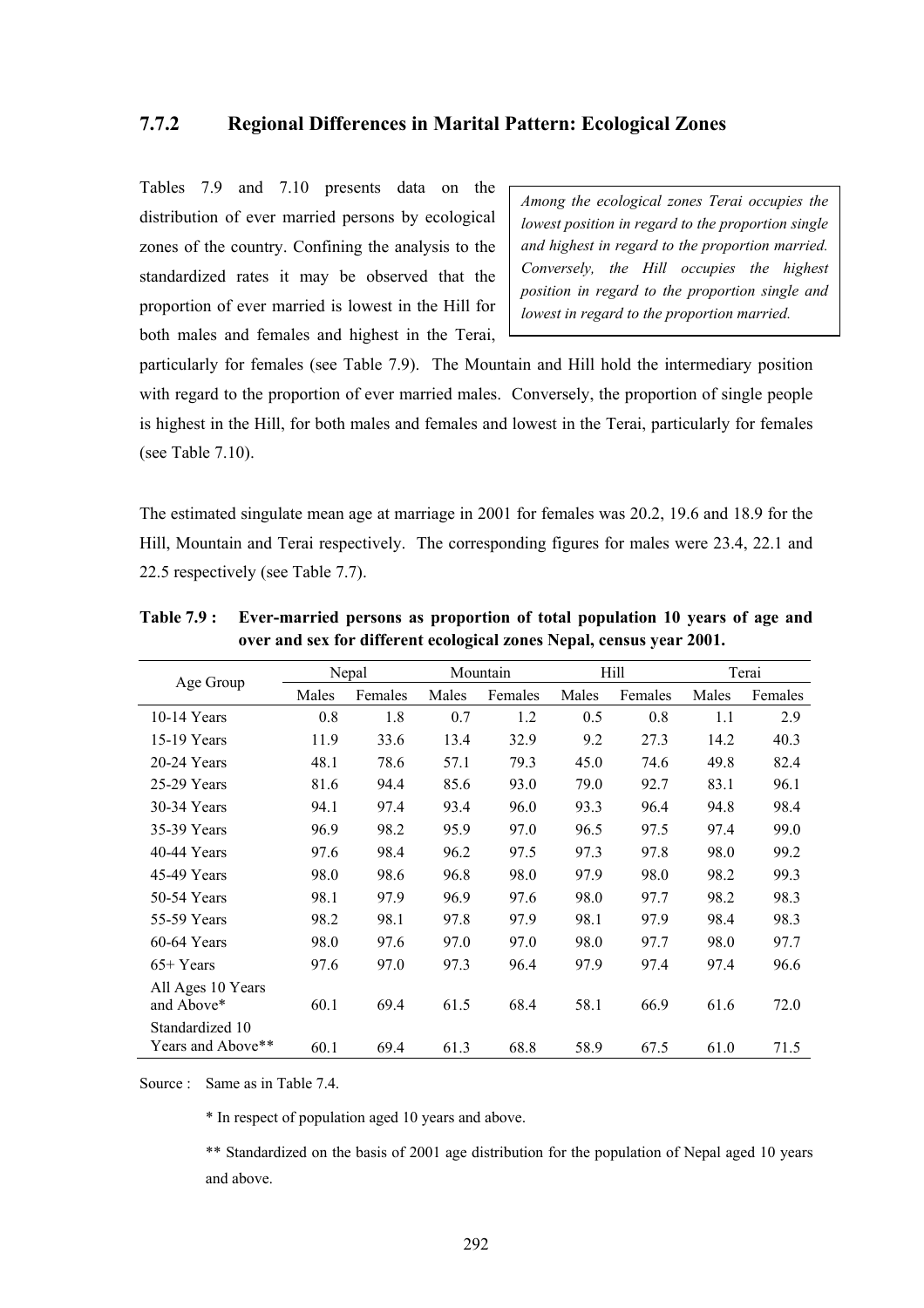|                                      |       | Nepal   |       | Mountain |       | Hill    | Terai |         |  |
|--------------------------------------|-------|---------|-------|----------|-------|---------|-------|---------|--|
| Age Group                            | Males | Females | Males | Females  | Males | Females | Males | Females |  |
| $10-14$ Years                        | 99.2  | 98.2    | 99.3  | 98.8     | 99.5  | 99.2    | 98.9  | 97.1    |  |
| 15-19 Years                          | 87.1  | 66.0    | 85.7  | 66.7     | 90.1  | 72.4    | 84.5  | 59.3    |  |
| 20-24 Years                          | 49.4  | 21.0    | 41.1  | 20.5     | 53.0  | 25.1    | 47.2  | 17.2    |  |
| 25-29 Years                          | 18.1  | 5.6     | 14.3  | 6.9      | 20.7  | 7.3     | 16.6  | 3.9     |  |
| 30-34 Years                          | 5.7   | 2.6     | 6.3   | 4.0      | 6.5   | 3.6     | 4.9   | 1.6     |  |
| 35-39 Years                          | 2.8   | 1.8     | 3.9   | 3.0      | 3.3   | 2.4     | 2.2   | 1.0     |  |
| 40-44 Years                          | 2.0   | 1.5     | 3.5   | 2.4      | 2.3   | 2.1     | 1.5   | 0.8     |  |
| 45-49 Years                          | 1.5   | 1.2     | 2.8   | 1.9      | 1.8   | 1.9     | 1.1   | 0.6     |  |
| 50-54 Years                          | 1.4   | 1.3     | 2.6   | 1.9      | 1.6   | 1.8     | 1.1   | 0.7     |  |
| 55-59 Years                          | 1.3   | 1.0     | 1.8   | 1.5      | 1.6   | 1.4     | 1.1   | 0.6     |  |
| $60-64$ Years                        | 1.4   | 1.1     | 2.3   | 1.9      | 1.5   | 1.4     | 1.2   | 0.7     |  |
| $65+Years$                           | 1.4   | 1.2     | 1.8   | 1.9      | 1.5   | 1.5     | 1.3   | 0.8     |  |
| All Ages 10 Years<br>and Above*      | 39.2  | 30.3    | 38.0  | 31.3     | 41.3  | 32.8    | 37.5  | 27.6    |  |
| Standardized 10<br>Years and Above** | 39.2  | 30.3    | 38.2  | 31.0     | 40.5  | 32.3    | 38.2  | 28.1    |  |

**Table 7.10 : Never-married persons as proportion of total population 10 years of age and over and sex for different ecological zones Nepal, census year 2001.** 

Source : Same as in Table 4.

\* Same as in Table 9.

\*\* Same as in Table 9.

## **7.7.3 Regional Differences in Marital Pattern: Development Region**

The marital structure and its changes over a period of time were also examined for the development regions. Tables 11 and 12 present data on the distribution of ever and never married persons by development regions for the census year 2001.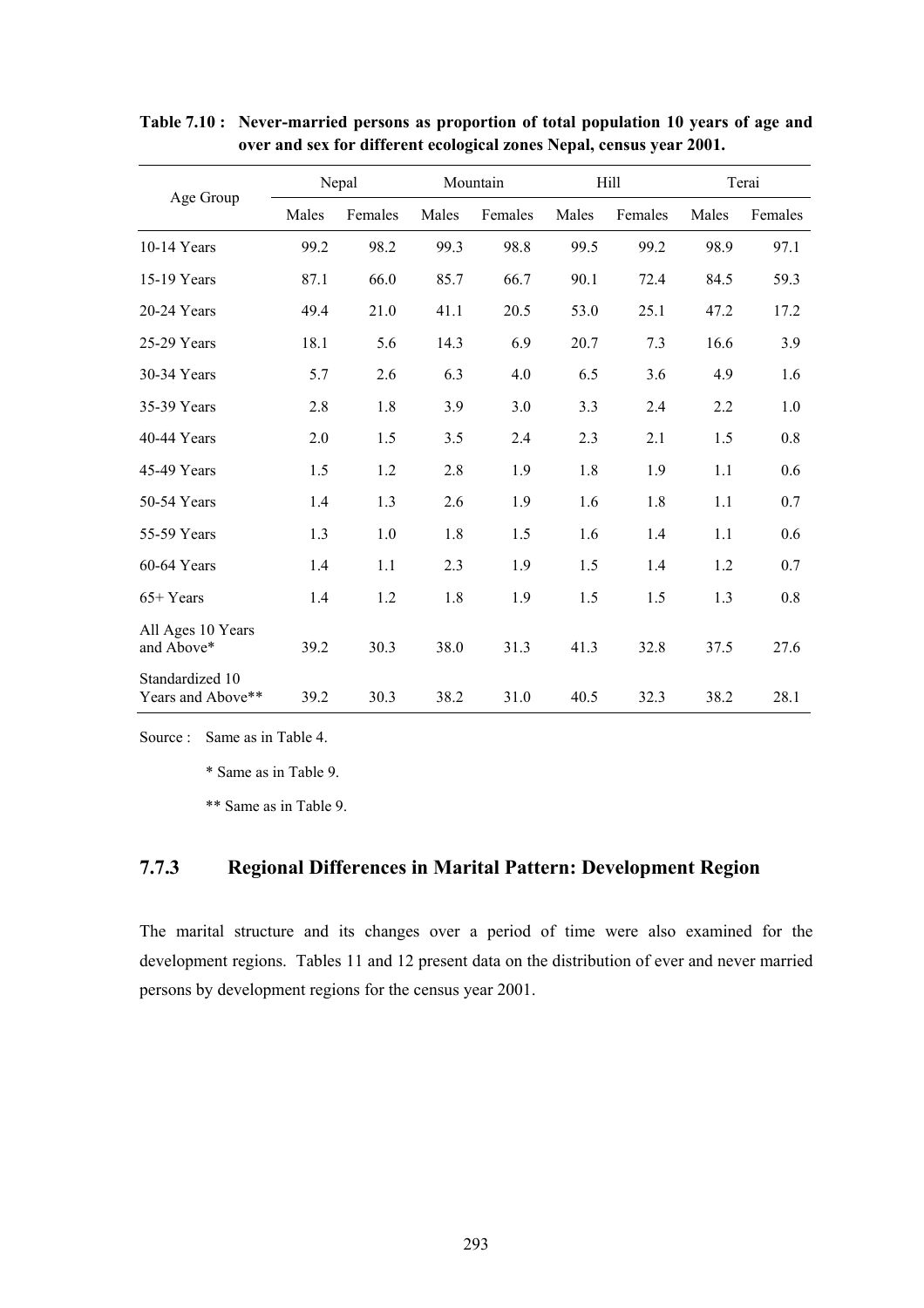| Age Group                            | Eastern Dev.<br>Region |         | Central Dev.<br>Region |         | Western Dev.<br>Region |         | Mid-Western Dev. Far-Western Dev.<br>Region |         | Region |         |
|--------------------------------------|------------------------|---------|------------------------|---------|------------------------|---------|---------------------------------------------|---------|--------|---------|
|                                      | Males                  | Females | Males                  | Females | Males                  | Females | Males                                       | Females | Males  | Females |
| $10-14$ Years                        | 0.4                    | 0.9     | 0.9                    | 2.4     | 1.2                    | 2.4     | 0.8                                         | 1.4     | 0.7    | 1.3     |
| 15-19 Years                          | 8.6                    | 27.9    | 11.7                   | 34.4    | 12.4                   | 32.3    | 16.5                                        | 39.5    | 14.1   | 40.0    |
| $20-24$ Years                        | 41.4                   | 72.1    | 45.8                   | 77.4    | 48.6                   | 80.0    | 60.1                                        | 84.5    | 57.8   | 88.3    |
| 25-29 Years                          | 78.4                   | 92.2    | 79.5                   | 94.0    | 84.0                   | 95.2    | 86.7                                        | 96.1    | 87.9   | 98.0    |
| 30-34 Years                          | 92.9                   | 96.1    | 93.8                   | 97.6    | 94.5                   | 97.4    | 94.9                                        | 98.2    | 96.4   | 98.9    |
| 35-39 Years                          | 96.5                   | 97.4    | 97.0                   | 98.4    | 97.0                   | 98.2    | 96.9                                        | 98.7    | 97.5   | 99.5    |
| 40-44 Years                          | 97.7                   | 97.8    | 97.7                   | 98.5    | 97.5                   | 98.5    | 96.9                                        | 98.9    | 97.6   | 99.3    |
| 45-49 Years                          | 98.2                   | 98.1    | 98.0                   | 98.6    | 97.9                   | 98.6    | 97.8                                        | 99.0    | 97.9   | 99.5    |
| 50-54 Years                          | 98.1                   | 97.5    | 98.0                   | 98.0    | 98.1                   | 98.2    | 97.9                                        | 98.0    | 98.1   | 98.3    |
| 55-59 Years                          | 98.5                   | 97.8    | 98.2                   | 98.2    | 98.1                   | 98.2    | 97.8                                        | 97.8    | 98.4   | 98.2    |
| $60-64$ Years                        | 98.2                   | 97.6    | 97.7                   | 97.5    | 98.0                   | 98.1    | 97.8                                        | 97.7    | 98.5   | 96.8    |
| $65+Years$                           | 97.9                   | 96.7    | 97.4                   | 97.1    | 97.9                   | 97.3    | 97.2                                        | 96.8    | 97.4   | 96.4    |
| All Ages 10 Years<br>and Above*      | 58.9                   | 67.4    | 60.9                   | 70.7    | 59.3                   | 69.3    | 61.0                                        | 69.1    | 60.2   | 70.5    |
| Standardized 10<br>Years and Above** | 58.4                   | 67.1    | 59.6                   | 69.5    | 60.6                   | 69.7    | 62.6                                        | 71.3    | 62.3   | 72.2    |

**Table 7.11 : Ever-married persons as proportion of total population 10 years of age and over and sex for different development regions Nepal, census year 2001.** 

Source : Same as in Table 7.4.

- \* In respect of population aged 10 years and above.
- \*\* Standardized on the basis of the 2001 age distribution for the population of Nepal aged 10 years and above.

It may be observed that the proportion of those who are ever married is lowest in the Eastern Development region, and highest in the Far-Western Development region and Mid-Western Development region for both females and *Among the development region, the Eastern Development region occupies the lowest position in regard to the proportion ever married but highest in regard to the proportion single. Conversely, the Far-Western and Mid-Western Development regions occupy the highest in regard to the proportion married but lowest in regard to the proportion* 

males respectively (see Table 7.11). Conversely, the proportion of single people is highest in the Eastern development region and lowest in the Far-Western Development region for both males and females. The Central and Western Development regions occupy the intermediary position (see Table 7.12).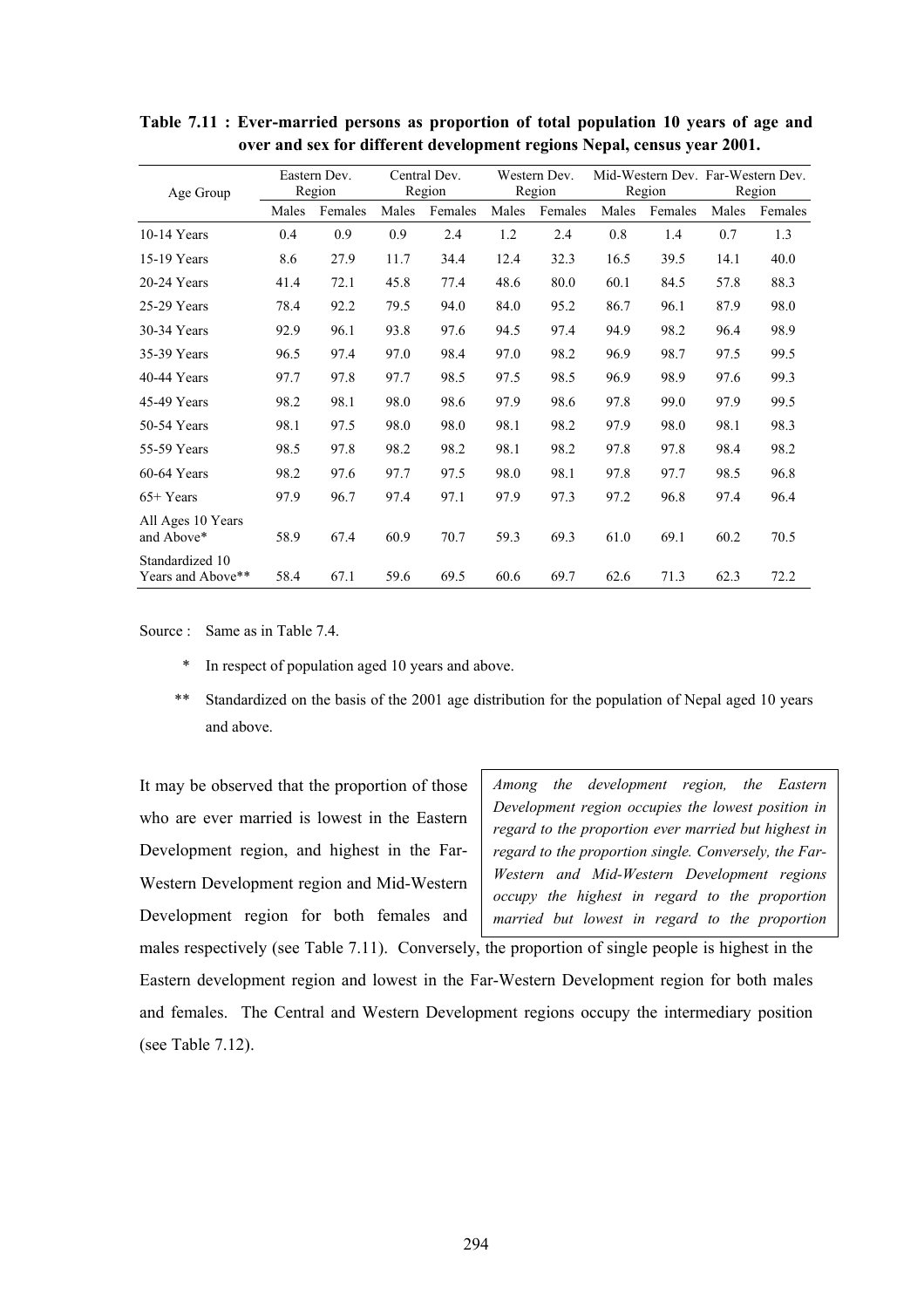|                                      | Eastern |               | Central |      |      | Western                                   | Mid-Western |      | Far-Western |               |
|--------------------------------------|---------|---------------|---------|------|------|-------------------------------------------|-------------|------|-------------|---------------|
| Age Group                            |         | Males Females |         |      |      | Males Females Males Females Males Females |             |      |             | Males Females |
| $10-14$ Years                        | 99.6    | 99.1          | 99.1    | 97.6 | 98.8 | 97.6                                      | 99.2        | 98.6 | 99.3        | 98.7          |
| 15-19 Years                          | 90.6    | 71.9          | 87.1    | 65.2 | 86.8 | 67.5                                      | 82.3        | 60.0 | 84.6        | 59.5          |
| $20-24$ Years                        | 56.3    | 27.6          | 51.5    | 22.1 | 49.0 | 19.6                                      | 37.7        | 15.2 | 39.2        | 11.3          |
| 25-29 Years                          | 21.4    | 7.8           | 20.3    | 6.0  | 15.8 | 4.8                                       | 13.0        | 3.9  | 11.8        | 2.0           |
| 30-34 Years                          | 6.9     | 3.9           | 6.0     | 2.4  | 5.3  | 2.6                                       | 4.8         | 1.8  | 3.2         | 1.0           |
| 35-39 Years                          | 3.2     | 2.6           | 2.7     | 1.6  | 2.7  | 1.7                                       | 2.8         | 1.3  | 2.0         | 0.5           |
| $40-44$ Years                        | 2.0     | 2.2           | 1.9     | 1.4  | 2.1  | 1.5                                       | 2.4         | 1.0  | 1.7         | 0.6           |
| 45-49 Years                          | 1.5     | 1.8           | 1.5     | 1.3  | 1.7  | 1.2                                       | 1.6         | 0.8  | 1.2         | 0.4           |
| 50-54 Years                          | 1.5     | 1.8           | 1.4     | 1.3  | 1.5  | 1.2                                       | 1.4         | 0.9  | 1.1         | 0.7           |
| 55-59 Years                          | 1.3     | 1.4           | 1.3     | 1.0  | 1.4  | 1.1                                       | 1.7         | 0.9  | 0.9         | 0.3           |
| $60-64$ Years                        | 1.3     | 1.2           | 1.5     | 1.3  | 1.6  | 1.1                                       | 1.2         | 0.8  | 0.9         | 0.8           |
| $65+Years$                           | 1.3     | 1.4           | 1.6     | 1.2  | 1.3  | 1.3                                       | 1.6         | 0.9  | 1.2         | 0.8           |
| All ages 10 Years<br>and above*      | 40.5    | 32.3          | 38.4    | 29.0 | 40.1 | 30.4                                      | 38.2        | 30.5 | 38.8        | 29.0          |
| Standardized 10<br>Years and above** | 41.0    | 32.6          | 39.7    | 30.2 | 38.8 | 30.1                                      | 36.7        | 28.3 | 36.7        | 27.4          |

**Table 7.12 : Never-married persons as proportion of total population 10 years of age and over and sex for different Development regions Nepal, census year 2001.** 

Source : Same as in Table 7.4.

\* Same as in Table 7.11.

\*\* Same as in Table 7.11.

The mean age at marriage for both males and females was found to be lowest in the Far Western Development Region, followed by Mid Western Development Region, while these were found to be highest in the Eastern Development Region. The Central and Western Development Region occupied the intermediary position. These values in 2001 for males were 23.7, 23.1, 22.7, 21.8 and 21.8 in the Eastern, Central, Western, Mid-Western and Far- Western Development regions respectively. The corresponding figures for females were 20.3, 19.5, 19.5, 18.9 and 18.5 respectively.

# **7.8 Intercensal Changes in The Marital Distribution by Development Region**

Table 7.13 presents data on the intercensal changes in marital distribution. Examination of the table reveals a noticeable intercensal changes in the marital distribution in which all development regions experienced decline in the proportion of those ever married with a corresponding increase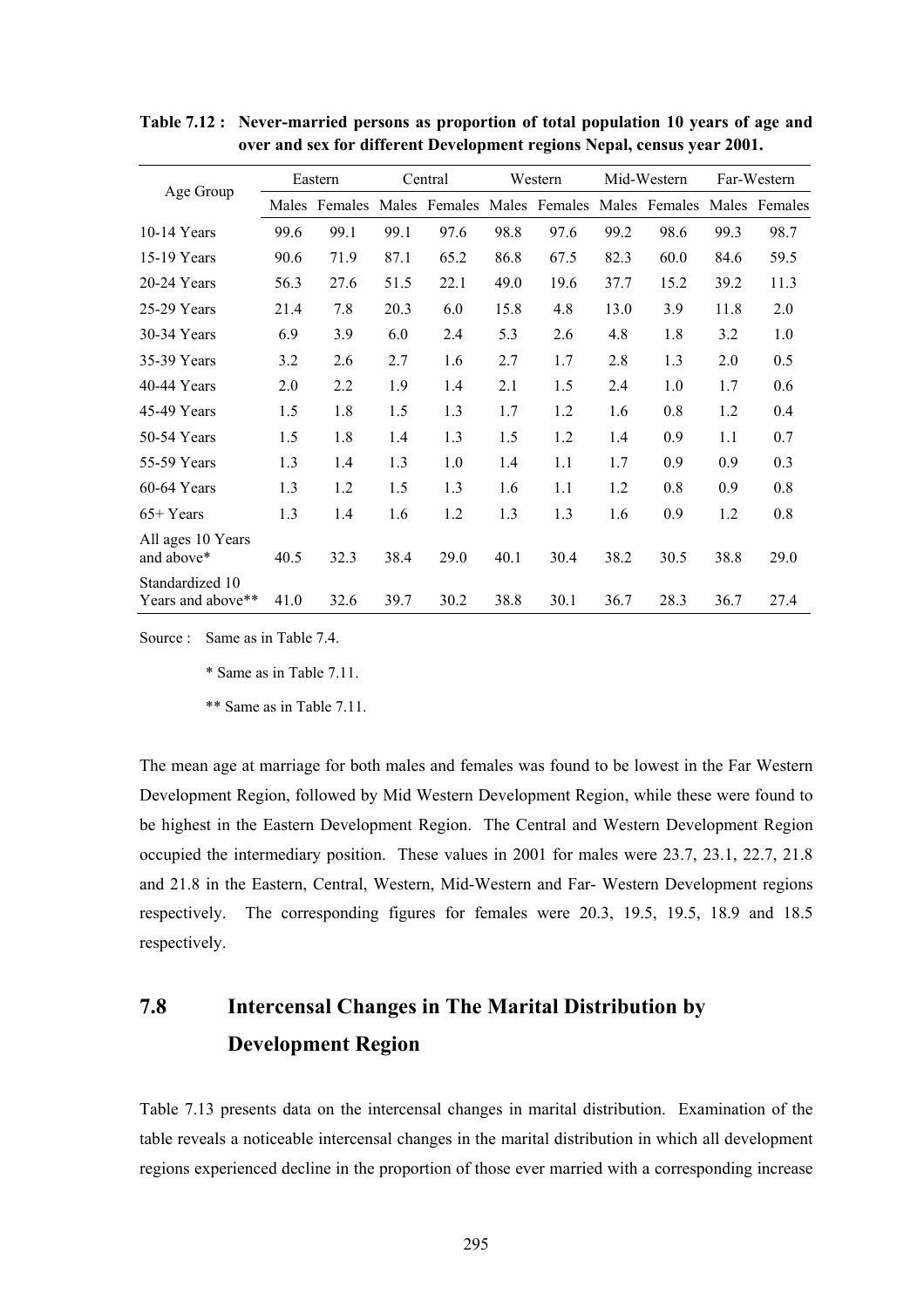in the proportion of single people and this holds good for both males and females. In this process of change, the Central Development region, followed by the Eastern Development are in the forefront, while the Mid-Western Development region is lagging behind.

|                    |               |      |                         | <b>Ever Married*</b>          |      |                         |      |               | Never Married* |                                         |      |                         |
|--------------------|---------------|------|-------------------------|-------------------------------|------|-------------------------|------|---------------|----------------|-----------------------------------------|------|-------------------------|
| <b>Sex/Regions</b> | $\frac{0}{0}$ |      | $\frac{0}{0}$<br>Change | <b>Standardized</b><br>Rate** |      | $\frac{0}{0}$<br>Change |      | $\frac{0}{0}$ |                | <b>Standardized</b><br>Rate**<br>Change |      | $\frac{0}{0}$<br>Change |
|                    | 1981          | 2001 |                         | 1981                          | 2001 |                         | 1981 | 2001          |                | 1981                                    | 2001 |                         |
| <b>Males</b>       |               |      |                         |                               |      |                         |      |               |                |                                         |      |                         |
| Eastern            | 62.4          | 58.9 | $-5.6$                  | 62.0                          | 58.4 | $-5.8$                  | 37.6 | 40.6          | 7.7            | 38.0                                    | 41.0 | 7.9                     |
| Central            | 66.1          | 60.9 | $-7.9$                  | 63.9                          | 59.6 | $-6.7$                  | 33.9 | 38.4          | 13.3           | 36.1                                    | 39.7 | 9.9                     |
| Western            | 64.7          | 59.3 | $-8.2$                  | 62.9                          | 60.6 | $-3.7$                  | 35.4 | 40.1          | 13.9           | 37.1                                    | 38.8 | 4.6                     |
| Mid-Western        | 65.3          | 61.0 | $-6.6$                  | 63.9                          | 62.6 | $-2.0$                  | 34.7 | 38.2          | 10.1           | 36.1                                    | 36.7 | 1.7                     |
| Far-Western        | 67.0          | 60.2 | $-10.1$                 | 64.4                          | 62.3 | $-3.3$                  | 32.9 | 38.8          | 17.9           | 35.7                                    | 36.7 | 3.1                     |
| <b>Females</b>     |               |      |                         |                               |      |                         |      |               |                |                                         |      |                         |
| Eastern            | 73.5          | 67.4 | $-6.0$                  | 72.8                          | 67.1 | $-7.8$                  | 26.6 | 32.3          | 21.8           | 27.3                                    | 32.6 | 19.4                    |
| Central            | 78.5          | 70.7 | $-7.9$                  | 75.7                          | 69.5 | $-8.2$                  | 21.5 | 29.0          | 35.3           | 24.4                                    | 30.2 | 24.2                    |
| Western            | 76.7          | 69.3 | $-7.4$                  | 74.2                          | 69.7 | $-6.1$                  | 23.3 | 30.4          | 30.5           | 25.8                                    | 30.1 | 16.7                    |
| Mid-Western        | 76.2          | 69.1 | $-7.1$                  | 74.1                          | 71.3 | $-3.8$                  | 23.8 | 30.5          | 28.6           | 25.9                                    | 28.3 | 9.3                     |
| Far-Western        | 89.8          | 70.5 | $-19.2$                 | 76.1                          | 72.2 | $-5.1$                  | 10.2 | 29.9          | 184.3          | 23.9                                    | 27.4 | 14.6                    |

**Table 7.13 : Percentage distribution of population aged 10 years and above by marital status and sex and by development region, Nepal, census year 1981-2001.** 

Source : Same as Table 7.12

\* In respect of population aged 10 years and above.

\*\* Standardized on the basis of the 2001 age distribution for the population of Nepal aged 10 years and above.

# **7.9. District Level Variation**

We have so far presented data on age at marriage at national and regional level. However, this picture at aggregate level may conceal variation in mean age at marriage within the country and also within a region. What is true for the country or for a region may not be true for its constituents. In order to get a clue to this variation we have calculated the singulate mean age marriage at the district level. Analysis of variation in mean age at marriage at district level may also help us to identify factors affecting nuptiality more appropriately by relating the characteristics of a district to its level of nuptiality. Annexes 7.4 and 7.5 present data on the singulate mean age at marriage by district for male and female for the year 1981 and 2001.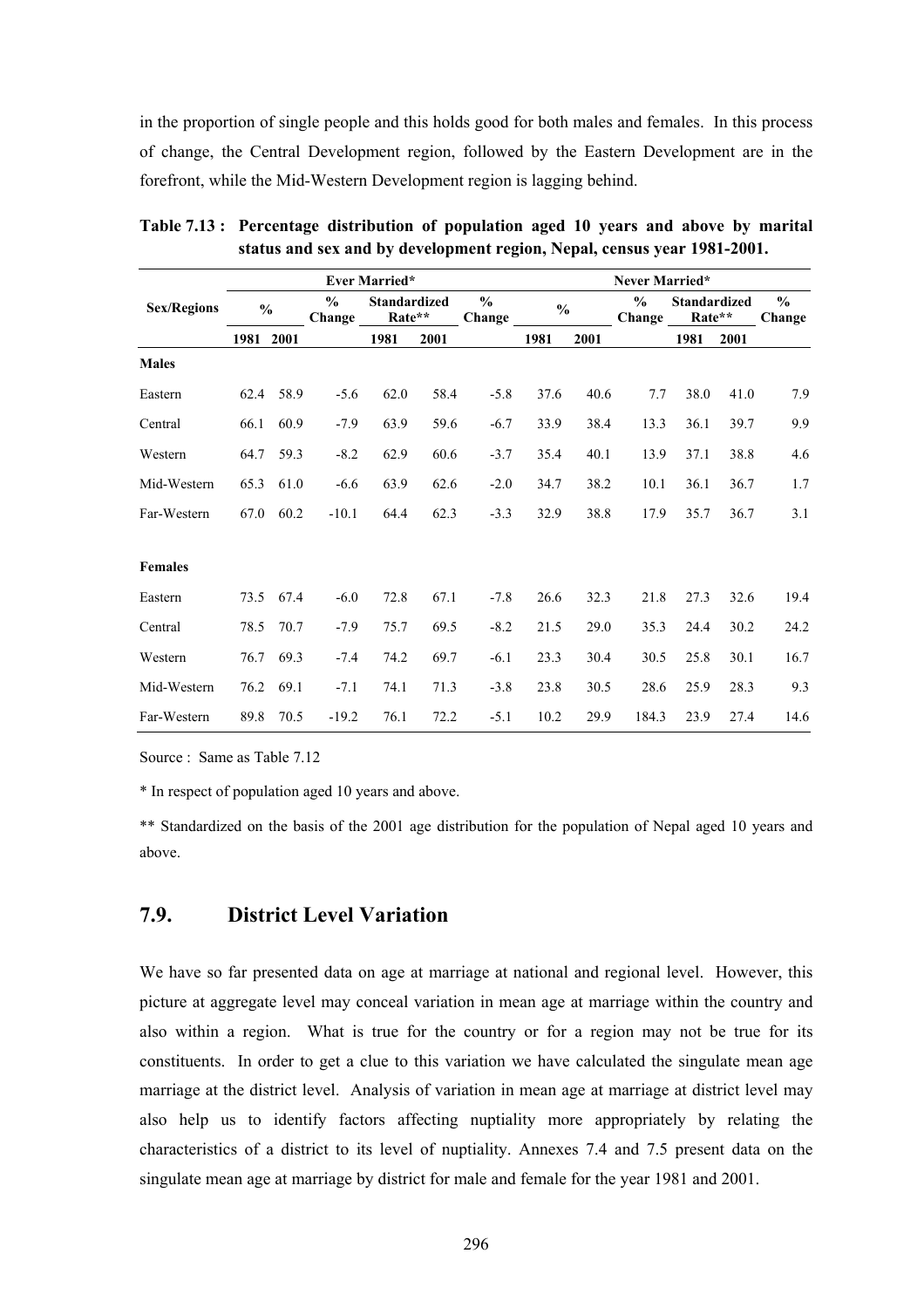Examination of data reveals a shift in rank-order of the districts in respect of mean age at marriage between the last two decades. The singulate mean age at marriage for male is found to be

*Data reveal a shift in rank-order of the districts in respect of mean age at marriage between the last two decades.* 

highest in Kathmandu followed by Mustang and lowest in Rolpa in 2001. Kathmandu moved up from  $19<sup>th</sup>$  position in 1981 to first position in 2001, while Mustang moved down from first position in 1981 to second position in 2001 and Rolpa moved down from  $25<sup>th</sup>$  position in 1981 to 75th position in 2001. The singulate mean age at marriage for female is found to be highest in Manang and lowest in Rautahat in 2001. Comparing 1981 with 2001, we find Manang is holding on to the first position in both 1981 and 2001 in respect of female mean age at marriage. However, Rautahat moved down the scale from  $70<sup>th</sup>$  position in 1981 to  $75<sup>th</sup>$  position in 2001. It would be an interesting exercise to understand the underlying factors affecting high and low nuptiality and intercensal changes in district level nuptiality.

# **7.10 Nuptiality Index**

Various other summary indexes of nuptiality have been calculated from census data to measure the changing pattern of nuptiality over a period of time and also to show interregional difference in marriage

*Examination of nuptiality indexes between intercensal period confirms continuation of universal marriage in Nepal. However, proportion married is declining slowly but steadily with corresponding increase in the proportion single. But the dampening effect of rising proportion of single on fertility is, to some extent, counteracted by decreasing widowed.* 

patterns in Nepal. The indexes include the proportion married  $(I_m)$ , the proportion single  $(I_s)$ , the proportion separated  $(I_p)$ , the proportion divorced  $(I_d)$  and the proportion widowed  $(I_w)$ . The indexes  $(I_s, I_d, I_p$  and  $I_w$ ) are the components of the reciprocal of the index proportion of women married  $(I_m)$ . The index  $I_m$  (proportion of women married) was originally developed by Coale (1970). This was further broadened by Hull and Saladi (1977) in an attempt to broaden its use.

These indexes indicate the distribution of women of reproductive age of various marital status which are weighted according to the Hutterite Schedule of age specific fertility which is meant to represent an approximate weighting for potential fecundity patterns. In other words, these indexes reflect not only the marriage pattern of women but also their marital status with regard to its potential effect on fertility. For example, the index proportion divorced  $(I_d)$  will be inflated if these women are predominantly young and presumably fecund. That is to say – what would be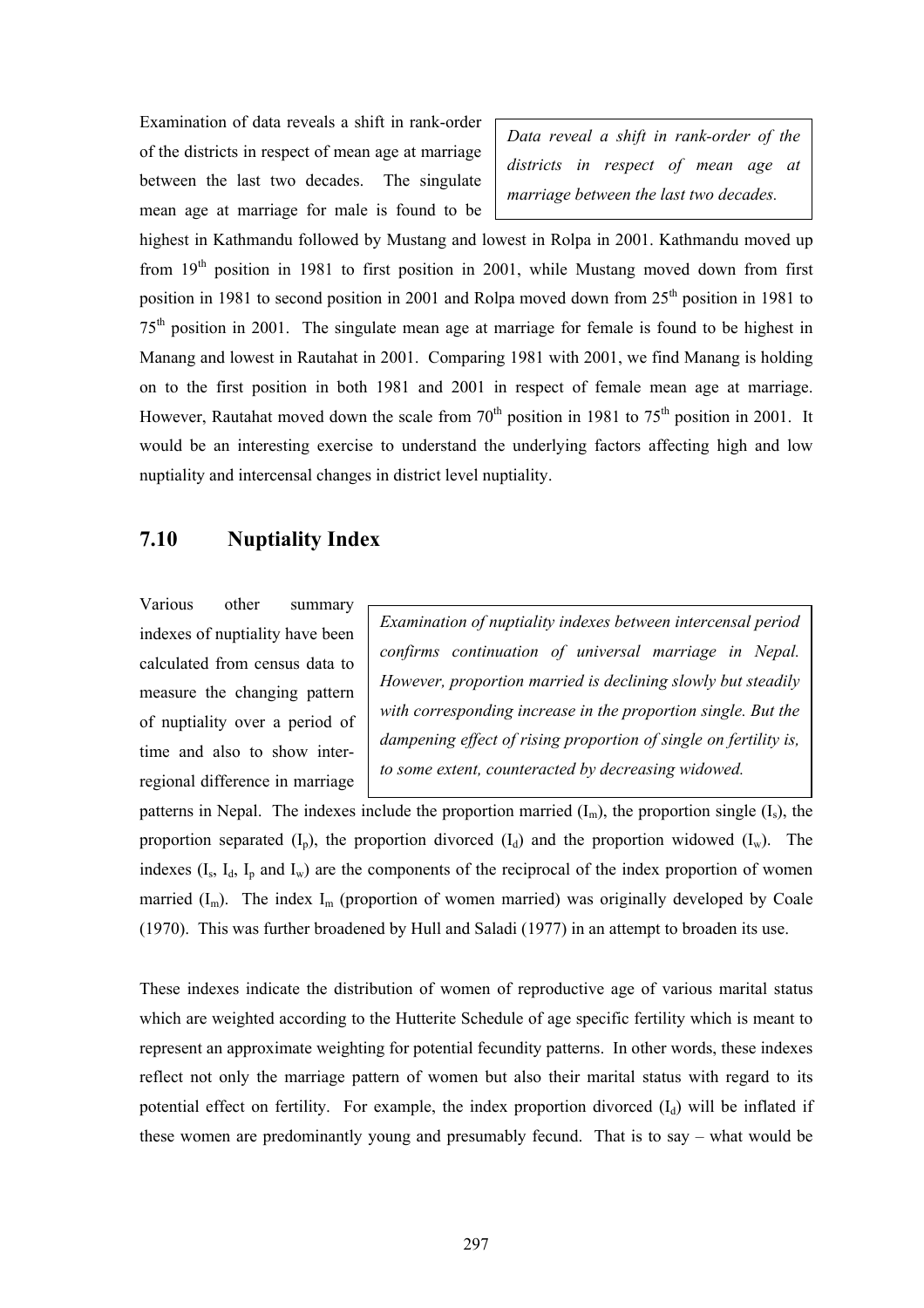the potential effect of divorce on reducing fertility, if it is among younger than older women. The coefficients of these indexes are presented in Table 7.14.

Examination of table reveals that 80 percent of women of presumable reproductive potential are currently married – which once again confirms that marriage is universal in Nepal. The finding indicates that 80 percent of the reproductive potential is realized through the present marriage pattern assuming few or no births outside legal marriage. About 19 percent of potential fertility is reduced because of the fact that not all women are married but approximately 19 percent are still single. The remaining 1 percent of the reduction is attributed to the dissolution of marriage. Among the indexes of marriage dissolution the index of widowhood is consistently higher than the proportion divorced/separated.

However, it should be noted that even though four-fifth of women of presumed reproductive potential are currently married, the  $I_m$  has been falling slowly but consistently over the years from 0.884 in 1961 to 0.801 in 2001. The falling  $I_m$  is the result of rising  $I_s$ , which is counteracted to some extent by decreasing widowhood  $(I_w)$ . The proportion of single people  $(I_s)$  has increased by 234 percent, from 0.056 in 1961 to 0.187 in 2001, while the proportion of widowed  $(I_w)$  declined by 88 percent, from 0.056 in 1981 to 0.007 in 2001. Even though the decline of  $I_w$  falls short of the increase in Is, the former is likely to dampen some what the potential fertility control effect of the rapidly rising Is.

The changing pattern of marriage as observed above for the country as a whole also holds good for different regions of the country, although there are some interesting regional variations in these patterns.

#### **7.10.1 Rural/Urban Differences in Nuptiality Indexes**

Nuptiality pattern, at least with respect to the indexes of the proportion married  $(I_m)$  and the proportion single  $(I_s)$ , varies between rural and urban areas (see Table 7.19). The proportion married is higher in rural than in urban areas. The value of  $I_m$  varies from a high 0.811 in rural area to a low 0.750 in urban area in 2001. Conversely, the proportion single in urban areas exceeds that of rural areas. This value  $(I_s)$  ranges from 0.238 in urban area to 0.177 in rural area. The proportion widowed  $(I_w)$  is marginally higher in rural area than in urban area. There is no rural/urban difference in regard to the proportion divorced and separated. Data show no significant reduction in rural-urban gap regarding the proportions of married and single people over the years.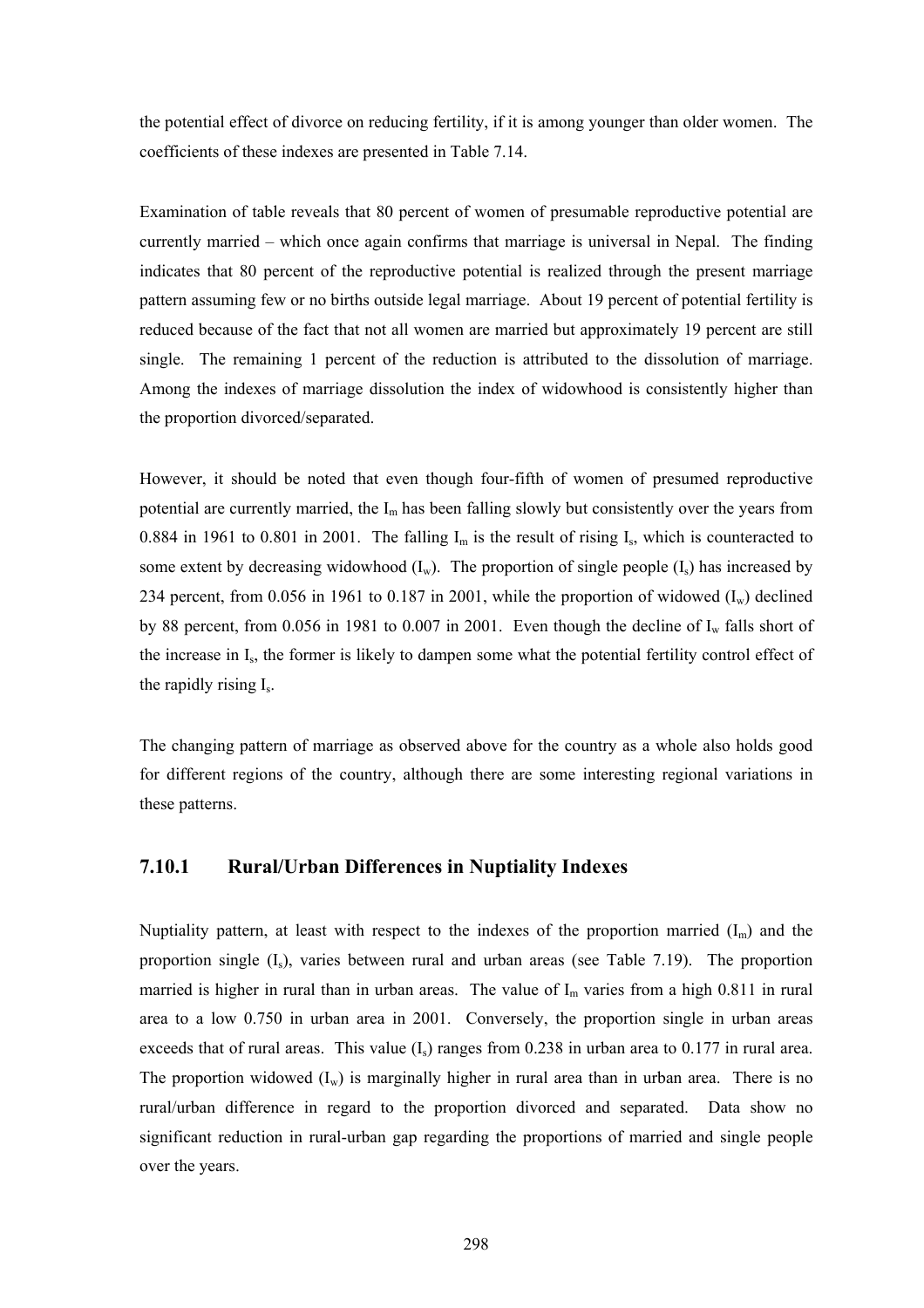| Region,<br>Zone and<br>Rural/Urban<br><b>Areas</b> | Year | on Single<br>$(I_s)$ | <b>Proporti Proportion</b><br><b>Married</b><br>$(I_m)$ | Proportion<br>Widowed<br>$(I_w)$ | Proportion<br><b>Divorced</b><br>$(I_d)$ | Proportion<br>Seperated<br>$(I_p)$ | <b>Proportion Not</b><br><b>Currently</b><br>Married $(I_u)$ |
|----------------------------------------------------|------|----------------------|---------------------------------------------------------|----------------------------------|------------------------------------------|------------------------------------|--------------------------------------------------------------|
|                                                    | 1961 | 0.056                | 0.884                                                   | 0.056                            | NA                                       | NA                                 | 0.116                                                        |
|                                                    | 1971 | 0.085                | 0.881                                                   | 0.031                            | <b>NA</b>                                | NA                                 | 0.119                                                        |
| <b>NEPAL</b>                                       | 1981 | 0.126                | 0.854                                                   | 0.016                            | NA                                       | NA                                 | 0.146                                                        |
|                                                    | 1991 | 0.123                | 0.844                                                   | 0.016                            | 0.002                                    | 0.004                              | 0.156                                                        |
|                                                    | 2001 | 0.187                | 0.801                                                   | 0.007                            | 0.001                                    | 0.002                              | 0.197                                                        |
| <b>Rural/Urban Residence</b>                       |      |                      |                                                         |                                  |                                          |                                    |                                                              |
|                                                    | 1981 | 0.122                | 0.857                                                   | 0.017                            | 0.004                                    | 0.000                              | 0.143                                                        |
| Rural                                              | 1991 | 0.126                | 0.851                                                   | 0.016                            | 0.003                                    | 0.004                              | 0.149                                                        |
|                                                    | 2001 | 0.177                | 0.811                                                   | 0.008                            | 0.001                                    | 0.002                              | 0.188                                                        |
|                                                    | 1981 | 0.189                | 0.795                                                   | 0.013                            | 0.003                                    | 0.000                              | 0.205                                                        |
| Urban                                              | 1991 | 0.209                | 0.773                                                   | 0.012                            | 0.002                                    | 0.004                              | 0.227                                                        |
|                                                    | 2001 | 0.238                | 0.750                                                   | 0.007                            | 0.001                                    | 0.002                              | 0.248                                                        |
| <b>Ecological Zones</b>                            | 1981 | 0.168                | 0.808                                                   | 0.018                            | 0.006                                    | 0.000                              | 0.192                                                        |
| Mountain                                           | 1991 | 0.155                | 0.815                                                   | 0.02                             | 0.01                                     | 0.006                              | 0.185                                                        |
|                                                    | 2001 | 0.197                | 0.789                                                   | 0.008                            | 0.004                                    | 0.002                              | 0.210                                                        |
| Hill                                               | 1981 | 0.163                | 0.817                                                   | 0.015                            | 0.005                                    | 0.000                              | 0.183                                                        |
|                                                    | 1991 | 0.172                | 0.805                                                   | 0.015                            | 0.008                                    | 0.000                              | 0.195                                                        |
|                                                    | 2001 | 0.221                | 0.767                                                   | 0.007                            | 0.004                                    | 0.002                              | 0.232                                                        |
|                                                    | 1981 | 0.076                | 0.903                                                   | 0.018                            | 0.003                                    | 0.000                              | 0.097                                                        |
| Terai                                              | 1991 | 0.095                | 0.884                                                   | 0.015                            | 0.006                                    | 0.004                              | 0.116                                                        |
|                                                    | 2001 | 0.153                | 0.835                                                   | 0.008                            | 0.003                                    | 0.002                              | 0.163                                                        |
| <b>Development Regions</b>                         |      |                      |                                                         |                                  |                                          |                                    |                                                              |
|                                                    | 1981 | 0.151                | 0.827                                                   | 0.017                            | 0.005                                    | 0.000                              | 0.173                                                        |
| Eastern                                            | 1991 | 0.177                | 0.799                                                   | 0.016                            | 0.008                                    | 0.000                              | 0.201                                                        |
|                                                    | 2001 | 0.221                | 0.767                                                   | 0.007                            | 0.003                                    | 0.000                              | 0.232                                                        |
|                                                    | 1981 | 0.111                | 0.868                                                   | 0.017                            | 0.004                                    | 0.000                              | 0.132                                                        |
| Central                                            | 1991 | 0.122                | 0.858                                                   | 0.014                            | 0.006                                    | 0.000                              | 0.142                                                        |
|                                                    | 2001 | 0.181                | 0.807                                                   | 0.007                            | 0.003                                    | 0.000                              | 0.191                                                        |
|                                                    | 1981 | 0.133                | 0.848                                                   | 0.015                            | 0.004                                    | 0.000                              | 0.152                                                        |
| Western                                            | 1991 | 0.137                | 0.842                                                   | 0.014                            | 0.006                                    | 0.000                              | 0.158                                                        |
|                                                    | 2001 | 0.190                | 0.798                                                   | 0.007                            | 0.004                                    | 0.000                              | 0.200                                                        |
|                                                    | 1981 | 0.124                | 0.854                                                   | 0.017                            | 0.005                                    | 0.000                              | 0.146                                                        |
| Mid-Western                                        | 1991 | 0.115                | 0.859                                                   | 0.017                            | 0.009                                    | 0.004                              | 0.141                                                        |
|                                                    | 2001 | 0.162                | 0.823                                                   | 0.008                            | 0.005                                    | 0.002                              | 0.175                                                        |
|                                                    | 1981 | 0.102                | 0.881                                                   | 0.015                            | 0.002                                    | 0.000                              | 0.119                                                        |
| Far-Western                                        | 1991 | 0.084                | 0.888                                                   | 0.023                            | 0.005                                    | 0.000                              | 0.112                                                        |
|                                                    | 2001 | 0.142                | 0.844                                                   | 0.010                            | 0.002                                    | 0.000                              | 0.154                                                        |

**Table 7.14: Nuptiality indexes for Nepal, rural urban areas, geographic and development regions.** 

Source : CBS 1995; CBS 2002 National Report.

Note: NA = Not available.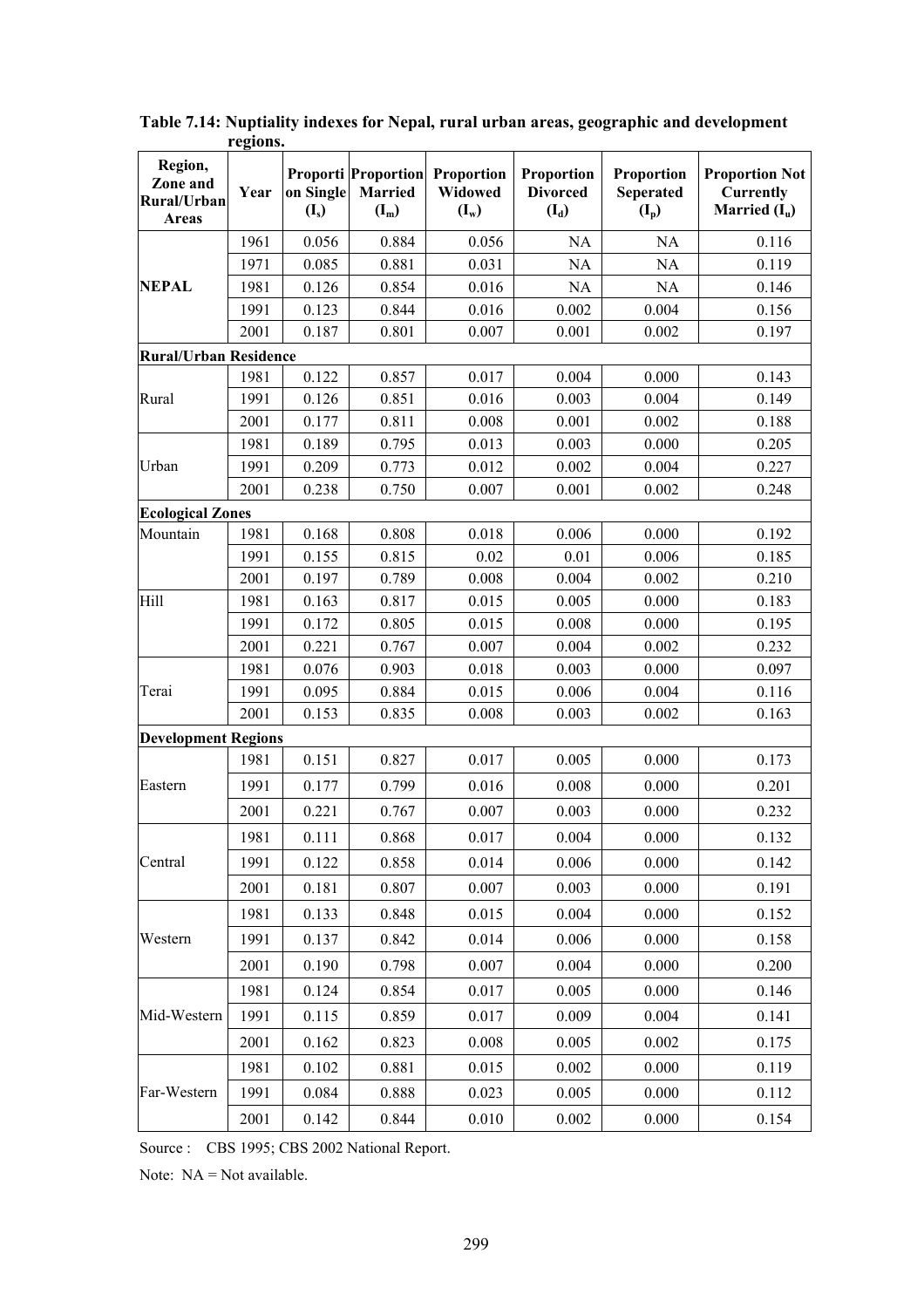#### **7.10.2 Variation in Nuptiality Indexes: Geographic Zones**

The data show a considerable variation in the marital pattern by geographic zones. For example, the proportion married ranges from a low 0.767 in the Hill to a high 0.835 in the Terai. The Mountain occupies the intermediary position. Conversely, the proportion single  $(I_s)$  in the Hill is 44 percent higher than that of the corresponding proportion in the Terai. The value of  $I_s$  ranges from 0.221 in the Hill to 0.197 and 0.153 in the Mountain and Terai respectively. There is hardly any difference among geographical zones in the values of  $I_w$  (proportion widowed) and  $I_d$  and  $I_p$ (proportion divorced and separated) and these values are also very insignificant (see Table 7.14).

#### **7.10.3 Variation in Nuptiality Indexes: Development Regions**

Data in Table 7.14 show a good deal of variation in the proportion of the single  $(I_s)$  and married  $(I_m)$  among regions, indicating some alternative patterns of delayed marriage existing in Nepal. The proportion of single  $(I_s)$  ranges from a high 0.221 in the Eastern Development region to a low 0.142 in the Far-Western Development region. Conversely, the proportion of married ranges from a low 0.767 in the Eastern development region to a high 0.844 in the Far-Western Development region. The data show that more than three-quarters of women of presumed reproductive potential are currently married in each region.

There is hardly any noticeable difference among the regions in regard to the proportion widowed  $(I_w)$ . The value of  $I_w$  varies between 0.007 in the Eastern, Central and Western Development regions to 0.008 and 0.010 in the Mid-Western and Far-Western Development region respectively. The proportion of divorced and separated  $(I_d + I_p)$  account for a very small proportion of ever married women. It ranges within a narrow range of  $0.002 - 0.005$ , with a high 0.005 in the Mid-Western Development region and a low 0.002 in the Far-Western Development region.

#### **7.10.4 The Coale Model for First Marriage**

Coale's (1971) nuptiality indices are also employed to measure the changing pattern of nuptiality over time. These indices comprise of three parameters:  $a<sub>o</sub>$ , (age at which a significant number of marriages takes place), k (pace of marriage) and c (ultimate proportion ever married). The value of these indices are given in Table 7.15.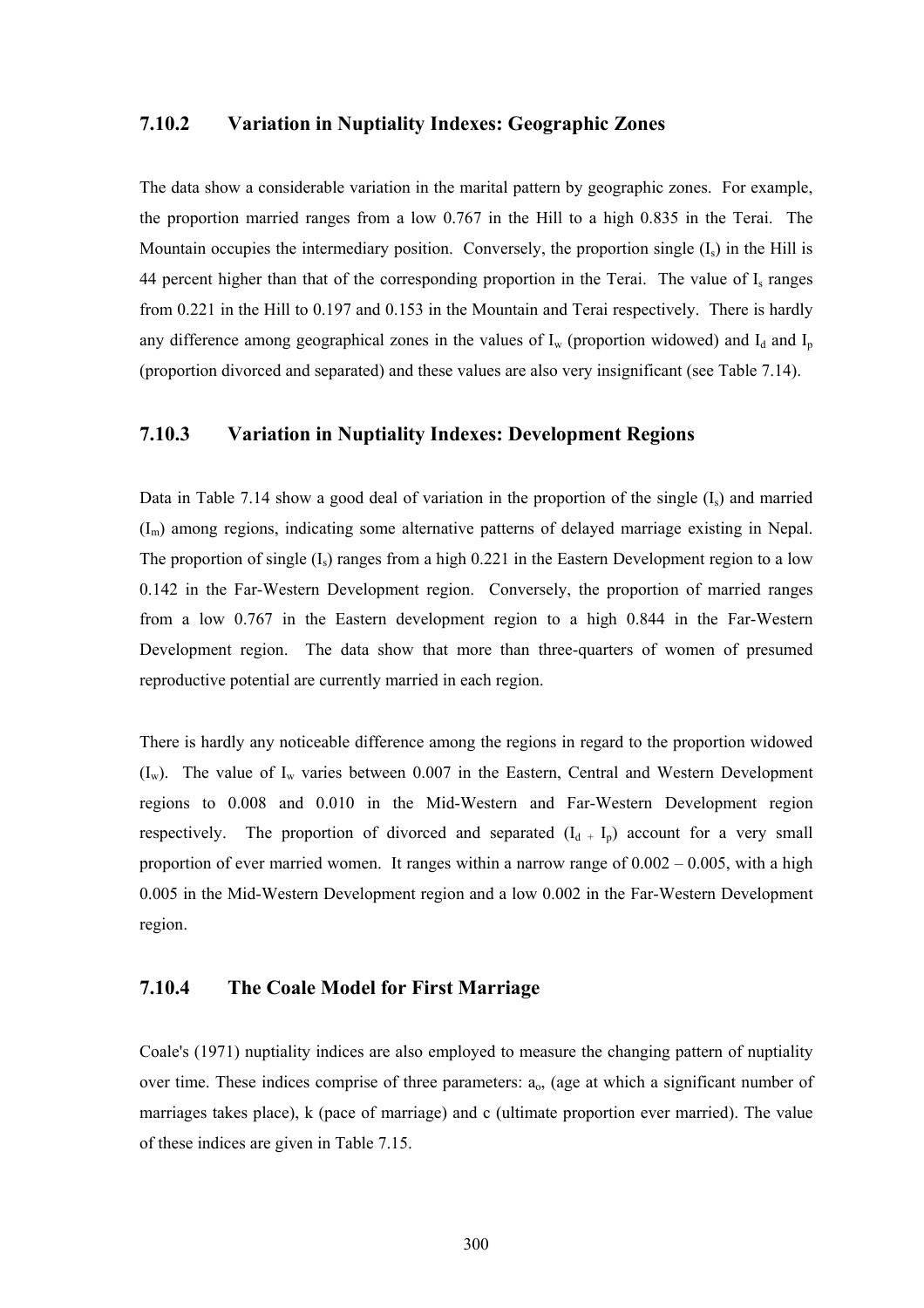| Area                       |                | 1981    |             | 2001           |         |             |  |
|----------------------------|----------------|---------|-------------|----------------|---------|-------------|--|
|                            | a <sub>0</sub> | $\bf k$ | $\mathbf c$ | a <sub>0</sub> | $\bf k$ | $\mathbf c$ |  |
| <b>NEPAL</b>               | 12.18          | 0.491   | 0.9615      | 12.83          | 0.60    | 0.9908      |  |
| <b>Development Regions</b> |                |         |             |                |         |             |  |
| Eastern                    | 12.53          | 0.600   | 0.9611      | 12.33          | 0.73    | 0.9976      |  |
| Central                    | 12.15          | 0.467   | 0.9641      | 12.33          | 0.65    | 0.9999      |  |
| Western                    | 12.09          | 0.502   | 0.9564      | 13.33          | 0.55    | 0.9952      |  |
| Mid-Western                | 12.41          | 0.453   | 0.9529      | 12.83          | 0.52    | 0.9898      |  |
| Far-Western                | 11.67          | 0.427   | 0.9405      | 13.83          | 0.42    | 0.9921      |  |

**Table 7.15 : Coale's nuptiality parameters (females) for 1981 and 2001 censuses.** 

Source : CBS 1987, CBS 2002 National Report.

Data reveal a small but positive shift in the age at which a significant number of marriages takes places  $(a_0)$ , from 12.2 in 1981 to 12.8 in 2001. This shift is noted in almost every region of the country, expect Eastern Development region. Data also show an expansion of the period in which the marriages take place (k), from 0.49 in 1981 to 0.60 in 2001 – indicating a change in the pace of marriage. The expansion in k values is also noted in almost all development regions, except Far-Western Development region. However, "c" value not only remained high but has also increased during the last two decades (1981-2001), confirming that marriage not only remaining universal but also the ultimate proportion who have ever married increased. This may be attributed to declining proportion of widowed.

## **7.11 The Effect of Education on Nuptiality**

One would expect to find a positive association between educational attainment and literacy on the one hand and age at marriage on the other. There are several mechanisms through which education may positively effect the age at marriage: (i) longer schooling may involuntarily delay the age at marriage; (ii) work opportunities increase with the level of education. Educated boys and girls may join labour force outside the home. And employment outside the home may foster interests in non-formal activities which may compete with marriage and consequently lead to a postponement of marriage; and (iii) educated boys and girls may also consider early age at marriage as an obstacle to achieving social and economic mobility and therefore may postpone their marriages until they have a stable career path and a permanent source of income. And this process could delay the age at marriage of educated boys and girls. Data tend to support the hypothesized relationship between education and nuptiality.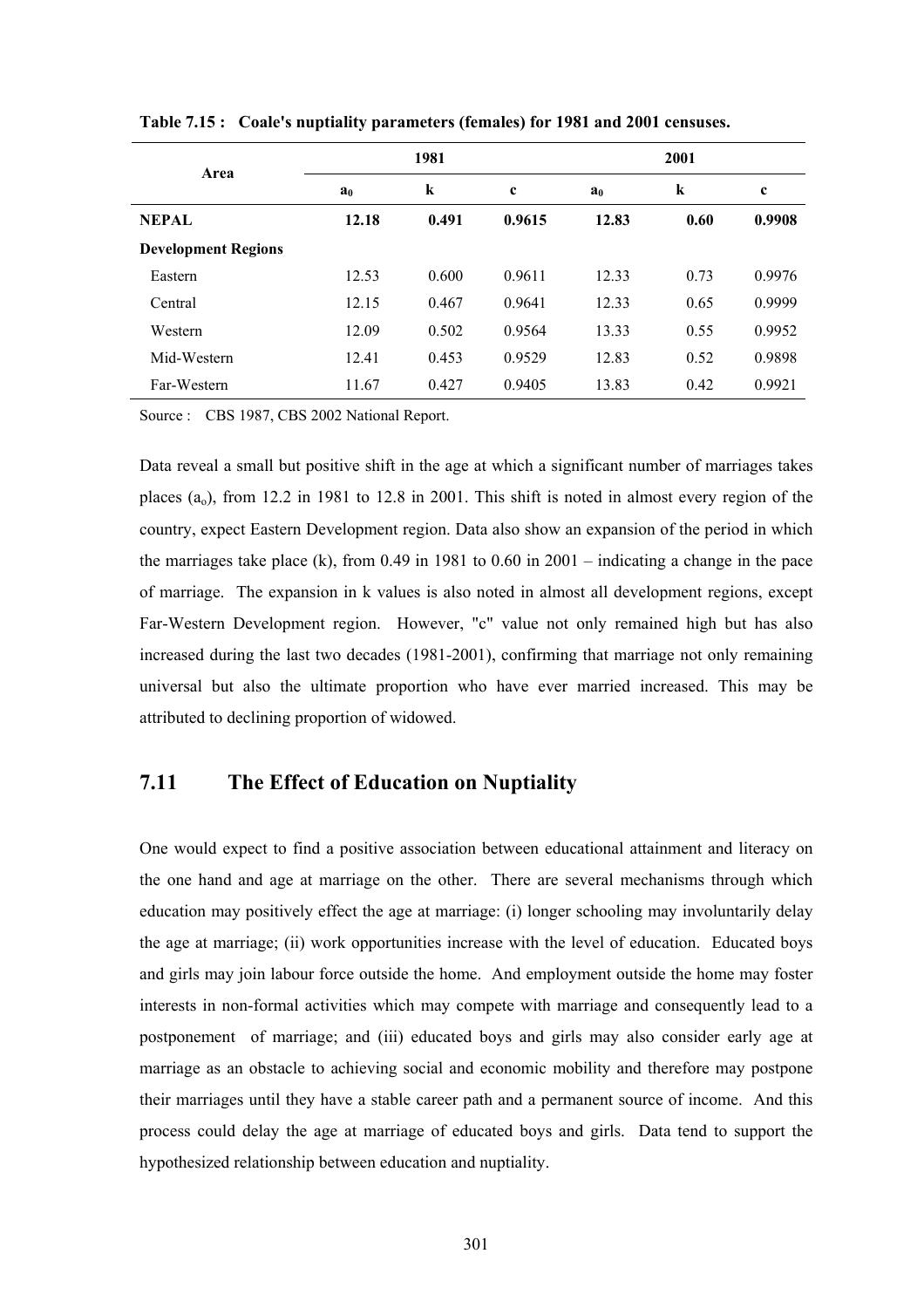#### **7.11.1 Literacy and Age at Marriage**

Table 7.16 examines the effect of education on age at marriage. It may be observed that literate men and women have a higher singulate age at marriage than their counterparts. This relationship is more pronounced among females than males. For men the singulate mean age at marriage is 21.2 for the illiterate and 23.6 for the literate. The corresponding figures for women are 17.6 and 20.8 respectively.

This literate and illiterate differences in mean age at marriage is also reflected in age standardized proportion of single people. For example, age standardized proportion of single people is 35.7 for the illiterate men and 40.4 for their literate counterparts. The corresponding figures for women are 25.0 and 34.2 respectively. From the preceding findings it may be noted that the differences in the nuptiality pattern observed between literate men and their illiterate counterparts are less marked when compared to those observed between literate women and their illiterate counterparts. It indicates that literacy seems to affect female nuptiality more strongly than men's.

#### **7.11.2 Educational Attainment and Age at Marriage**

Data show a discontinuous relationship between the level of education and nuptiality in which singulate mean age at marriage increases with the increase in level of education, although not significantly, from no formal education category to primary level for both men and women. However, the mean age at marriage rises substantially beyond the lower secondary level for both men and women, particularly for the former. For men the age at marriage rises from 21 for those with primary education to 22 and 25 for those who completed lower secondary and secondary and higher secondary level education respectively. The female age at marriage rises from 19 for those with primary education to 20 and 22 for those who completed lower secondary and secondary and higher level education respectively.

The standardized proportion of single people also increases with the level of education, particularly beyond the primary level for both men and women, especially for the former. The standardized proportion of single people among men rises from 35.6 percent for those with no formal schooling to 36.2, 38 and 43 percent for those with primary, lower secondary and secondary and higher secondary level education respectively. The corresponding figures among women are 28, 30, 33 and 38 respectively.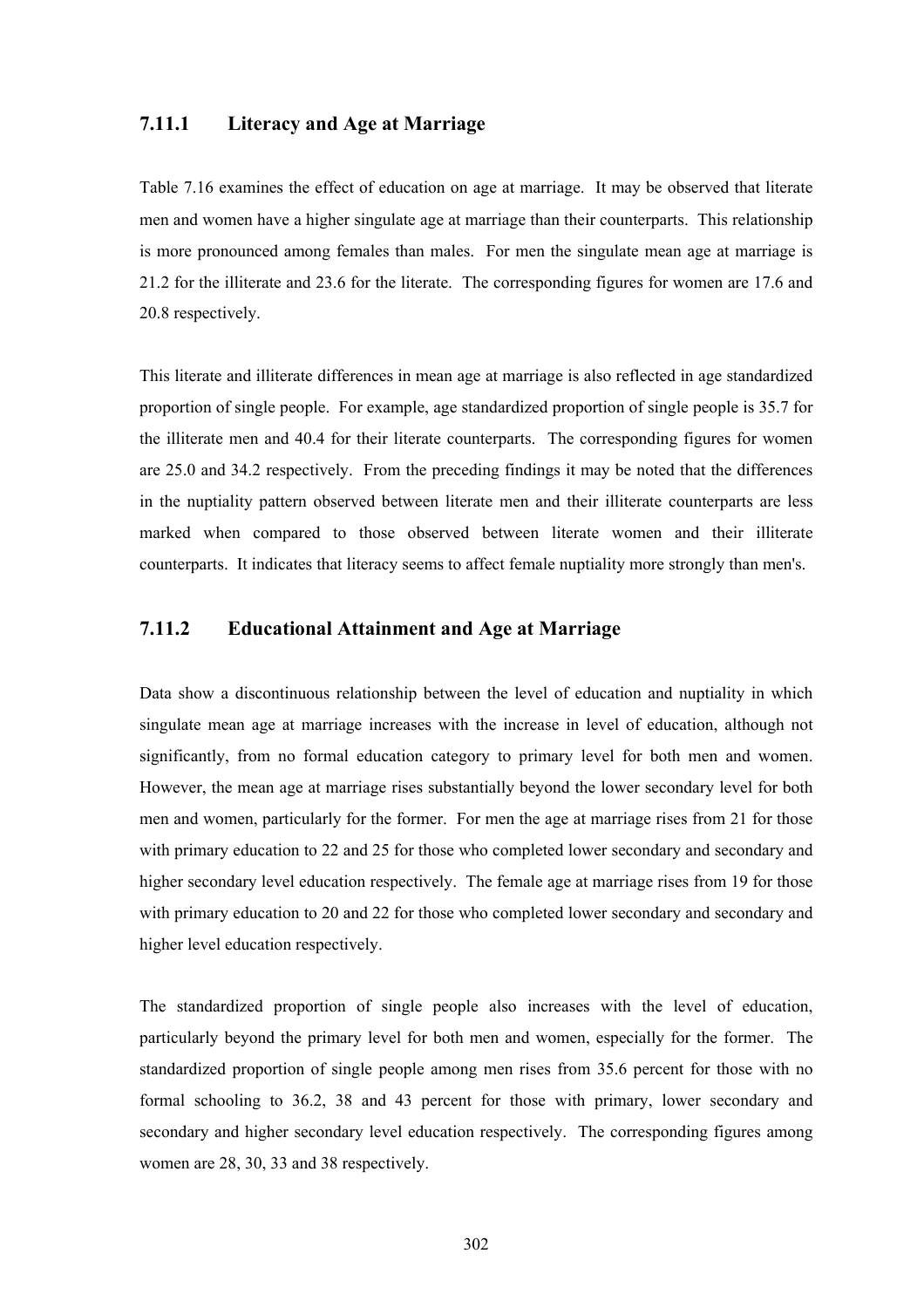| Age Group                         |      | Total Illiterate |      | <b>Total Literate</b> |      | N <sub>0</sub><br>Schooling |      | Primary |                | Lower<br>Secondary |      | Secondary<br>& Above    |
|-----------------------------------|------|------------------|------|-----------------------|------|-----------------------------|------|---------|----------------|--------------------|------|-------------------------|
|                                   | Male | Female           | Male | Female                |      | Male Female Male            |      | Female  |                |                    |      | Male Female Male Female |
| $10-14$ Years                     | 98.9 | 96.5             | 99.6 | 99.4                  | 99.3 | 98.5                        | 99.7 | 99.5    | 99.5           | 99.4               | 99.3 | 99.5                    |
| 15-19 Years                       | 77.2 | 45.3             | 91.5 | 78.5                  | 79.8 | 56.7                        | 86.8 | 69.3    | 92.3           | 81.2               | 94.1 | 84.7                    |
| $20-24$ Years                     | 33.6 | 8.5              | 54.4 | 31.1                  | 35.8 | 14.0                        | 33.5 | 16.3    | 41.2           | 20.5               | 66.6 | 44.2                    |
| 25-29 Years                       | 12.0 | 2.8              | 20.4 | 8.7                   | 10.8 | 5.0                         | 9.9  | 4.9     | 11.5           | 5.2                | 28.1 | 13.0                    |
| 30-34 Years                       | 6.0  | 1.7              | 5.3  | 3.7                   | 3.9  | 2.7                         | 3.5  | 2.3     | 3.3            | 2.7                | 6.7  | 5.3                     |
| 35-39 Years                       | 4.0  | 1.3              | 2.0  | 2.4                   | 2.0  | 1.9                         | 1.8  | 1.7     | $\overline{2}$ | 1.8                | 2.1  | 3.7                     |
| 40-44 Years                       | 3.2  | 1.2              | 1.1  | 1.9                   | 1.4  | 1.6                         | 1.4  | 1.3     | 0.8            | 1.2                | 0.9  | 3.2                     |
| 45-49 Years                       | 2.3  | 1.1              | 0.9  | 1.8                   | 1.3  | 1.2                         | 1.0  | 1.4     | 0.6            | 1.0                | 0.7  | 3.3                     |
| 50-54 Years                       | 2.1  | 1.1              | 0.7  | 2.2                   | 0.7  | 1.4                         | 0.7  | 1.4     | 0.6            | 1.8                | 0.6  | 4.6                     |
| 55-59 Years                       | 1.9  | 0.9              | 0.8  | 2.3                   | 0.7  | 2.0                         | 0.9  | 1.7     | 0.8            | 1.6                | 0.6  | 5.1                     |
| 60-64 Years                       | 1.8  | 1.1              | 0.7  | 2.3                   | 0.8  | 1.7                         | 0.6  | 2.3     | 0.2            | 1.7                | 0.8  | 4.0                     |
| $65+Years$                        | 1.7  | 1.0              | 1.1  | 1.9                   | 0.9  | 1.9                         | 1.3  | 1.0     | 1.1            | 1.5                | 1.4  | 3.1                     |
| Total                             | 19.2 | 12.7             | 49.9 | 54.5                  | 11.6 | 16.3                        | 65.5 | 70.2    | 59.9           | 61.5               | 40.0 | 43.0                    |
| Standardized for                  |      |                  |      |                       |      |                             |      |         |                |                    |      |                         |
| $Age*$                            | 35.7 | 25.0             | 40.4 | 34.2                  | 35.6 | 28.1                        | 36.2 | 30.3    | 37.9           | 32.6               | 43.0 | 38.0                    |
| Singulate Mean<br>Age at Marriage | 21.2 | 17.6             | 23.6 | 20.8                  | 21.4 | 18.7                        | 21.6 | 19.4    | 22.4           | 20.2               | 24.8 | 21.7                    |
| Male-Female<br>Difference         | 3.6  |                  | 2.8  |                       | 2.7  |                             | 2.2  |         | 2.2            |                    | 3.1  |                         |

**Table 7.16 : Percent of men and women never married and singulate mean age at marriage by level of literacy and educational attainment, Nepal census year 2001.** 

Source : CBS 2003 (sample raw data).

\*Standardized on the basis of 2001 population.

Note: Percentages are based on unweighted sample data.

Male-female differences in age at marriage is higher among illiterate (4.0 years) compared to literate people (3.0 years) by about one year. However, data show no systematic relationship between the level of education and male-female difference in age at marriage. The difference between men and women in age at marriage decreases from 3.0 years for those with no schooling to 2.0 years for those with primary education and then it remains unchanged from primary to lower secondary level. But it rises to 3.0 years for the secondary and higher secondary group.

This unexpected increase in male-female difference in age at marriage at the higher level of education (i.e., secondary and above) is due to increase in the age at marriage of the male by 2 years without a corresponding increase of the female age at marriage from lower to secondary and higher level.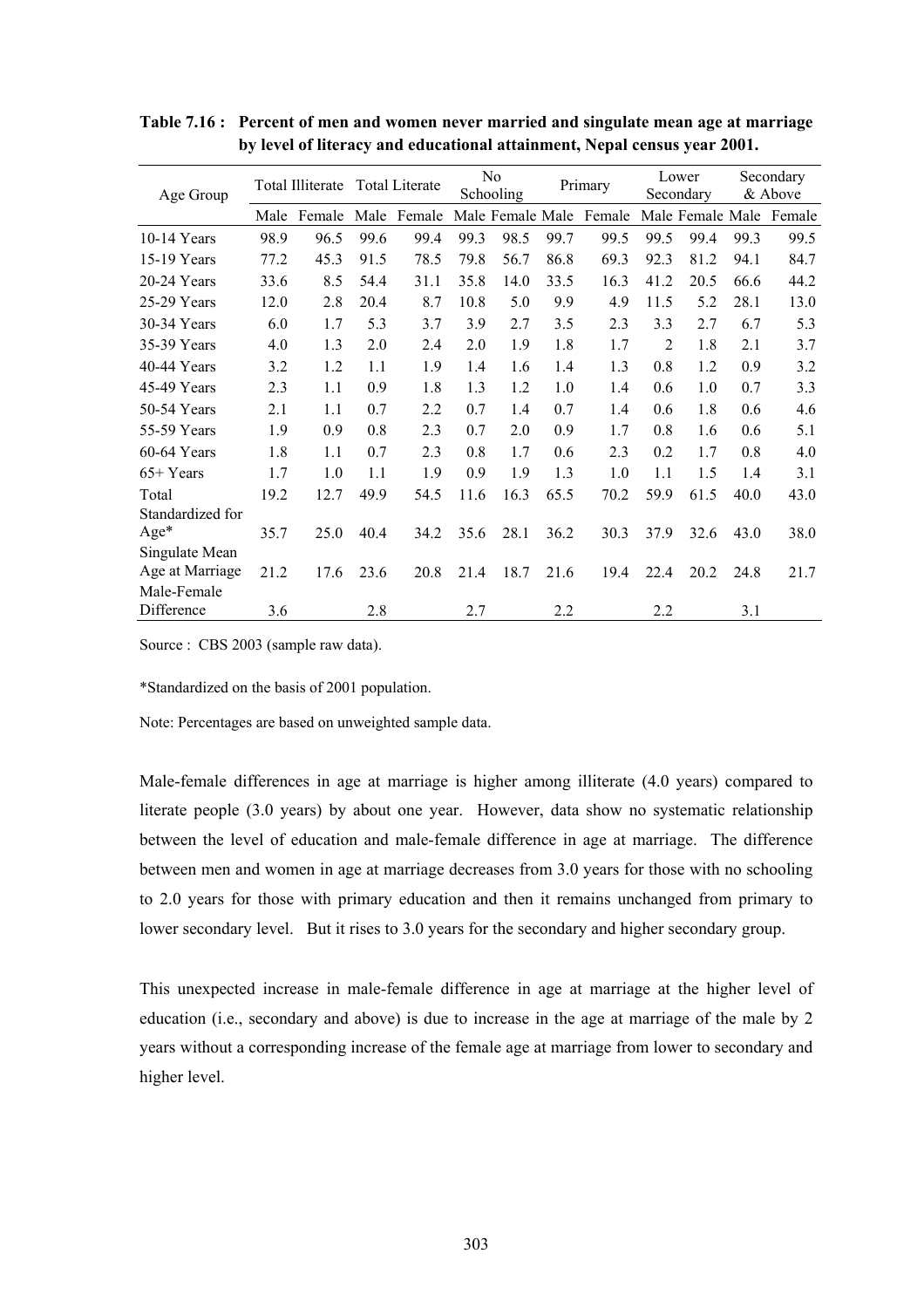An important conclusion one draws from the above findings is that the effect of education on age at marriage is greatest beyond the primary level. And this is also supported in other studies conducted in Asia (see, Smith, 1976).

Data in Table 7.17 also show a significant increase in mean age at marriage at each level of education, particularly beyond "no schooling" level during the last three decades (1981-2001). For the nation as a whole, mean age at marriage increased by about 4 years among literate women compared to one year among the illiterate women.

| <b>Level of Education</b>      | 1981 |        | 2001 |        | Change (in years) |        |  |
|--------------------------------|------|--------|------|--------|-------------------|--------|--|
|                                | Male | Female | Male | Female | Male              | Female |  |
| <b>Illiterate</b>              | 20.0 | 16.7   | 21.2 | 17.6   | 1.2               | 0.9    |  |
| Literate                       | 20.1 | 17.3   | 23.6 | 20.8   | 3.5               | 3.5    |  |
| No Schooling                   | 20.8 | 18.1   | 21.4 | 18.7   | 0.60              | 0.60   |  |
| Primary                        | 20.4 | 17.9   | 21.6 | 19.4   | 1.20              | 1.50   |  |
| Lower Secondary                | 21.1 | 19.9   | 22.4 | 20.2   | 1.30              | 0.30   |  |
| Secondary and Higher Secondary | 22.1 | 19.5   | 24.8 | 21.7   | 2.70              | 2.20   |  |

**Table 7.17 : Intercensal changes (1981-2001) in mean age at marriage by level of education and sex.** 

Source : CBS 1987, CBS 2003 (sample raw data).

## **7.12 The Effect of Changes in The Marriage Pattern on Fertility**

The marriage pattern in Nepal has undergone considerable change during the inter-censal period 1961-2001. These changes are marked by the increasing proportion of single people resulting in the increased mean age at marriage on the one hand and the falling proportion of widowed on the other. Between 1961 and 2001, the proportion of single females has increased by 100 percent, from 15 percent to 30 percent and the estimated mean age at marriage for females rose from 15.4 to 19.5, while the proportion widowed declined by 74 percent, from 14.3 percent to 3.7 percent. These changes are likely to have counteracting effect on fertility. Increasing age at marriage will have a depressing effect on fertility by limiting the number of younger women who are exposed to pregnancy, while an increase in the number of widowhood has the opposite effect of increasing the number of women exposed to the risk of pregnancy. This section examines the effect of the changes of nuptiality pattern on fertility particularly the Crude Birth Rate (CBR) by comparing the CBRs which would have resulted in 2001 if the proportions married and proportions widowed had remained unchanged from 1961. And the results are presented in Table 7.18.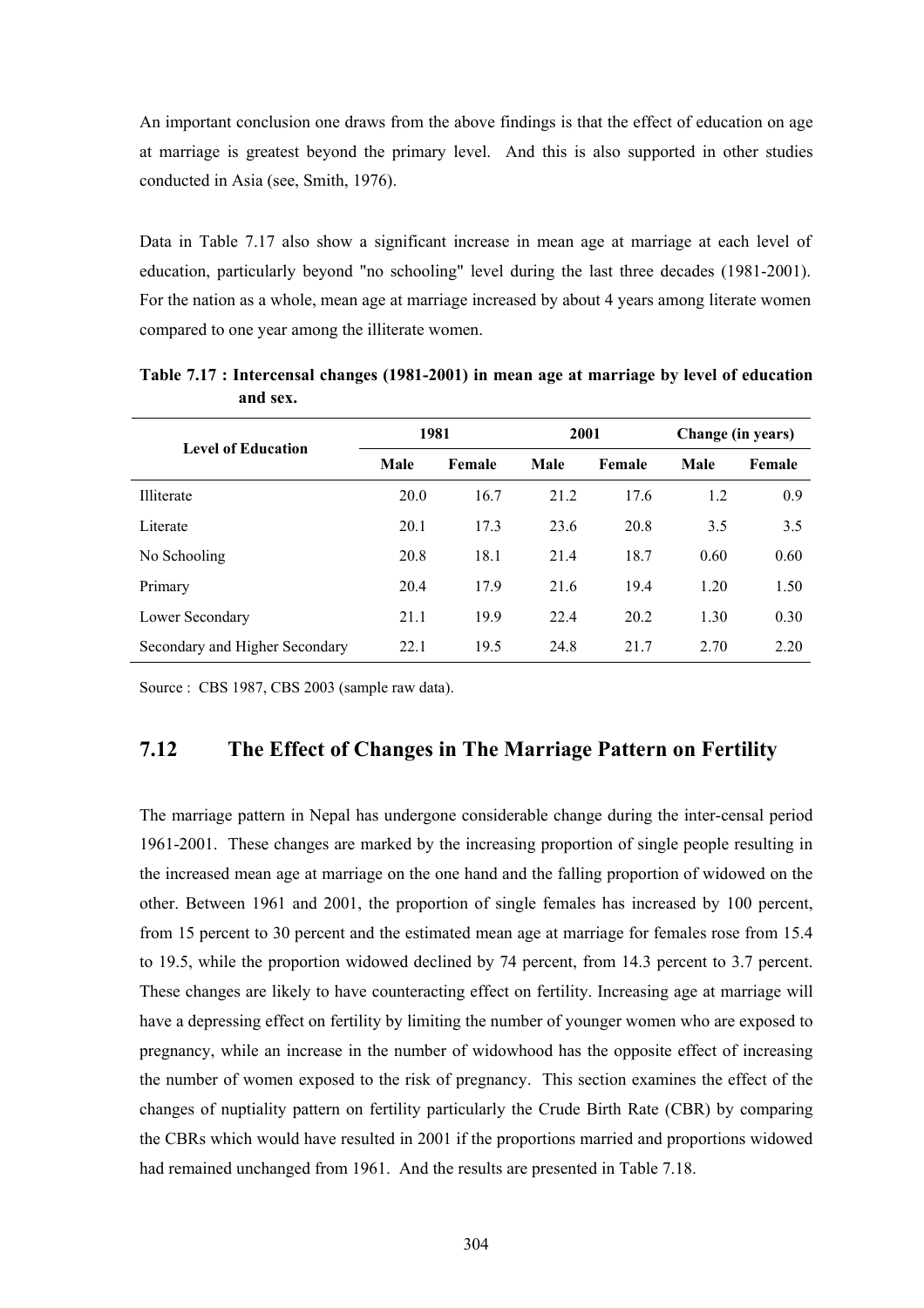**Table 7.18: Impact of changes in marital structure on birth rate.** 

 $CBR (2001) = 32$ ECBR  $(2001) = 40$  $CBRW (2001) = 33$ % change (CBRW - CBR)  $2001 = (33-32) = 3\%$ % change (ECBR - CBR) 2001 = (40-32) = 20%

Where,

|  | CBR $(2001)$ = Estimated Crude Birth Rate in 2001.                                                              |
|--|-----------------------------------------------------------------------------------------------------------------|
|  | ECBR $(2001)$ = Estimated CBR in 2001 if the proportion married in 2001 had remained unchanged<br>from $1961$ . |
|  | CBRW $(2001)$ = Estimated CBR in 2001 if the rate of widowhood in 2001 had remained unchanged<br>from $1961$ .  |

The formulae for these estimates are as follows:

|            | $TM$ $[(F)(MW)]$                        |                                                                          | $TM(W)$ (PMW) (F)] |
|------------|-----------------------------------------|--------------------------------------------------------------------------|--------------------|
|            | $1 - n$                                 |                                                                          | $1 - n$            |
| <b>CBR</b> |                                         | <b>ECBR</b><br>$=$                                                       |                    |
|            | P                                       |                                                                          | P                  |
|            | $W_1$<br>W<br>ТM<br>$EW1$ EW<br>$1 - n$ | $[$ ( ------ - -------) (EW) ] (F) + <sup>TM</sup> [ (F) (MW) ]<br>$i-n$ |                    |
| $CBRW =$   |                                         | р                                                                        |                    |

Where,

T<sub>N</sub>

| $i-n$      | $=$ $\qquad$ | summation of the quantity for the i the through the n age groups. |
|------------|--------------|-------------------------------------------------------------------|
| F          | $=$          | marital age-specific fertility rate (estimated for 2001).         |
| MW         | $=$          | number of married women (2001).                                   |
| P          | $=$          | total population (2001).                                          |
| W          | $=$          | number of women (2001).                                           |
| <b>PMW</b> | $=$          | percentage of married women in 1961.                              |
| $W_1$      | $=$          | number of widowed women in 1961.                                  |
| W          | $=$          | number of widowed women in 2001.                                  |
| $EW_1$     | $=$          | number of ever-married women in 1961.                             |
| EW         | $=$          | number of ever-married women in 2001.                             |
|            |              |                                                                   |

It may be observed that the effect of increasing age at marriage on reducing fertility outweighs the boosting effect of the declining proportion of widowed. If the proportions married in 2001 were the same as were those in 1961 the CBR in 2001 would have been 40 instead of 32 – an impressive reduction of CBR by 20 percent. Whereas, if the proportions widowed in 2001 were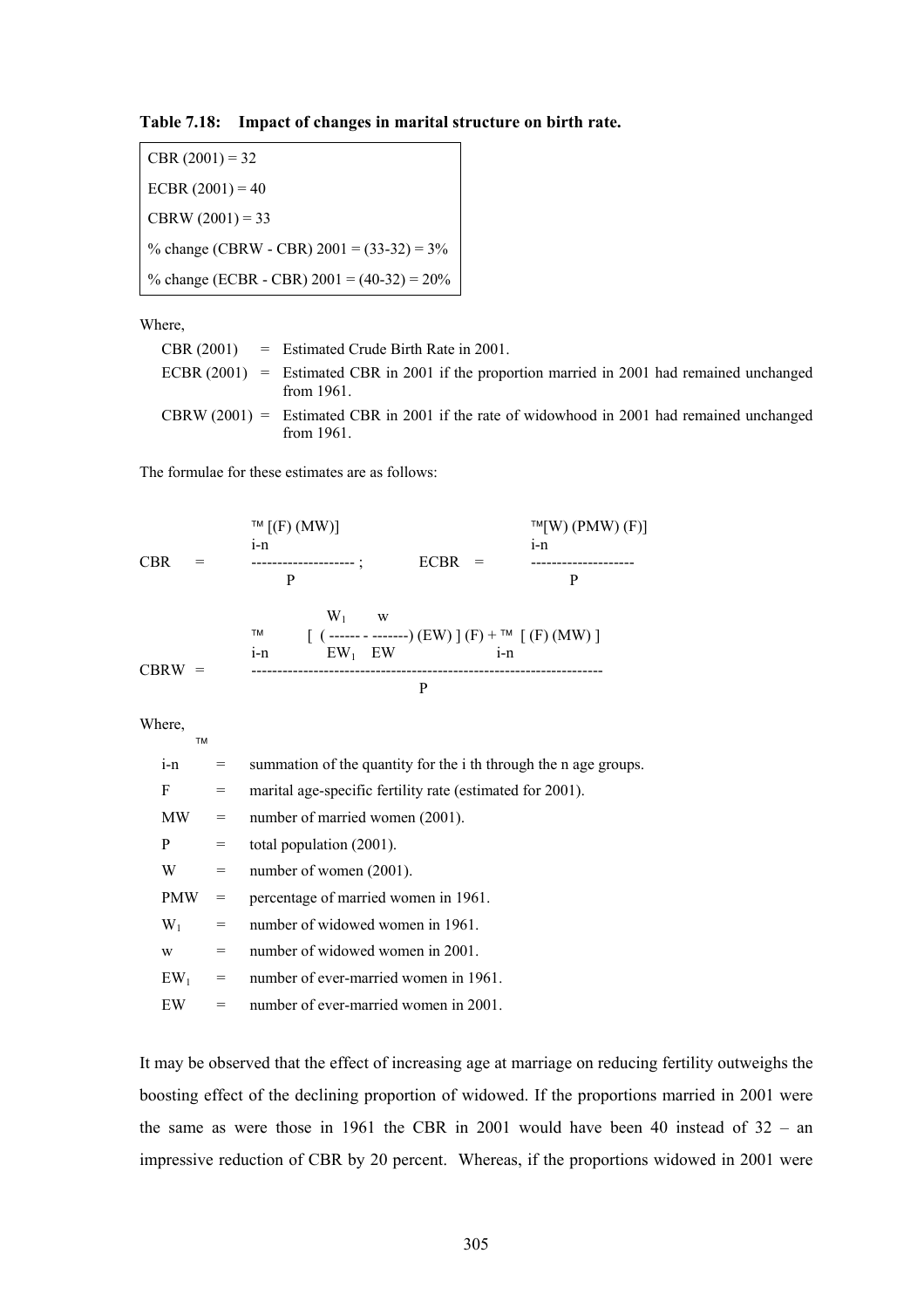the same as were those in 1961 the CBR would have been 3 percent lower than what is now the case. It shows that the net impact of the increase in age at marriage on the reduction of birth rate still holds, although slightly attenuated, even when allowance is made of the counteracting effect of falling incidence of widowhood on birth rate. This has been further explored by

| Table 7.19: Estimated percentage change in   |  |  |  |  |  |  |  |  |
|----------------------------------------------|--|--|--|--|--|--|--|--|
| births by age between 1961 and 2001 produced |  |  |  |  |  |  |  |  |
| by shift in marital structure                |  |  |  |  |  |  |  |  |

| <b>Percentage Change</b> |
|--------------------------|
| $-53.8$                  |
| $-15.6$                  |
| $-20.0$                  |
| $+2.0$                   |
| $+7.2$                   |
| $+16.5$                  |
| $+29.9$                  |
|                          |

estimating the percentage change in births by age-group produced by the changes in marital structure. The data are presented in Table 7.19.

It is to be noted that there has been a substantial decline in the number of births to younger women aged 15-29 years due to increasing proportions of single girls in these ages in 2001. This was followed by a slow but steady percentage increase in the number of births to women aged 30 years and older due to falling incidence of widowhood in 2001. The percentage decline in the number of births to women aged 15-29 years was very impressive and sufficient to offset the percentage increase in the number of births to women aged 30 years and above for the following reasons: the contribution to the total number of births by younger women, particularly those in the age-groups 20-24 and 25-29 is considerably higher than that of women in the higher age-groups 30-49 due to differences in age-specific fertility. As a result, the impact of increasing age at marriage on the number of births is higher than that of the declining incidence of widowhood. This finding points out that a significant increase in age at marriage can outweigh the boosting effect of the falling incidence of widowhood on fertility, keeping other factors constant.

## **7.13 Summary of the Findings and Policy Implications**

The salient findings may be summarized as follows:

Marriage pattern characterized by universal early age at marriage and absence of "celibacy" remains almost unchanged. However, data show a slow but steady change in the composition of population by marital status in which proportion of singles increased with a corresponding decline in the proportion married. This has resulted in increase in mean age at marriage for both males and females and this holds good for rural and urban areas, ecological zones and most of the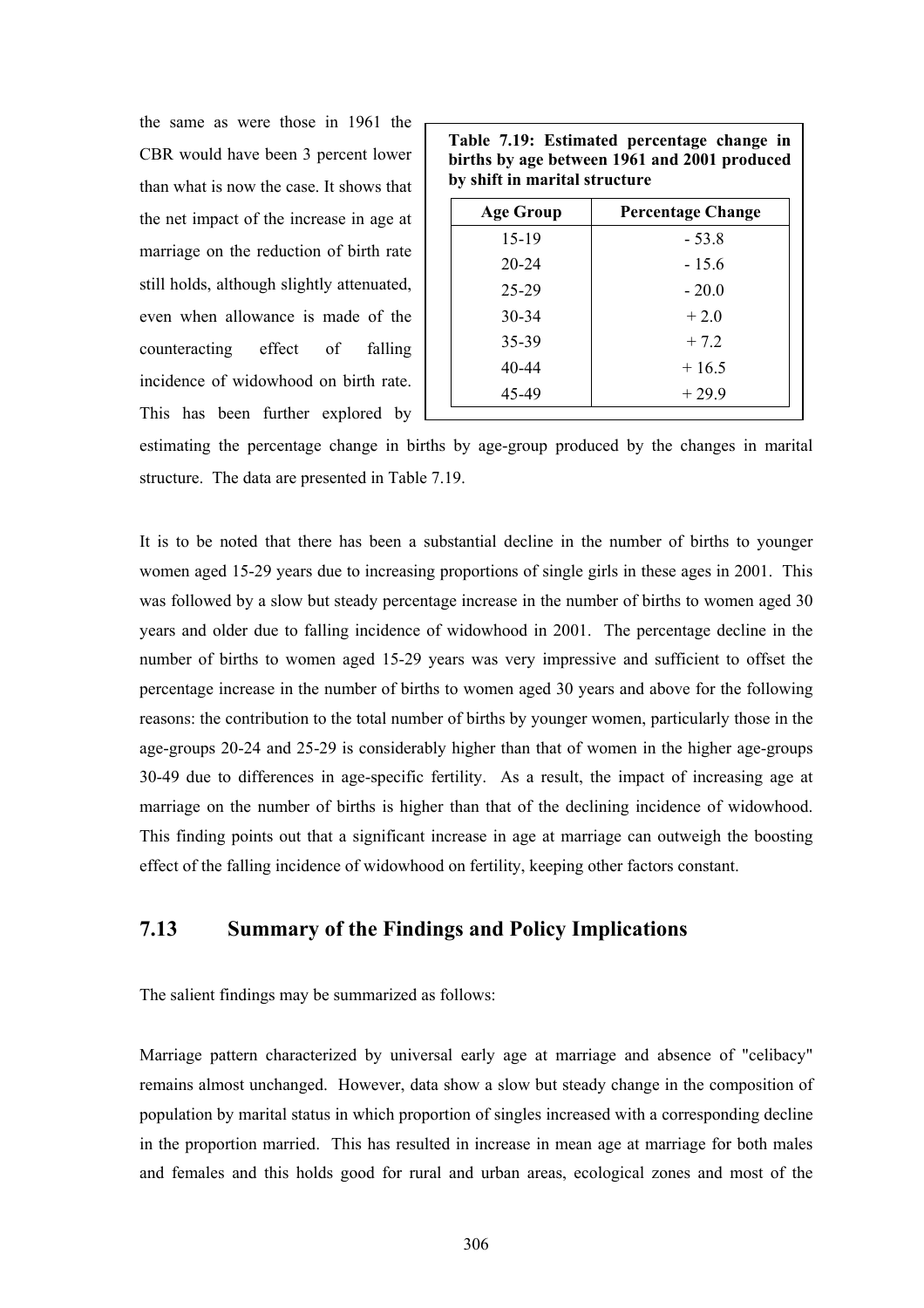development regions. However, male-female differences, regional and district level variations in mean age at marriage still hold. Mean age at marriage for males has been and continues to exceed that of females in all regions and development regions. Likewise, mean age at marriage has been and continues to remain higher in urban than in rural areas.

Data also reveal intercensal changes in regional and district level nuptiality. In this process of changes in the marital distribution, the Central and Eastern Development regions and the districts of Kathmandu and Manang are in the forefront, while the Mid-Western Development region, the Terai zone and districts of Rolpa and Rautahat lagged behind.

Other salient findings include: increasing number of females among ever married persons, practice of polygamy among a good proportion of people particularly males; significant decline in widowhood, indicating improved mortality over the years; predominance of widows among widowed persons, particularly at higher ages, increasing age at marriage with increasing education and depressing effect of increasing age at marriage on fertility.

Some of these findings merit further probing and policy action. For example, the finding of more females than males among currently married persons which is attributed to rise in emigration of married males to foreign countries in search of jobs leaving behind their spouses may adversely affect health; both mental and physical, and nutrition of wives and children, including education of children. Research studies conducted elsewhere have shown adverse affect of male migration on health of children. This calls for an appropriate policy action based on further probing into causes and consequences of emigration of married males on health and well being of wives and children.

The finding of the practice of polygamy, although confined among a limited section of the population, is a manifestation of inferior position of women compared to men in a traditional patriarchal society. This is likely to have an adverse repercussions on health and education of children as well as the overall well being of the family members, including wives due to unhealthy competition over limited resources among several competitors, among other things. This calls for an appropriate policy action against polygamy based on research into underlying causes and consequences of polygamy.

Probing into factors affecting variation and intercensal changes in district and regional level nuptiality will help in identifying appropriate programme interventions to increase age at marriage.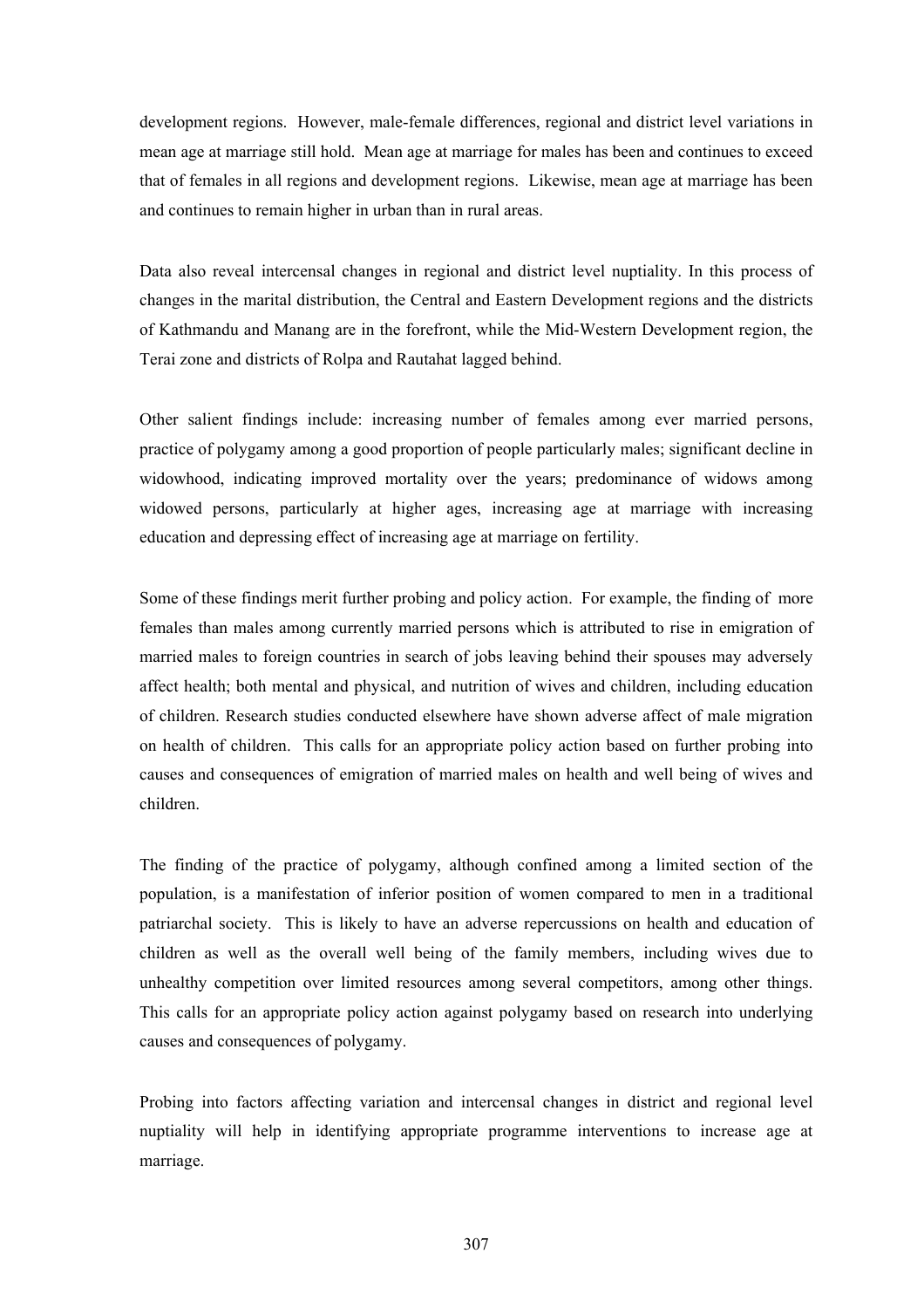Spouse age gender gaps at marriage in which married women are more likely to be younger than are their men counterparts, also an indication of lower social position of women compared to men, is detrimental to promotion of equitable conjugal role relationship and gender equity and equality. Appropriate programme interventions are needed to reduce the male-female gap in age at marriage.

The finding of more widows than widowers at older ages is also a cause of concern because widows are more likely to be economically dependent and suffer from both physical and mental stress than are the widowers, particularly at older ages. This is also confirmed by Nepal 2001 population census data. This calls for appropriate gender sensitive policies and programme of action to improve the living conditions of both male and female elderly persons, particularly widowed.

The finding of positive association between level of education and nuptiality implies enhancement of education will lead to higher age at marriage.

The depressing effect of increasing age at marriage on fertility points out that nuptiality is an important determinant of fertility, particularly in a society where most of the births take place within marriage. This calls for supporting enabling policy and programme initiatives such as female education and employment that will lead to significant postponement of marriage and increase in age at marriage.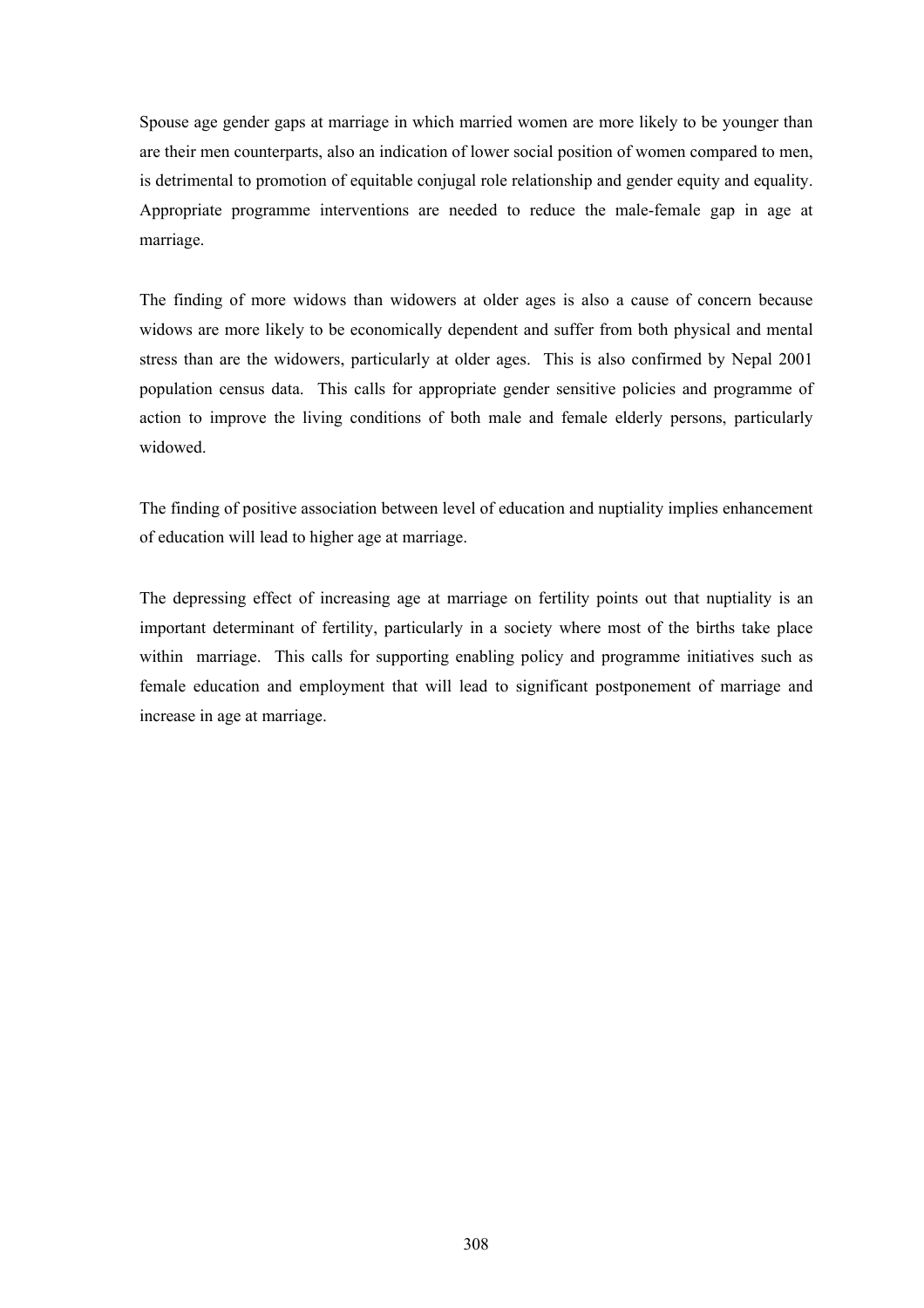#### **References**

- Central Bureau of Statistics (1968). *Population Census 1961*, Vol. III, Part VI, National Planning Commission, Kathmandu, Nepal.
- Central Bureau of Statistics (1975). *Population Census 1971*, Vol. II, Part II, National Planning Commission, Kathmandu, Nepal.
- Central Bureau of Statistics (1984). *Population Census 1981*, Vol. II, National Planning Commission, Kathmandu, Nepal.
- Central Bureau of Statistics (1984). *Population Census 1981*, Vol. III, National Planning Commission, Kathmandu, Nepal.
- Central Bureau of Statistics (1987). *Population Monograph of Nepal*, National Planning Commission, Kathmandu, Nepal.
- Central Bureau of Statistics (1993). *Population Census 1991*, Vol. I, Part XI, National Planning Commission, Kathmandu, Nepal.
- Central Bureau of Statistics (1994). *Population Census 1991*, Vol. II, National Planning Commission, Kathmandu, Nepal.
- Central Bureau of Statistics (1995). *Population Monograph of Nepal*, National Planning Commission, Kathmandu, Nepal.
- Coale, A. J. (1970). *The Decline in Fertility in Europe from the French Revolution to World War II, in Behrman* S.J. et. al., Fertility and Family Planning: A World View; Ann Arbor: University of Michigan Press.
- Coale, A. J. (1971). *Age Pattern of Marriage.* Population Studies, Vol. 25, No. 2, July 1971, pp. 193-208.
- Hajnal, J. (1953). *Age at Marriage and Proportions Marrying*. Population Studies, Vol. VII, No. 2, pp. 111-136.
- Hull, T., & Saladi, R. (1977). *The Application of Hutterite Fertility-Weighted Indexes to Studies of Changing Marriage Patterns*, Working Paper No. 33, Population Institute, Gadjah Marda University, Yogya Kartu, Indonesia, August 1977.
- Smith, P. C. (1976). *Asian Nuptiality in Transition.* Paper presented at the Seventh Summer Seminar in Population, paper presented at the Seventh Summer Seminar in Population, East-West Population Institute, Honolulu, June (1977).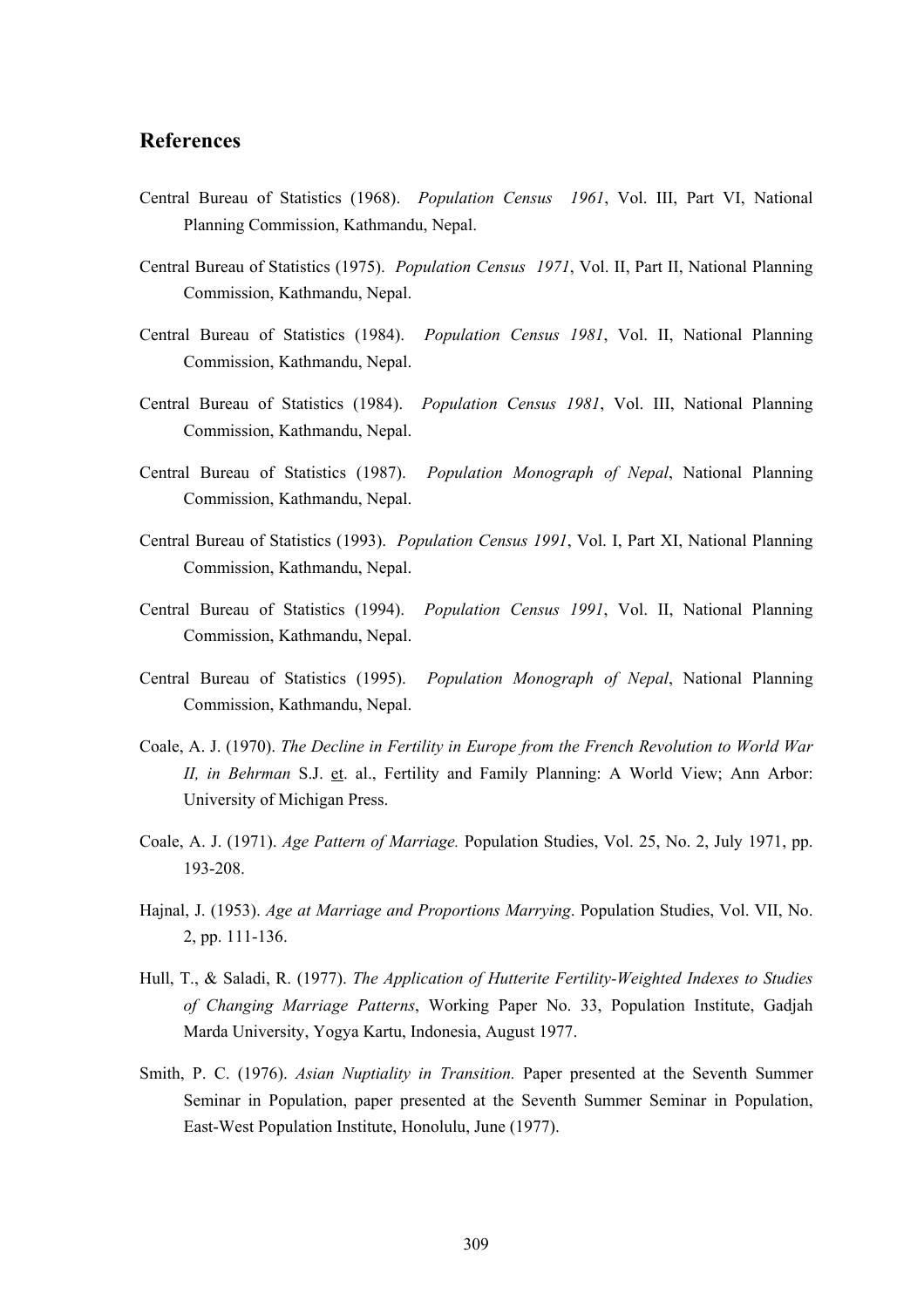| <b>Age Group</b> | % Never Married |       |       |       |       | <b>Percentage Change</b> |                         |         |               |               |
|------------------|-----------------|-------|-------|-------|-------|--------------------------|-------------------------|---------|---------------|---------------|
| and Sex          | 1961            | 1971  | 1981  | 1991  | 2001  |                          | 1961-71 1971-81 1981-91 |         | 1991-<br>2001 | 1961-<br>2001 |
| <b>Males</b>     |                 |       |       |       |       |                          |                         |         |               |               |
| All ages*        | 28.47           | 31.93 | 35.12 | 35.65 | 39.23 | 12.2                     | 10.0                    | 1.5     | 10.0          | 37.8          |
| $6-9$            | 97.01           | 98.78 |       |       |       | 1.8                      |                         |         |               |               |
| $10 - 14$        | 89.3            | 93.71 | 85.11 | 95.76 | 99.18 | 4.9                      | $-9.2$                  | 12.5    | 3.6           | 11.1          |
| 15-19            | 63.33           | 73.02 | 74.13 | 79.44 | 87.08 | 15.3                     | 1.5                     | 7.2     | 9.6           | 37.5          |
| 20-24            | 26.35           | 33.11 | 40.85 | 38.07 | 49.38 | 25.7                     | 23.4                    | $-6.8$  | 29.7          | 87.4          |
| 25-29            | 10.21           | 12.26 | 19.52 | 12.66 | 18.15 | 20.1                     | 59.2                    | $-35.1$ | 43.4          | 77.8          |
| 30-34            | 4.72            | 5.7   | 12.36 | 5.15  | 5.69  | 20.8                     | 116.8                   | $-58.3$ | 10.4          | 20.5          |
| 35-39            | 2.71            | 3.25  | 8.93  | 2.75  | 2.77  | 19.9                     | 174.8                   | $-69.2$ | 0.6           | 2.1           |
| 40-44            | 2.06            | 2.31  | 8.04  | 2.11  | 2.01  | 12.1                     | 248.1                   | $-73.8$ | $-5.0$        | $-2.7$        |
| 45-49            | 1.6             | 1.6   | 7.37  | 1.64  | 1.52  | 0.0                      | 360.6                   | $-77.7$ | $-7.6$        | $-5.3$        |
| 50-54            | 1.47            | 1.43  | 6.88  | 1.55  | 1.43  | $-2.7$                   | 381.1                   | $-77.5$ | $-7.9$        | $-2.9$        |
| 55-59            | 1.26            | 1.22  | 7.04  | 1.38  | 1.35  | $-3.2$                   | 477.0                   | $-80.4$ | $-2.5$        | 6.8           |
| $60+$            | 0.98            | 1.07  | 7.83  | 1.29  | 1.42  | 9.2                      | 631.8                   | $-83.5$ | 9.9           | 44.6          |
| <b>Females</b>   |                 |       |       |       |       |                          |                         |         |               |               |
| All ages*        | 15.12           | 19.35 | 23.3  | 25.71 | 30.26 | 28.0                     | 20.4                    | 10.3    | 17.7          | 100.1         |
| $6-9$            | 94.67           | 97.65 |       |       |       | 3.1                      |                         |         |               | $-100.0$      |
| $10 - 14$        | 75.14           | 86.56 | 85.73 | 92.36 | 98.19 | 15.2                     | $-1.0$                  | 7.7     | 6.3           | 30.7          |
| $15 - 19$        | 25.68           | 39.33 | 49.17 | 52.72 | 66.05 | 53.2                     | 25.0                    | 7.2     | 25.3          | 157.2         |
| 20-24            | 5.33            | 7.87  | 13.06 | 12.76 | 21.02 | 47.7                     | 65.9                    | $-2.3$  | 64.8          | 294.4         |
| 25-29            | 1.91            | 2.59  | 5.35  | 3.66  | 5.58  | 35.6                     | 106.6                   | $-31.6$ | 52.3          | 191.9         |
| 30-34            | 1.04            | 1.4   | 3.07  | 1.92  | 2.61  | 34.6                     | 119.3                   | $-37.5$ | 36.1          | 151.2         |
| 35-39            | 0.77            | 1.08  | 2.63  | 1.3   | 1.75  | 40.3                     | 143.5                   | $-50.6$ | 35.0          | 127.8         |
| 40-44            | 0.68            | 0.92  | 2.52  | 1.09  | 1.50  | 35.3                     | 173.9                   | $-56.7$ | 37.3          | 120.0         |
| 45-49            | 0.58            | 0.77  | 2.93  | 0.9   | 1.24  | 32.8                     | 280.5                   | $-69.3$ | 38.1          | 114.3         |
| 50-54            | 0.55            | 0.71  | 3.56  | 0.93  | 1.31  | 29.1                     | 401.4                   | $-73.9$ | 40.6          | 137.7         |
| 55-59            | 0.51            | 0.68  | 4.2   | 0.89  | 1.05  | 33.3                     | 517.6                   | $-78.8$ | 17.6          | 105.3         |
| $60+$            | 0.45            | 0.62  | 6.24  | 0.89  | 1.18  | 37.8                     | 906.5                   | $-85.7$ | 33.1          | 163.2         |

**Annex 7.1: Age-sex proportions of never married persons, Nepal, census year 1961-2001 and percentage changes in proportions never married between 1961-71, 1971- 81, 1981-91, 1991-2001 and 1961-2001.**

Source: CBS, 1968 Vol. III, Part VI, Table 7

CBS, 1968 Vol. III, Part VI, Table 7

CBS, 1975 Vol. II, Part II, Table 15

CBS, 1984 Vol. II, Part Table 15

CBS, 1993 Vol. I, Part XI, Table 34

CBS, 2002 National Report Vol. II, Table 17

\* In respect of population aged 10 years and above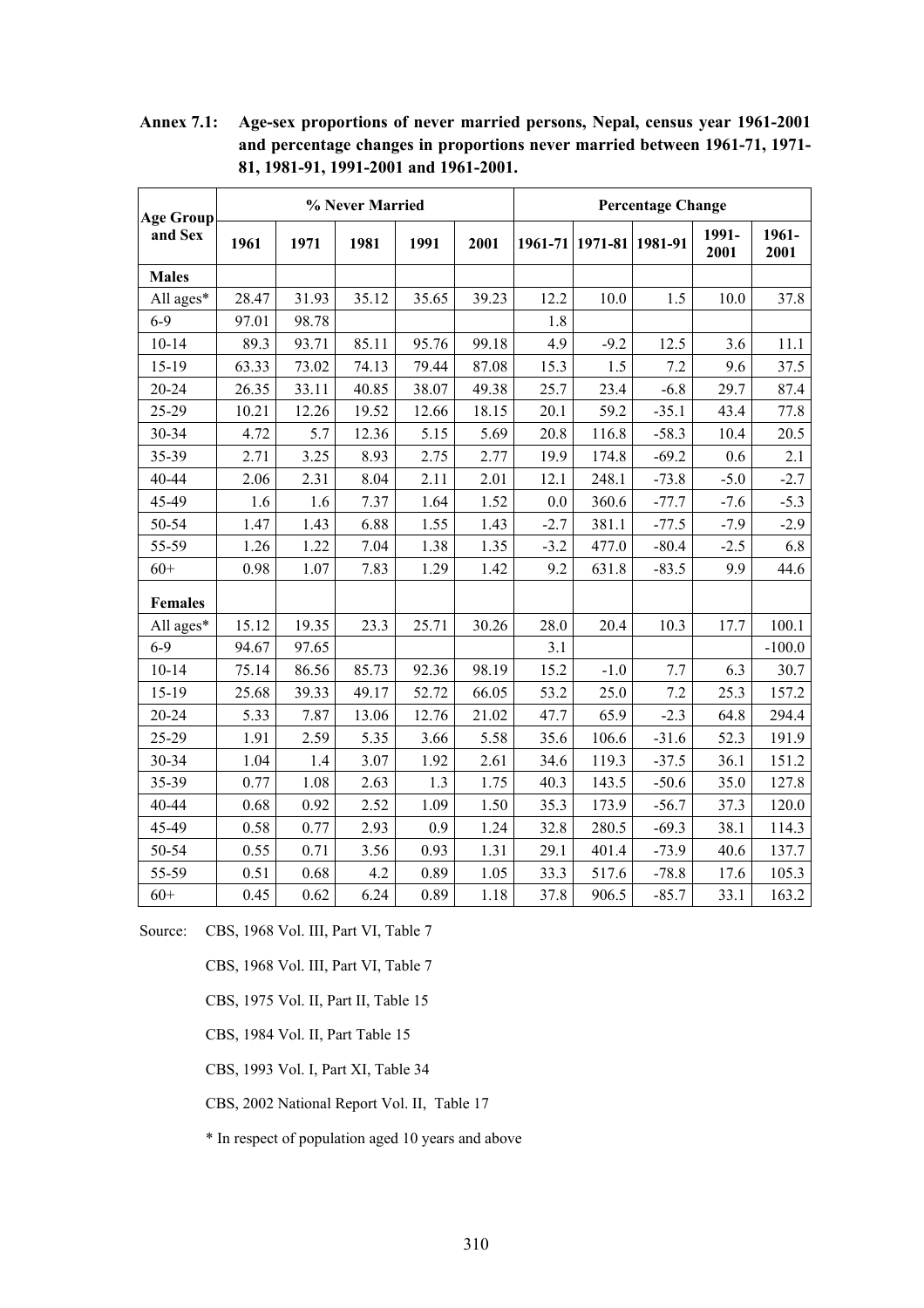| <b>Age Group</b> | % Widowed/Widower |       |       |       |       | <b>Percentage Change</b> |         |         |               |               |
|------------------|-------------------|-------|-------|-------|-------|--------------------------|---------|---------|---------------|---------------|
| and Sex          | 1961              | 1971  | 1981  | 1991  | 2001  | 1961-71                  | 1971-81 | 1981-91 | 1991-<br>2001 | 1961-<br>2001 |
| <b>Males</b>     |                   |       |       |       |       |                          |         |         |               |               |
| All ages*        | 4.76              | 3.66  | 2.36  | 2.95  | 1.34  | $-23.1$                  | $-35.5$ | 25.0    | $-54.4$       | $-71.8$       |
| $10 - 14$        | 0.09              | 0.04  | 0.68  | 0.05  | 0.01  | $-55.6$                  | 1600.0  | $-92.6$ | $-80.0$       | $-88.9$       |
| 15-19            | 0.58              | 0.24  | 0.55  | 0.13  | 0.09  | $-58.6$                  | 129.2   | $-76.4$ | $-27.2$       | $-83.7$       |
| 20-24            | 0.54              | 0.9   | 0.82  | 0.38  | 0.10  | 66.7                     | $-8.9$  | $-53.7$ | $-74.2$       | $-81.9$       |
| 25-29            | 2.46              | 1.59  | 1.09  | 0.68  | 0.23  | $-35.4$                  | $-31.4$ | $-37.6$ | $-66.6$       | $-90.8$       |
| 30-34            | 3.25              | 2.35  | 1.35  | 1.03  | 0.34  | $-27.7$                  | $-42.6$ | $-23.7$ | $-67.0$       | $-89.5$       |
| 35-39            | 4.12              | 3.05  | 1.67  | 1.59  | 0.58  | $-26.0$                  | $-45.2$ | $-4.8$  | $-63.6$       | $-85.9$       |
| 40-44            | 5.69              | 4.4   | 2.48  | 2.67  | 0.96  | $-22.7$                  | $-43.6$ | 7.7     | $-64.0$       | $-83.1$       |
| 45-49            | 7.73              | 5.67  | 3.11  | 4.04  | 1.46  | $-26.6$                  | $-45.1$ | 29.9    | $-63.9$       | $-81.1$       |
| 50-54            | 10.41             | 7.79  | 4.39  | 6.43  | 2.49  | $-25.2$                  | $-43.6$ | 46.5    | $-61.3$       | $-76.1$       |
| 55-59            | 13.52             | 9.99  | 5.44  | 8.57  | 3.79  | $-26.1$                  | $-45.5$ | 57.5    | $-55.8$       | $-72.0$       |
| $60+$            | 24.5              | 19.68 | 10.92 | 18.24 | 9.11  | $-19.7$                  | $-44.5$ | 67.0    | $-50.1$       | $-62.8$       |
| <b>Females</b>   |                   |       |       |       |       |                          |         |         |               |               |
| All ages*        | 14.26             | 10.1  | 5.45  | 7.18  | 3.65  | $-29.2$                  | $-46.0$ | 31.7    | $-49.1$       | $-74.4$       |
| $10 - 14$        | 0.18              | 0.06  | 0.7   | 0.06  | 0.02  | $-66.7$                  | 1066.7  | $-91.4$ | $-58.7$       | $-86.2$       |
| 15-19            | 0.8               | 0.3   | 0.49  | 0.16  | 0.22  | $-62.5$                  | 63.3    | $-67.3$ | 37.0          | $-72.6$       |
| 20-24            | 1.62              | 0.73  | 0.62  | 0.4   | 0.17  | $-54.9$                  | $-15.1$ | $-35.5$ | $-58.2$       | $-89.7$       |
| 25-29            | 3.24              | 1.64  | 1.03  | 0.89  | 0.44  | $-49.4$                  | $-37.2$ | $-13.6$ | $-50.9$       | $-86.5$       |
| 30-34            | 6.14              | 3.28  | 1.73  | 1.76  | 0.86  | $-46.6$                  | $-47.3$ | 1.7     | $-51.2$       | $-86.0$       |
| 35-39            | 11.56             | 6.62  | 3.1   | 3.62  | 1.71  | $-42.7$                  | $-53.2$ | 16.8    | $-52.7$       | $-85.2$       |
| 40-44            | 19.88             | 12.1  | 5.82  | 6.74  | 2.91  | $-39.1$                  | $-51.9$ | 15.8    | $-56.8$       | $-85.4$       |
| 45-49            | 29.57             | 18.3  | 8.74  | 11.35 | 4.84  | $-38.1$                  | $-52.2$ | 29.9    | $-57.4$       | $-83.6$       |
| 50-54            | 38.99             | 28.13 | 14.08 | 18.93 | 7.90  | $-27.9$                  | $-49.9$ | 34.4    | $-58.3$       | $-79.7$       |
| 55-59            | 47.24             | 32.39 | 16.19 | 24.85 | 11.21 | $-31.4$                  | $-50.0$ | 53.5    | $-54.9$       | $-76.3$       |
| $60+$            | 65.73             | 54.65 | 32.07 | 47.53 | 24.94 | $-16.9$                  | $-41.3$ | 48.2    | $-47.5$       | $-62.1$       |

**Annex 7.2: Age-specific proportion of widowed persons, Nepal, census years 1961-2001 and percentage changes in proportions widowed between 1961-71, 1971-81, 1981-91, 1991-2001 and 1961-2001.** 

Source: CBS, 1968 Vol. III, Part VI, Table 7

CBS, 1968 Vol. III, Part VI, Table 7

CBS, 1975 Vol. II, Part II, Table 15

CBS, 1984 Vol. II, Part Table 15

CBS, 1993 Vol. I, Part XI, Table 34

CBS, 2002 National Report Vol. II, Table 17

\* In respect of population aged 10 years and above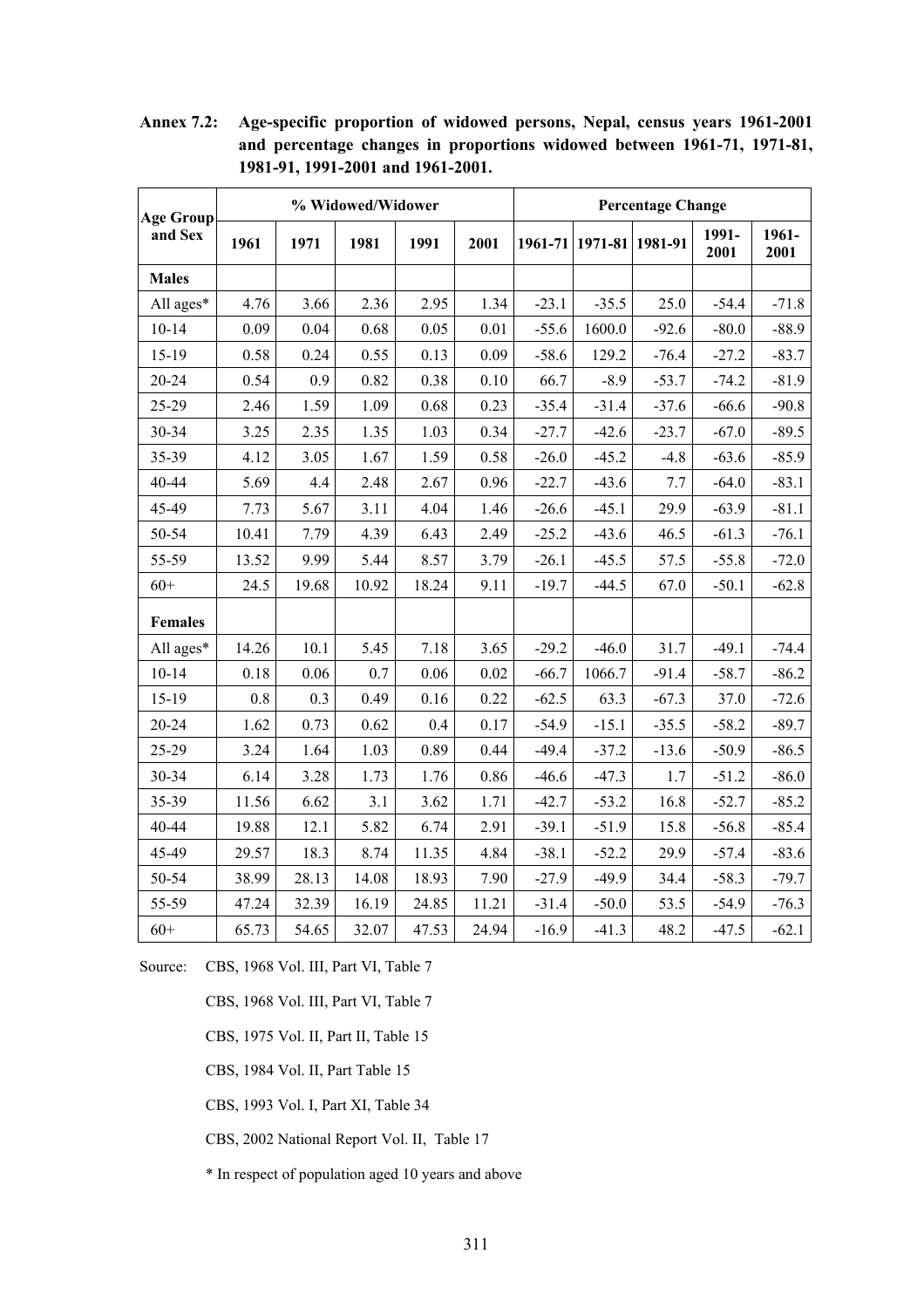| <b>Age Group</b> | % Divorced/Separated |      |      |      |      | <b>Percentage Change</b> |                         |         |               |               |
|------------------|----------------------|------|------|------|------|--------------------------|-------------------------|---------|---------------|---------------|
| and Sex          | 1961                 | 1971 | 1981 | 1991 | 2001 |                          | 1961-71 1971-81 1981-91 |         | 1991-<br>2001 | 1961-<br>2001 |
| <b>Males</b>     |                      |      |      |      |      |                          |                         |         |               |               |
| All ages*        | 0.4                  | 0.28 | 0.38 | 0.46 | 0.23 | $-30.0$                  | 35.7                    | 21.1    | $-49.3$       | $-41.7$       |
| $10 - 14$        | 0.02                 | 0.02 | 0.17 | 0.06 | 0.06 | $0.0\,$                  | 750.0                   | $-64.7$ | $-5.8$        | 182.6         |
| 15-19            | 0.23                 | 0.13 | 0.23 | 0.2  | 0.10 | $-43.5$                  | 76.9                    | $-13.0$ | $-52.3$       | $-58.5$       |
| 20-24            | 0.63                 | 0.4  | 0.52 | 0.59 | 0.20 | $-36.5$                  | 30.0                    | 13.5    | $-66.2$       | $-68.4$       |
| 25-29            | 0.69                 | 0.5  | 0.6  | 0.7  | 0.30 | $-27.5$                  | 20.0                    | 16.7    | $-56.8$       | $-56.2$       |
| 30-34            | 0.61                 | 0.46 | 0.52 | 0.65 | 0.35 | $-24.6$                  | 13.0                    | 25.0    | $-45.6$       | $-42.1$       |
| 35-39            | 0.47                 | 0.39 | 0.43 | 0.63 | 0.32 | $-17.0$                  | 10.3                    | 46.5    | $-48.9$       | $-31.5$       |
| 40-44            | 0.41                 | 0.35 | 0.41 | 0.62 | 0.40 | $-14.6$                  | 17.1                    | 51.2    | $-35.6$       | $-2.7$        |
| 45-49            | 0.41                 | 0.29 | 0.37 | 0.59 | 0.32 | $-29.3$                  | 27.6                    | 59.5    | $-45.9$       | $-22.1$       |
| 50-54            | 0.39                 | 0.26 | 0.36 | 0.62 | 0.35 | $-33.3$                  | 38.5                    | 72.2    | $-43.9$       | $-10.9$       |
| 55-59            | 0.35                 | 0.25 | 0.34 | 0.59 | 0.31 | $-28.6$                  | 36.0                    | 73.5    | $-47.2$       | $-11.0$       |
| $60+$            | 0.39                 | 0.3  | 0.43 | 0.56 | 0.32 | $-23.1$                  | 43.3                    | 30.2    | $-42.7$       | $-17.8$       |
| <b>Females</b>   |                      |      |      |      |      |                          |                         |         |               |               |
| All ages*        | 0.34                 | 0.28 | 0.42 | 0.69 | 0.32 | $-17.6$                  | 50.0                    | 64.3    | $-54.1$       | $-5.9$        |
| $10 - 14$        | 0.03                 | 0.02 | 0.21 | 0.08 | 0.05 | $-33.3$                  | 950.0                   | $-61.9$ | $-36.7$       | 68.7          |
| 15-19            | 0.29                 | 0.18 | 0.29 | 0.34 | 0.11 | $-37.9$                  | 61.1                    | 17.2    | $-66.2$       | $-60.4$       |
| 20-24            | 0.45                 | 0.33 | 0.39 | 0.64 | 0.25 | $-26.7$                  | 18.2                    | 64.1    | $-61.2$       | $-44.8$       |
| 25-29            | 0.45                 | 0.35 | 0.42 | 0.72 | 0.34 | $-22.2$                  | 20.0                    | 71.4    | $-53.1$       | $-24.9$       |
| 30-34            | 0.43                 | 0.33 | 0.42 | 0.78 | 0.41 | $-23.3$                  | 27.3                    | 85.7    | $-47.6$       | $-5.0$        |
| 35-39            | 0.46                 | 0.35 | 0.45 | 0.91 | 0.45 | $-23.9$                  | 28.6                    | 102.2   | $-50.3$       | $-1.6$        |
| 40-44            | 0.46                 | 0.35 | 0.54 | 1.07 | 0.54 | $-23.9$                  | 54.3                    | 98.1    | $-49.4$       | 17.7          |
| 45-49            | 0.42                 | 0.35 | 0.53 | 1.16 | 0.55 | $-16.7$                  | 51.4                    | 118.9   | $-52.5$       | 31.2          |
| 50-54            | 0.38                 | 0.34 | 0.62 | 1.37 | 0.57 | $-10.5$                  | 82.4                    | 121.0   | $-58.1$       | 50.9          |
| 55-59            | 0.41                 | 0.31 | 0.55 | 1.32 | 0.54 | $-24.4$                  | 77.4                    | 140.0   | $-59.0$       | 31.9          |
| $60+$            | 0.24                 | 0.36 | 0.65 | 1.05 | 0.50 | 50.0                     | 80.6                    | 61.5    | $-52.2$       | 109.1         |

**Annex 7.3: Age-sex specific proportion of divorced/separated persons, Nepal census years 1961-2001 and percentage changes in proportion divorced/separated between 1961-71, 1971-81, 1981-91, 1991-2001 and 1961-2001.** 

Source: CBS, 1968 Vol. III, Part VI, Table 7

CBS, 1968 Vol. III, Part VI, Table 7

CBS, 1975 Vol. II, Part II, Table 15

CBS, 1984 Vol. II, Part Table 15

CBS, 1993 Vol. I, Part XI, Table 34

CBS, 2002 National Report Vol. II, Table 17

\* In respect of population aged 10 years and above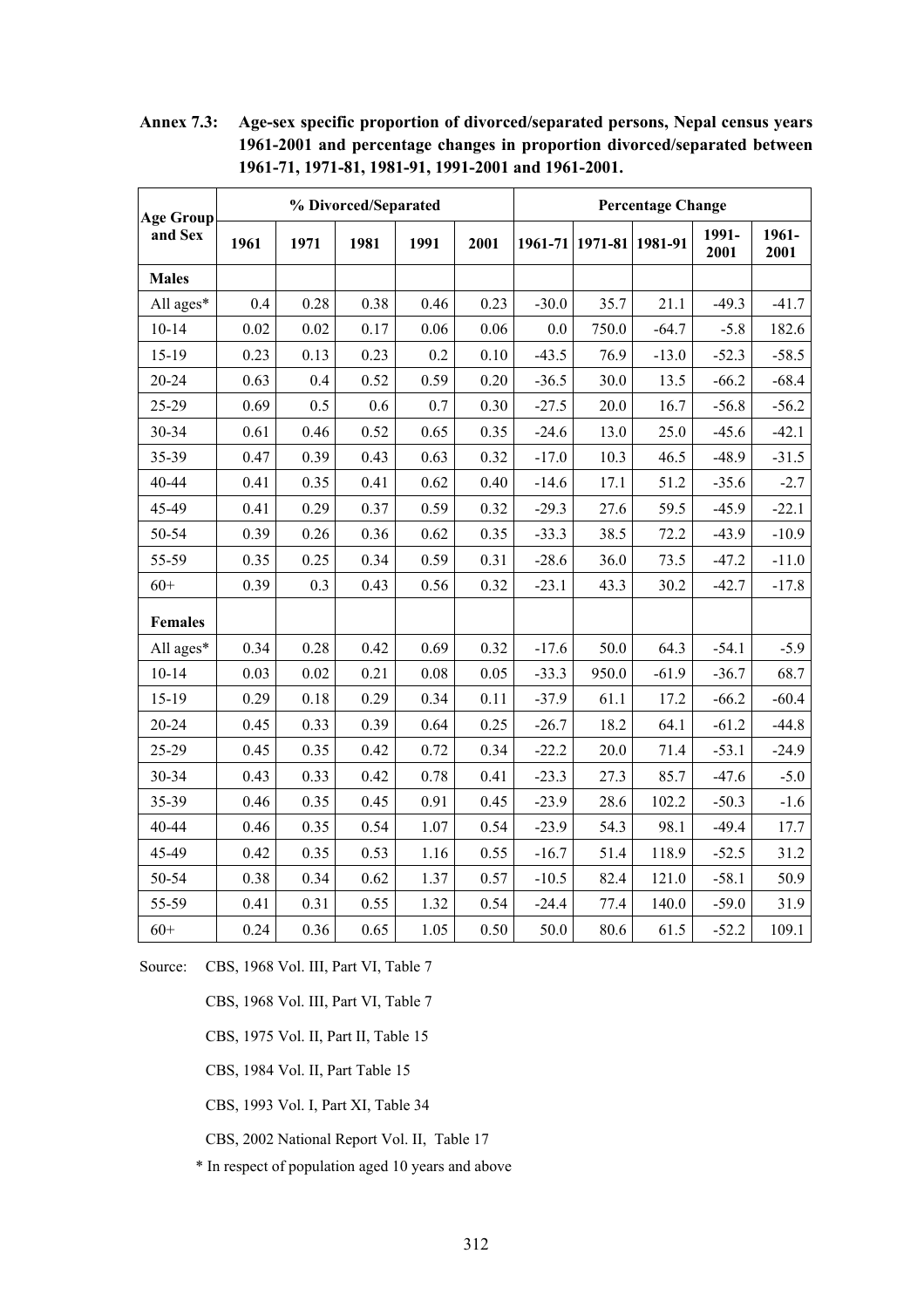| S. N.            | <b>District</b> | <b>Male Singulate</b><br>Mean Age at<br>Marriage in 2001 | <b>Male Singulate</b><br>Mean Age at<br><b>Marriage in 1981</b> | <b>Difference</b><br>2001-1981 |
|------------------|-----------------|----------------------------------------------------------|-----------------------------------------------------------------|--------------------------------|
| 1.               | Manang          | 28.27                                                    | 25.40                                                           | 2.87                           |
| $\overline{2}$ . | Kathmandu       | 25.74                                                    | 22.40                                                           | 3.34                           |
| 3.               | Mustang         | 25.22                                                    | 25.80                                                           | $-0.58$                        |
| 4.               | Jhapa           | 24.97                                                    | 22.80                                                           | 2.17                           |
| 5.               | Lalitpur        | 24.84                                                    | 21.70                                                           | 3.14                           |
| 6.               | Ilam            | 24.82                                                    | 24.20                                                           | 0.62                           |
| 7.               | Dhankuta        | 24.56                                                    | 23.30                                                           | 1.26                           |
| 8.               | Syangja         | 24.01                                                    | 21.30                                                           | 2.71                           |
| 9.               | Bhaktapur       | 24.00                                                    | 21.20                                                           | 2.80                           |
| 10.              | Sunsari         | 23.98                                                    | 21.00                                                           | 2.98                           |
| 11.              | Solukhumbu      | 23.93                                                    | 23.90                                                           | 0.03                           |
| 12.              | Chitawan        | 23.92                                                    | 21.60                                                           | 2.32                           |
| 13.              | Terhathum       | 23.89                                                    | 23.10                                                           | 0.79                           |
| 14.              | Morang          | 23.89                                                    | 21.90                                                           | 1.99                           |
| 15.              | Bhojpur         | 23.84                                                    | 23.40                                                           | 0.44                           |
| 16.              | Panchthar       | 23.83                                                    | 22.80                                                           | 1.03                           |
| 17.              | Palpa           | 23.82                                                    | 22.20                                                           | 1.62                           |
| 18.              | Kaski           | 23.82                                                    | 22.60                                                           | 1.22                           |
| 19.              | Taplejung       | 23.80                                                    | 23.40                                                           | 0.40                           |
| 20.              | Makawanpur      | 23.59                                                    | 20.40                                                           | 3.19                           |
| 21.              | Sankhuwasabha   | 23.50                                                    | 23.50                                                           | 0.00                           |
| 22.              | Banke           | 23.31                                                    | 20.90                                                           | 2.41                           |
| 23.              | Gulmi           | 23.20                                                    | 21.60                                                           | 1.60                           |
| 24.              | Parbat          | 23.19                                                    | 22.70                                                           | 0.49                           |
| 25.              | Rupandehi       | 23.07                                                    | 18.10                                                           | 4.97                           |
| 26.              | Khotang         | 23.06                                                    | 23.00                                                           | 0.06                           |
| 27.              | Myagdi          | 22.96                                                    | 21.00                                                           | 1.96                           |
| 28.              | Udaypur         | 22.87                                                    | 21.60                                                           | 1.27                           |
| 29.              | Saptari         | 22.87                                                    | 17.70                                                           | 5.17                           |
| 30.              | Dhanusa         | 22.85                                                    | 18.40                                                           | 4.45                           |
| 31.              | Kavre           | 22.74                                                    | 21.20                                                           | 1.54                           |
| 32.              | Gorkha          | 22.74                                                    | 21.30                                                           | 1.44                           |
| 33.              | <b>Baglung</b>  | 22.71                                                    | 22.30                                                           | 0.41                           |
| 34.              | Arghakhanchi    | 22.69                                                    | 21.60                                                           | 1.09                           |
| 35.              | Lamjung         | 22.66                                                    | 22.30                                                           | 0.36                           |
| 36.              | Tanahun         | 22.63                                                    | 21.40                                                           | 1.23                           |
| 37.              | Humla           | 22.63                                                    | 23.40                                                           | $-0.77$                        |
| 38.              | Kanchanpur      | 22.62                                                    | 18.40                                                           | 4.22                           |
| 39.              | Dolakha         | 22.53                                                    | 22.70                                                           | $-0.17$                        |

**Annex 7.4: Singulate mean age at marriage of men by districts, Nepal, 1981-2001.**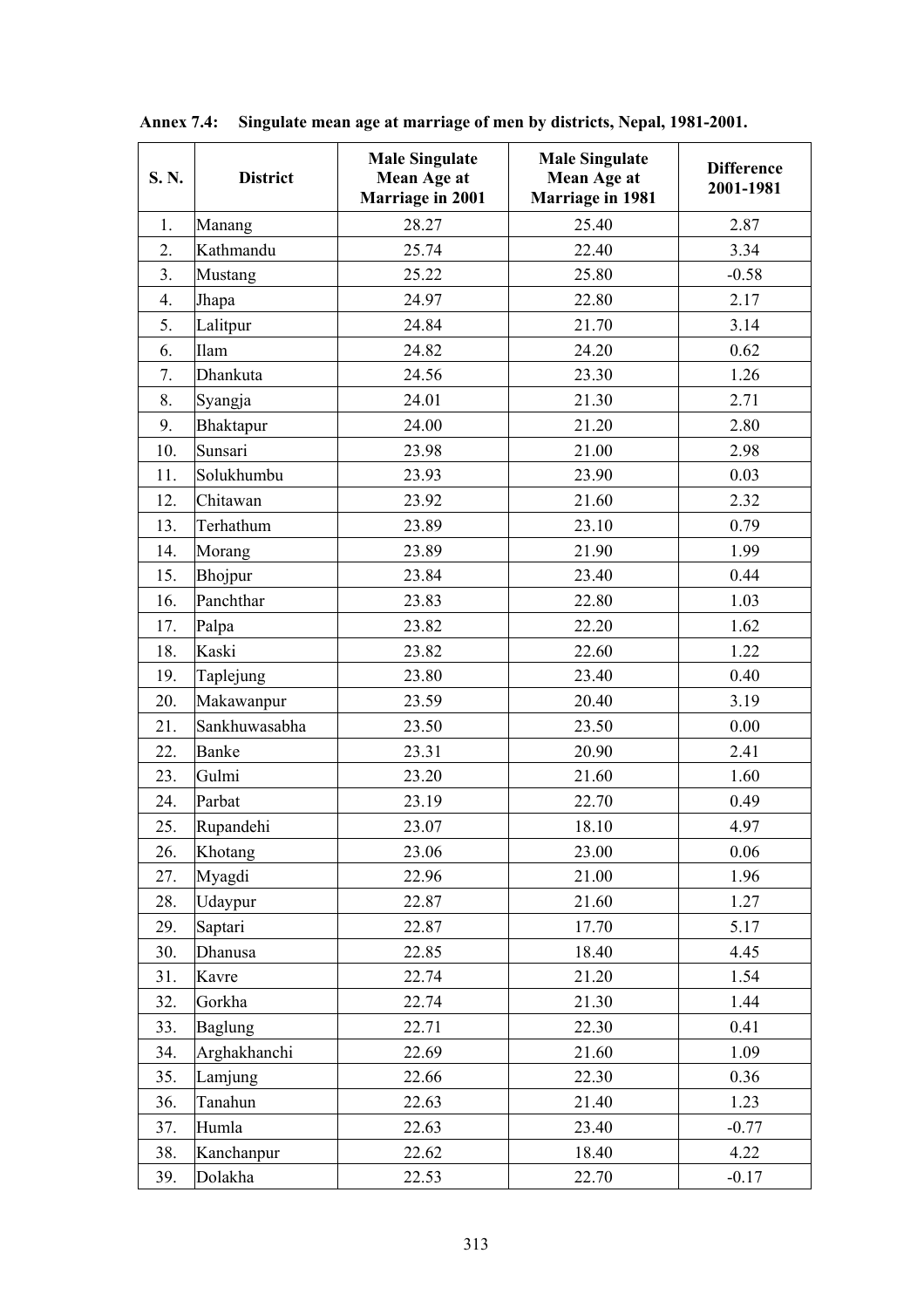| S.N. | <b>District</b> | <b>Male Singulate</b><br>Mean Age at<br><b>Marriage in 2001</b> | <b>Male Singulate</b><br>Mean Age at<br><b>Marriage in 1981</b> | <b>Difference</b><br>2001-1981 |
|------|-----------------|-----------------------------------------------------------------|-----------------------------------------------------------------|--------------------------------|
| 40.  | Sindhuli        | 22.52                                                           | 21.60                                                           | 0.92                           |
| 41.  | Baitadi         | 22.44                                                           | 20.00                                                           | 2.44                           |
| 42.  | Okhaldhunga     | 22.37                                                           | 21.80                                                           | 0.57                           |
| 43.  | Dadeldhura      | 22.29                                                           | 19.80                                                           | 2.49                           |
| 44.  | Rasuwa          | 22.24                                                           | 22.90                                                           | $-0.66$                        |
| 45.  | Mahottari       | 22.20                                                           | 18.60                                                           | 3.60                           |
| 46.  | Kailali         | 22.13                                                           | 19.80                                                           | 2.33                           |
| 47.  | Ramechhap       | 22.09                                                           | 21.70                                                           | 0.39                           |
| 48.  | Siraha          | 22.00                                                           | 18.50                                                           | 3.50                           |
| 49.  | Nuwakot         | 21.97                                                           | 22.30                                                           | $-0.33$                        |
| 50.  | Dolpa           | 21.96                                                           | 23.00                                                           | $-1.04$                        |
| 51.  | Dhading         | 21.96                                                           | 21.60                                                           | 0.36                           |
| 52.  | Dang            | 21.94                                                           | 20.60                                                           | 1.34                           |
| 53.  | Surkhet         | 21.83                                                           | 19.10                                                           | 2.73                           |
| 54.  | Sarlahi         | 21.76                                                           | 19.40                                                           | 2.36                           |
| 55.  | Jajarkot        | 21.73                                                           | 18.90                                                           | 2.83                           |
| 56.  | Pyuthan         | 21.61                                                           | 20.10                                                           | 1.51                           |
| 57.  | Salyan          | 21.54                                                           | 18.70                                                           | 2.84                           |
| 58.  | Bardiya         | 21.53                                                           | 19.10                                                           | 2.43                           |
| 59.  | Doti            | 21.43                                                           | 20.40                                                           | 1.03                           |
| 60.  | Darchula        | 21.42                                                           | 19.70                                                           | 1.72                           |
| 61.  | Sindhupalchok   | 21.41                                                           | 21.50                                                           | $-0.09$                        |
| 62.  | Rautahat        | 21.41                                                           | 18.70                                                           | 2.71                           |
| 63.  | Rukum           | 21.39                                                           | 20.90                                                           | 0.49                           |
| 64.  | Bara            | 21.20                                                           | 18.70                                                           | 2.50                           |
| 65.  | Nawalparasi     | 21.17                                                           | 19.90                                                           | 1.27                           |
| 66.  | Parsa           | 21.12                                                           | 18.00                                                           | 3.12                           |
| 67.  | Kalikot         | 21.00                                                           | 19.70                                                           | 1.30                           |
| 68.  | Bajura          | 21.00                                                           | 19.50                                                           | 1.50                           |
| 69.  | Mugu            | 20.91                                                           | 21.10                                                           | $-0.19$                        |
| 70.  | Dailekh         | 20.78                                                           | 19.50                                                           | 1.28                           |
| 71.  | Achham          | 20.64                                                           | 19.50                                                           | 1.14                           |
| 72.  | Kapilbastu      | 20.59                                                           | 17.90                                                           | 2.69                           |
| 73.  | Jumla           | 20.55                                                           | 19.60                                                           | 0.95                           |
| 74.  | Rolpa           | 20.41                                                           | 20.30                                                           | 0.11                           |
| 75.  | Bajhang         | 19.84                                                           | 19.00                                                           | 0.84                           |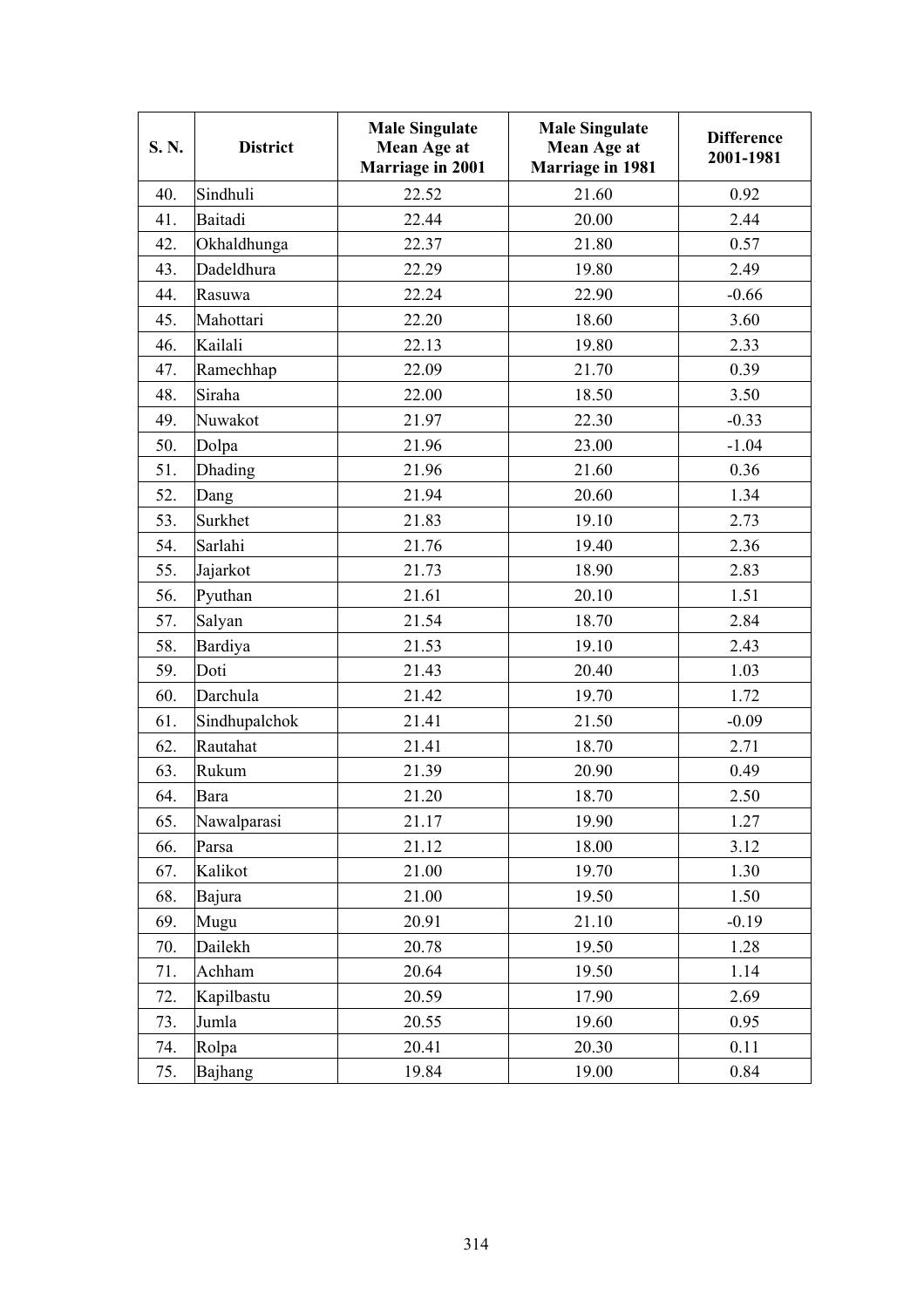| S.N. | <b>District</b> | <b>Female Singulate</b><br>Mean Age at<br>Marriage in 2001 | <b>Female Singulate</b><br>Mean Age at<br>Marriage in 1981 | <b>Difference</b><br>2001-1981 |
|------|-----------------|------------------------------------------------------------|------------------------------------------------------------|--------------------------------|
| 1.   | Manang          | 25.36                                                      | 24.5                                                       | 0.9                            |
| 2.   | Mustang         | 23.94                                                      | 22.7                                                       | 1.2                            |
| 3.   | Solukhumbu      | 22.42                                                      | 20.9                                                       | 1.5                            |
| 4.   | Lalitpur        | 21.87                                                      | 18.7                                                       | 3.2                            |
| 5.   | Taplejung       | 21.86                                                      | 19.6                                                       | 2.3                            |
| 6.   | Kathmandu       | 21.73                                                      | 18.9                                                       | 2.8                            |
| 7.   | Ilam            | 21.72                                                      | NA                                                         | NA                             |
| 8.   | Terhathum       | 21.71                                                      | 19.7                                                       | 2.0                            |
| 9.   | Bhaktapur       | 21.61                                                      | 18.3                                                       | 3.3                            |
| 10.  | Dhankuta        | 21.48                                                      | 20.2                                                       | 1.3                            |
| 11.  | Jhapa           | 21.38                                                      | 18.2                                                       | 3.2                            |
| 12.  | Panchthar       | 21.29                                                      | 20.1                                                       | 1.2                            |
| 13.  | Bhojpur         | 21.15                                                      | 20.0                                                       | 1.2                            |
| 14.  | Sankhuwasabha   | 20.78                                                      | 20.1                                                       | 0.7                            |
| 15.  | Dolpa           | 20.65                                                      | 20.7                                                       | $-0.1$                         |
| 16.  | Khotang         | 20.61                                                      | 19.5                                                       | 1.1                            |
| 17.  | Kavre           | 20.57                                                      | 17.7                                                       | 2.9                            |
| 18.  | Makawanpur      | 20.55                                                      | 17.3                                                       | 3.3                            |
| 19.  | Palpa           | 20.46                                                      | 17.8                                                       | 2.7                            |
| 20.  | Morang          | 20.25                                                      | 17.8                                                       | 2.5                            |
| 21.  | Okhaldhunga     | 20.25                                                      | 18.9                                                       | 1.4                            |
| 22.  | Chitawan        | 20.24                                                      | 17.5                                                       | 2.7                            |
| 23.  | Sunsari         | 20.22                                                      | 17.4                                                       | 2.8                            |
| 24.  | Gorkha          | 20.14                                                      | 17.8                                                       | 2.3                            |
| 25.  | Syangja         | 20.09                                                      | 17.4                                                       | 2.7                            |
| 26.  | Kaski           | 19.99                                                      | 18.4                                                       | 1.6                            |
| 27.  | Myagdi          | 19.98                                                      | 19.5                                                       | 0.5                            |
| 28.  | Dolakha         | 19.96                                                      | 19.3                                                       | 0.7                            |
| 29.  | Lamjung         | 19.91                                                      | 19.2                                                       | 0.7                            |
| 30.  | Nuwakot         | 19.87                                                      | 18.0                                                       | 1.9                            |
| 31.  | Ramechhap       | 19.75                                                      | 18.7                                                       | 1.1                            |
| 32.  | Udaypur         | 19.73                                                      | 18.1                                                       | 1.6                            |
| 33.  | Rupandehi       | 19.68                                                      | 15.1                                                       | 4.6                            |
| 34.  | Parbat          | 19.66                                                      | 18.3                                                       | 1.4                            |
| 35.  | <b>Baglung</b>  | 19.60                                                      | 18.4                                                       | 1.2                            |
| 36.  | Banke           | 19.56                                                      | 16.2                                                       | 3.4                            |
| 37.  | Sindhuli        | 19.48                                                      | 18.0                                                       | $1.5\,$                        |

**Annex 7.5: Singulate mean age at marriage of women by districts, Nepal, 1981-2001.**